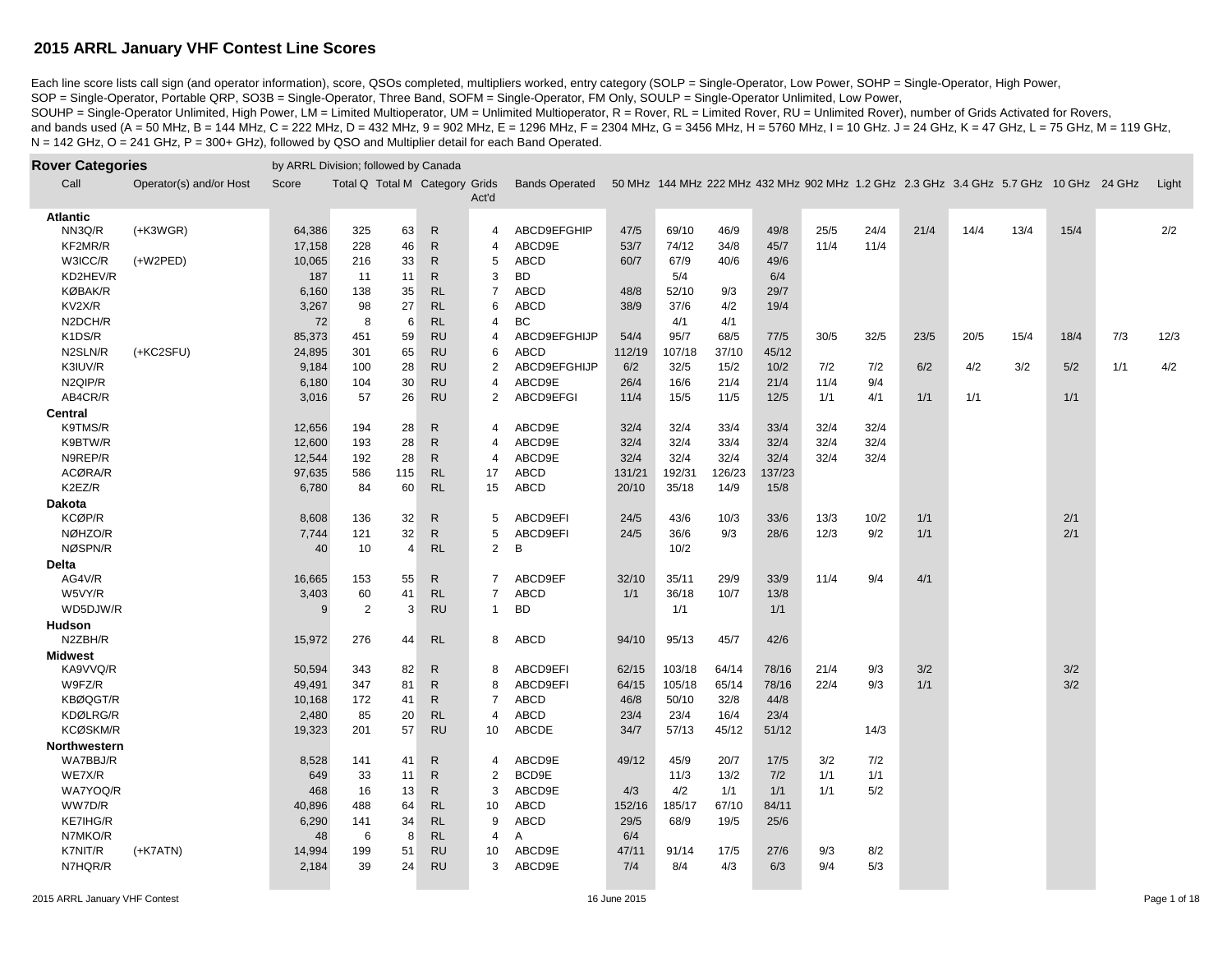г L

| Call                  | Operator(s) and/or Host | Score   |     |                | Total Q Total M Category Grids | Act'd | <b>Bands Operated</b> |        |        |       |        | 50 MHz 144 MHz 222 MHz 432 MHz 902 MHz 1.2 GHz 2.3 GHz 3.4 GHz 5.7 GHz 10 GHz 24 GHz |       |       |       |       |       |       | Light |
|-----------------------|-------------------------|---------|-----|----------------|--------------------------------|-------|-----------------------|--------|--------|-------|--------|--------------------------------------------------------------------------------------|-------|-------|-------|-------|-------|-------|-------|
| Pacific               |                         |         |     |                |                                |       |                       |        |        |       |        |                                                                                      |       |       |       |       |       |       |       |
| K6FGV/R               |                         | 341,220 | 611 | 121            | $\mathsf{R}$                   | 10    | ABCD9EFGHIJ           | 48/11  | 58/10  | 71/10 | 74/10  | 54/10                                                                                | 60/10 | 51/10 | 47/10 | 51/10 | 53/10 | 44/10 |       |
| N6VI/R                |                         | 337,952 | 606 | 118            | $\mathsf{R}$                   | 10    | ABCD9EFGHIJ           | 38/8   | 60/10  | 67/10 | 70/10  | 59/10                                                                                | 60/10 | 51/10 | 49/10 | 51/10 | 54/10 | 47/10 |       |
| N6HB/R                | $(+K9JK)$               | 278,610 | 527 | 111            | R                              | 9     | ABCD9EFGHIJ           | 40/9   | 46/11  | 61/9  | 59/10  | 50/9                                                                                 | 46/9  | 47/9  | 43/9  | 47/9  | 49/9  | 39/9  |       |
| W6TTF/R               |                         | 231,840 | 413 | 115            | R                              | 10    | ABCD9EFGHIJ           | 37/10  | 21/9   | 48/10 | 43/10  | 43/10                                                                                | 41/10 | 36/10 | 35/9  | 39/10 | 42/10 | 28/7  |       |
| WA6WTF/R              |                         | 226,404 | 401 | 114            | $\mathsf{R}$                   | 10    | ABCD9EFGHIJ           | 36/10  | 16/8   | 44/10 | 43/10  | 43/10                                                                                | 41/10 | 36/10 | 33/9  | 39/10 | 42/10 | 28/7  |       |
| W6TE/R                |                         | 187,902 | 449 | 99             | R                              | 10    | ABCD9EFGHIJ           | 43/10  | 43/10  | 64/10 | 60/10  | 44/10                                                                                | 43/10 | 24/4  | 24/4  | 24/4  | 39/7  | 41/10 |       |
| N6ORB/R               |                         | 5,724   | 117 | 36             | $\mathsf{R}$                   | 3     | ABCD9                 | 44/8   | 39/11  | 12/4  | 18/7   | 4/3                                                                                  |       |       |       |       |       |       |       |
| Roanoke               |                         |         |     |                |                                |       |                       |        |        |       |        |                                                                                      |       |       |       |       |       |       |       |
| K8GP/R                | (K1RA, W8ZN, ops)       | 132,880 | 624 | 80             | R                              |       | ABCD9EFGHI            | 102/10 | 153/11 | 92/10 | 103/10 | 47/7                                                                                 | 47/7  | 35/6  | 20/5  | 19/5  | 6/2   |       |       |
| W4SLT/R               |                         | 168     | 21  | $\overline{7}$ | R                              |       | <b>ABD</b>            | 9/2    | 9/2    |       | 3/1    |                                                                                      |       |       |       |       |       |       |       |
| K2JB/R                | $(+W4PH)$               | 4,795   | 120 | 35             | <b>RL</b>                      | 5     | <b>ABD</b>            | 52/11  | 51/13  |       | 17/6   |                                                                                      |       |       |       |       |       |       |       |
| <b>Rocky Mountain</b> |                         |         |     |                |                                |       |                       |        |        |       |        |                                                                                      |       |       |       |       |       |       |       |
| ABØYM/R               |                         | 1,520   | 62  | 20             | <b>RL</b>                      |       | ABD                   | 12/3   | 36/7   |       | 14/3   |                                                                                      |       |       |       |       |       |       |       |
| W3DHJ/R               |                         | 190     | 19  | 10             | <b>RL</b>                      | 4     | AВ                    | 1/1    | 18/5   |       |        |                                                                                      |       |       |       |       |       |       |       |
| Southeastern          |                         |         |     |                |                                |       |                       |        |        |       |        |                                                                                      |       |       |       |       |       |       |       |
| KM4ECP/R              |                         | 504     | 31  | 14             | R.                             |       | <b>ABD</b>            | 13/3   | 13/5   |       | 5/2    |                                                                                      |       |       |       |       |       |       |       |
| K4UB/R                |                         | 288     | 24  | 12             | <b>RL</b>                      | 3     | AB                    | 10/3   | 14/6   |       |        |                                                                                      |       |       |       |       |       |       |       |
| Southwestern          |                         |         |     |                |                                |       |                       |        |        |       |        |                                                                                      |       |       |       |       |       |       |       |
| KK6MC/R               |                         | 14,960  | 163 | 55             | $\mathsf{R}$                   | 10    | <b>ABDEJ</b>          | 43/11  | 63/11  |       | 43/10  |                                                                                      | 8/7   |       |       |       |       | 6/6   |       |
| W7QQ/R                |                         | 14,616  | 149 | 58             | <b>RU</b>                      | 10    | <b>ABCDEJ</b>         | 46/12  | 50/11  | 1/1   | 37/10  |                                                                                      | 10/9  |       |       |       |       | 5/5   |       |
| N6ZE/R                | $(+KJ6VZC)$             | 10,800  | 181 | 40             | <b>RU</b>                      | 8     | ABCD9                 | 38/7   | 76/9   | 28/7  | 28/7   | 11/2                                                                                 |       |       |       |       |       |       |       |
| <b>West Gulf</b>      |                         |         |     |                |                                |       |                       |        |        |       |        |                                                                                      |       |       |       |       |       |       |       |
| K7XC/R                |                         | 408     | 34  | 12             | R.                             |       | AB                    | 13/3   | 21/5   |       |        |                                                                                      |       |       |       |       |       |       |       |
| KD5EUO/R              | $(+KB5PRZ)$             | 1,533   | 57  | 21             | <b>RL</b>                      | 8     | ABD                   | 17/5   | 24/4   |       | 16/4   |                                                                                      |       |       |       |       |       |       |       |
| AF5Q/R                |                         | 1,392   | 59  | 16             | <b>RU</b>                      | 6     | <b>ABCD</b>           | 12/3   | 19/3   | 12/1  | 16/3   |                                                                                      |       |       |       |       |       |       |       |
| AF5CC/R               |                         | 352     | 29  | 8              | <b>RU</b>                      | 4     | <b>ABCD</b>           | 6/1    | 8/1    | 7/1   | 8/1    |                                                                                      |       |       |       |       |       |       |       |
| Canada                |                         |         |     |                |                                |       |                       |        |        |       |        |                                                                                      |       |       |       |       |       |       |       |
| VE3OIL/R              |                         | 31,240  | 198 | 71             | R                              | 9     | ABCD9EFGHIJP          | 23/8   | 77/16  | 31/11 | 31/11  | 10/3                                                                                 | 8/2   | 9/3   | 1/1   | 2/2   | 3/2   | 1/1   | 2/2   |
| VE7AFZ/R              |                         | 1,180   | 39  | 20             | R                              |       | <b>ABCDE</b>          | 2/1    | 25/9   | 4/3   | 4/4    |                                                                                      | 4/1   |       |       |       |       |       |       |
| VE7JH/R               |                         | 7,744   | 136 | 44             | <b>RL</b>                      | 5     | <b>ABCD</b>           | 43/13  | 53/13  | 22/7  | 18/6   |                                                                                      |       |       |       |       |       |       |       |
|                       |                         |         |     |                |                                |       |                       |        |        |       |        |                                                                                      |       |       |       |       |       |       |       |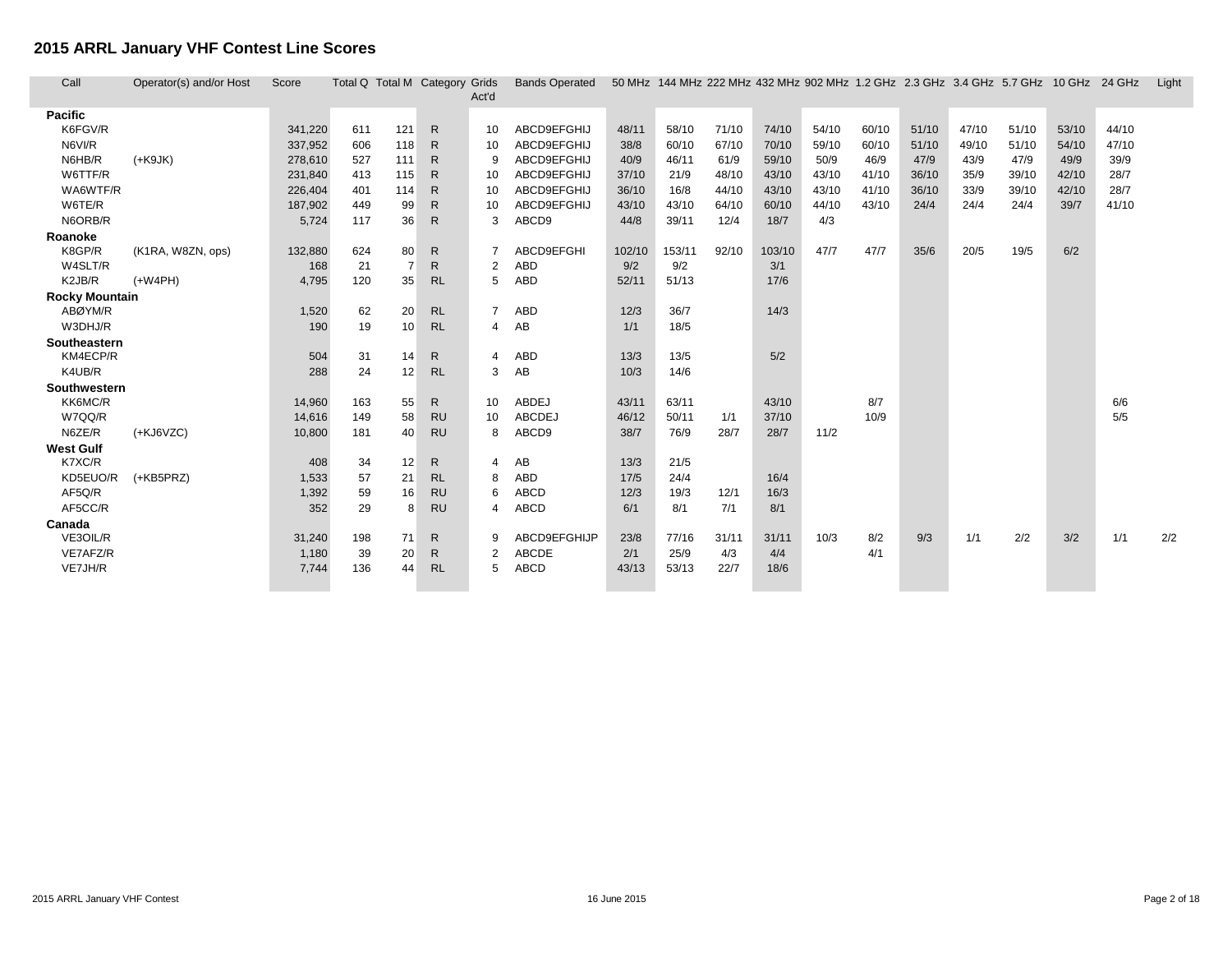| <b>Single-Operator Categories</b> |                         |                |                          |                     |                    | U.S by Call Area, then ARRL Section; Canada by RAC Section; DX by Country |              |        |       |        |       |       |       |                                                                                            |     |     |     |     |
|-----------------------------------|-------------------------|----------------|--------------------------|---------------------|--------------------|---------------------------------------------------------------------------|--------------|--------|-------|--------|-------|-------|-------|--------------------------------------------------------------------------------------------|-----|-----|-----|-----|
| Call                              | Operator(s) and/or Host | Score          | Total Q Total M Category |                     |                    | <b>Bands Operated</b>                                                     |              |        |       |        |       |       |       | 50 MHz 144 MHz 222 MHz 432 MHz 902 MHz 1.2 GHz 2.3 GHz 3.4 GHz 5.7 GHz 10 GHz 24 GHz Light |     |     |     |     |
| Call Area 1                       |                         |                |                          |                     |                    |                                                                           |              |        |       |        |       |       |       |                                                                                            |     |     |     |     |
| <b>Connecticut</b>                |                         |                |                          |                     |                    |                                                                           |              |        |       |        |       |       |       |                                                                                            |     |     |     |     |
| K1IIG                             |                         | 12,540         | 141                      | 44                  | <b>SOLP</b>        | ABCD9EFG                                                                  | 40/7         | 43/12  | 8/4   | 25/7   | 5/4   | 11/3  | 5/4   | 4/3                                                                                        |     |     |     |     |
| N8RA                              |                         | 11,883         | 202                      | 51                  | <b>SOLP</b>        | ABCD                                                                      | 99/21        | 72/20  | 16/5  | 15/5   |       |       |       |                                                                                            |     |     |     |     |
| N1ZN                              |                         | 2,016          | 72                       | 24                  | <b>SOLP</b>        | ABD                                                                       | 33/11        | 27/8   |       | 12/5   |       |       |       |                                                                                            |     |     |     |     |
| K1TEO                             |                         | 307,878        | 812                      | 194                 | <b>SOHP</b>        | ABCD9EFGHI                                                                | 208/37       | 247/39 | 99/31 | 137/32 | 31/14 | 46/16 | 23/11 | 10/6                                                                                       | 7/5 | 4/3 |     |     |
| K <sub>1</sub> GX                 |                         | 54,873         | 251                      | 91                  | SOHP               | ABCD9EFGHI                                                                | 43/12        | 78/17  | 35/12 | 36/13  | 14/8  | 19/9  | 13/9  | 6/5                                                                                        | 4/3 | 3/3 |     |     |
| WZ1V                              |                         | 48,636         | 376                      | 84                  | SOHP               | ABCDE                                                                     | 111/18       | 116/25 | 56/17 | 66/15  |       | 27/9  |       |                                                                                            |     |     |     |     |
| W1AN                              |                         | 3,600          | 81                       | 30                  | SOHP               | ABCDE                                                                     | 24/7         | 24/9   | 16/8  | 14/5   |       | 3/1   |       |                                                                                            |     |     |     |     |
| W1VD                              |                         | 938            | 67                       | 14                  | <b>SOHP</b>        | A                                                                         | 67/14        |        |       |        |       |       |       |                                                                                            |     |     |     |     |
| W1SMS                             |                         | 280            | 28                       | 10                  | SOHP               | AB                                                                        | 7/3          | 21/7   |       |        |       |       |       |                                                                                            |     |     |     |     |
| W1JN                              |                         | 120            | 20                       | 6                   | SO <sub>3</sub> B  | A                                                                         | 20/6         |        |       |        |       |       |       |                                                                                            |     |     |     |     |
| N <sub>2</sub> G <sub>Z</sub>     |                         | 96             | 16                       | 6                   | SO <sub>3</sub> B  | A                                                                         | 16/6         |        |       |        |       |       |       |                                                                                            |     |     |     |     |
| W1ZFG                             |                         | 18             | 9                        | $\overline{2}$      | SO <sub>3</sub> B  | AB                                                                        | 7/1          | 2/1    |       |        |       |       |       |                                                                                            |     |     |     |     |
| W1TR                              |                         | 672            | 42                       | 14                  | SOULP              | <b>ABD</b>                                                                | 23/7         | 13/4   |       | 6/3    |       |       |       |                                                                                            |     |     |     |     |
| KA1VMG                            |                         | 649            | 56                       | 11                  | SOULP              | <b>ABCD</b>                                                               | 51/8         | 2/1    | 1/1   | 2/1    |       |       |       |                                                                                            |     |     |     |     |
| KB1JDX                            |                         | 456            | 36                       | 12                  | SOULP              | <b>ABCD</b>                                                               | 24/6         | 10/4   | 1/1   | 1/1    |       |       |       |                                                                                            |     |     |     |     |
| N <sub>1</sub> API                |                         | 370            | 35                       | 10 <sup>1</sup>     | <b>SOULP</b>       | ABD                                                                       | 23/6         | 10/3   |       | 2/1    |       |       |       |                                                                                            |     |     |     |     |
| <b>Eastern Massachusetts</b>      |                         |                |                          |                     |                    |                                                                           |              |        |       |        |       |       |       |                                                                                            |     |     |     |     |
| K1KG                              |                         | 42,164         | 238                      | 83                  | <b>SOLP</b>        | ABCD9EFGHI                                                                | 60/11        | 70/20  | 26/12 | 37/13  | 10/6  | 17/8  | 9/6   | 5/4                                                                                        | 2/1 | 2/2 |     |     |
| N <sub>1</sub> SV                 |                         | 5,876          | 182                      | 26                  | <b>SOLP</b>        | <b>ABCD</b>                                                               | 85/8         | 53/8   | 23/5  | 21/5   |       |       |       |                                                                                            |     |     |     |     |
| KW2T                              |                         | 825            | 48                       | 15                  | <b>SOLP</b>        | ABC                                                                       | 27/7         | 14/6   | 7/2   |        |       |       |       |                                                                                            |     |     |     |     |
| KK1X                              |                         | 423            | 46                       | 9                   | <b>SOLP</b>        | <b>ABD</b>                                                                | 42/6         | 3/2    |       | 1/1    |       |       |       |                                                                                            |     |     |     |     |
| AA1O                              |                         | 360            | 45                       | 8                   | <b>SOLP</b>        | AB                                                                        | 40/6         | 5/2    |       |        |       |       |       |                                                                                            |     |     |     |     |
| N1ZRG                             |                         | $\overline{2}$ | $\overline{2}$           | $\overline{1}$      | <b>SOLP</b>        | Α                                                                         | 2/1          |        |       |        |       |       |       |                                                                                            |     |     |     |     |
| W1FKF                             |                         | 7,020          | 98                       | 36                  | SOHP               | ABCD9EFI                                                                  | 23/5         | 28/9   | 14/6  | 16/5   | 4/3   | 9/4   | 2/2   |                                                                                            |     | 2/2 |     |     |
| N <sub>1</sub> GJ                 |                         | 5,600          | 97                       | 35                  | SOHP               | <b>ABCDEFI</b>                                                            | 31/7         | 31/10  | 12/6  | 13/6   |       | 8/4   | 1/1   |                                                                                            |     | 1/1 |     |     |
| W1OUN                             |                         | 2,254          | 75                       | 23                  | SOHP               | ABDE                                                                      | 37/9         | 23/8   |       | 11/4   |       | 4/2   |       |                                                                                            |     |     |     |     |
| W1XP                              |                         | 459            | 51                       | 9<br>$\overline{7}$ | SOHP               | A                                                                         | 51/9         |        |       |        |       |       |       |                                                                                            |     |     |     |     |
| K1DAT<br>N <sub>1</sub> PRW       |                         | 350<br>34      | 50<br>17                 | $\overline{2}$      | <b>SOHP</b><br>SOP | A<br>AB                                                                   | 50/7<br>15/1 | 2/1    |       |        |       |       |       |                                                                                            |     |     |     |     |
| KJ6JZH                            |                         | 15             | 3                        | 3                   | SOP                | <b>BCD</b>                                                                |              | 1/1    | 1/1   | 1/1    |       |       |       |                                                                                            |     |     |     |     |
| K1VUT                             |                         | 1,136          | 64                       | 16                  | SO <sub>3</sub> B  | <b>ABD</b>                                                                | 42/7         | 15/5   |       | 7/4    |       |       |       |                                                                                            |     |     |     |     |
| N <sub>1</sub> BC                 |                         | 232            | 24                       | 8                   | SO <sub>3</sub> B  | <b>ABD</b>                                                                | 11/4         | 8/2    |       | 5/2    |       |       |       |                                                                                            |     |     |     |     |
| K <sub>1</sub> SX                 |                         | 90             | 18                       | 5                   | SO <sub>3</sub> B  | A                                                                         | 18/5         |        |       |        |       |       |       |                                                                                            |     |     |     |     |
| KA1EKR                            |                         | 60             | 12                       | 5                   | SOULP              | A                                                                         | 12/5         |        |       |        |       |       |       |                                                                                            |     |     |     |     |
| <b>Maine</b>                      |                         |                |                          |                     |                    |                                                                           |              |        |       |        |       |       |       |                                                                                            |     |     |     |     |
| K1TOL                             |                         | 8,448          | 192                      | 44                  | SOUHP              | Α                                                                         | 192/44       |        |       |        |       |       |       |                                                                                            |     |     |     |     |
| <b>New Hampshire</b>              |                         |                |                          |                     |                    |                                                                           |              |        |       |        |       |       |       |                                                                                            |     |     |     |     |
| AF1T                              |                         | 54,984         | 392                      | 79                  | <b>SOLP</b>        | ABCD9EFGHIJP                                                              | 106/15       | 124/16 | 52/13 | 67/13  | 11/5  | 18/6  | 7/4   | 1/1                                                                                        | 1/1 | 3/3 | 1/1 | 1/1 |
| AC1J                              |                         | 11,280         | 191                      | 40                  | <b>SOLP</b>        | ABCDE                                                                     | 68/10        | 56/12  | 21/6  | 34/8   |       | 12/4  |       |                                                                                            |     |     |     |     |
| N1JHJ                             |                         | 3,636          | 146                      | 18                  | <b>SOLP</b>        | ABCDE                                                                     | $51/5$       | 47/4   | 15/4  | 29/3   |       | 4/2   |       |                                                                                            |     |     |     |     |
| W1MRQ                             |                         | 2,860          | 99                       | 20                  | <b>SOLP</b>        | ABCD9E                                                                    | 39/8         | 26/5   | 12/2  | 17/2   | 2/1   | 3/2   |       |                                                                                            |     |     |     |     |
| KB1OTB                            |                         | 2,142          | 95                       | 17                  | <b>SOLP</b>        | ABCDE                                                                     | 54/7         | 18/3   | 10/3  | 9/2    |       | 4/2   |       |                                                                                            |     |     |     |     |
| N1GLT                             |                         | 1,612          | 98                       | 13                  | <b>SOLP</b>        | ABCD                                                                      | 49/5         | 23/3   | 11/3  | 15/2   |       |       |       |                                                                                            |     |     |     |     |
| K1VZI                             |                         | 1,328          | 74                       | 16                  | <b>SOLP</b>        | <b>ABCD</b>                                                               | 38/8         | 27/4   | 4/2   | 5/2    |       |       |       |                                                                                            |     |     |     |     |
| N1EVK                             |                         | 1,221          | 82                       | 11                  | <b>SOLP</b>        | <b>ABCD</b>                                                               | 29/4         | 24/3   | 13/2  | 16/2   |       |       |       |                                                                                            |     |     |     |     |
| KG6CIH                            |                         | 1,078          | 87                       | 11                  | <b>SOLP</b>        | ABD                                                                       | 49/6         | 27/3   |       | 11/2   |       |       |       |                                                                                            |     |     |     |     |
| WA1VKO                            |                         | 450            | 43                       | 10 <sup>1</sup>     | <b>SOLP</b>        | ABC                                                                       | 31/7         | 10/2   | 2/1   |        |       |       |       |                                                                                            |     |     |     |     |
| KX1NH                             |                         | 308            | 44                       | $\overline{7}$      | <b>SOLP</b>        | A                                                                         | 44/7         |        |       |        |       |       |       |                                                                                            |     |     |     |     |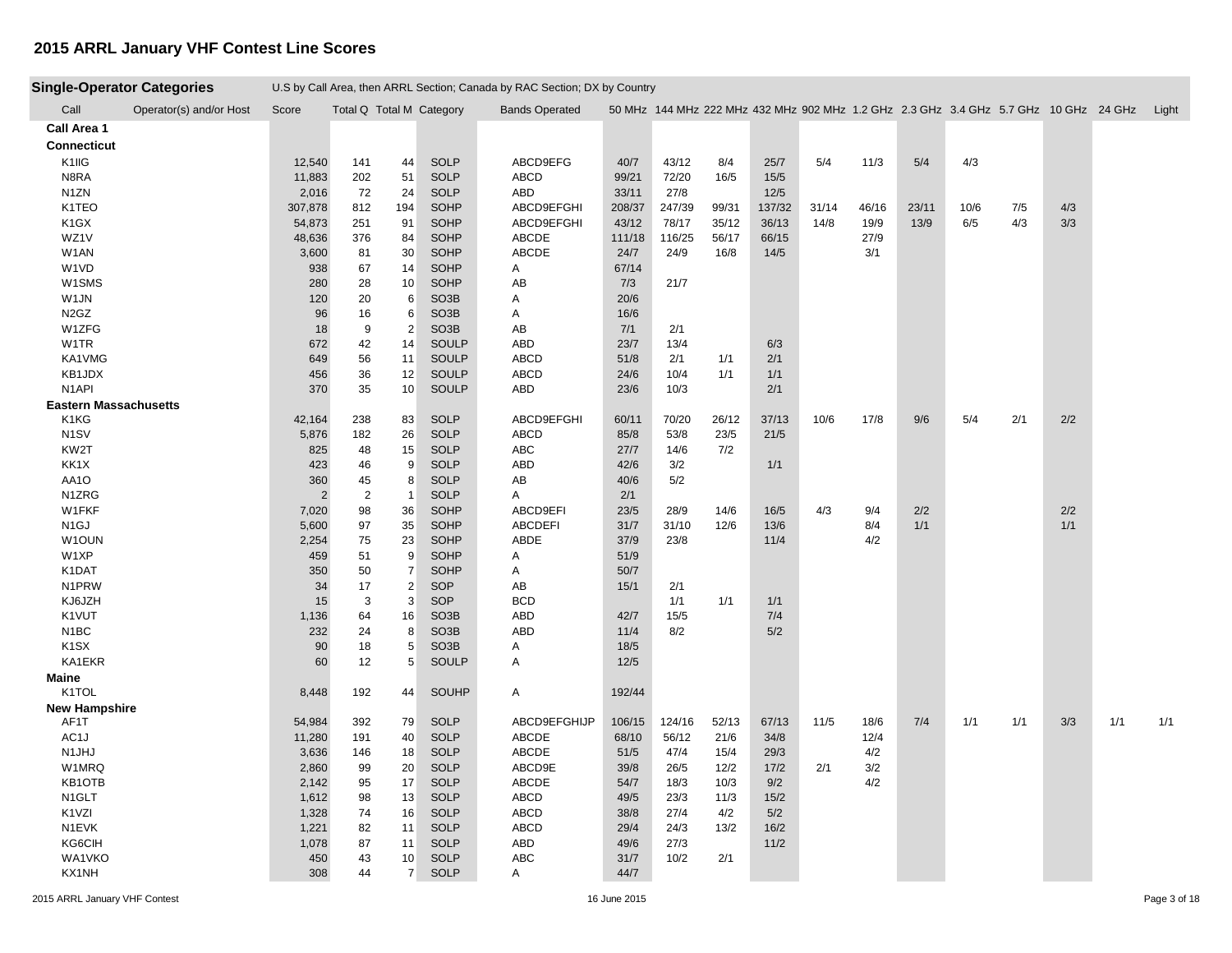F

| New Hampshire (cont'd)<br>K1PDY<br><b>SOLP</b><br>ABCD<br>180<br>18<br>9<br>14/6<br>2/1<br>1/1<br>1/1<br>5<br>B<br>WI1O<br>70<br><b>SOLP</b><br>14/5<br>14<br>AE1T<br>42<br>$\overline{7}$<br>6<br><b>SOLP</b><br>Α<br>7/6<br>W <sub>1</sub> ZC<br>53<br><b>SOHP</b><br>ABCDE<br>15,052<br>190<br>66/12<br>52/15<br>27/9<br>34/10<br>11/7<br>K <sub>1</sub> TR<br>29<br>SOHP<br><b>ABCD</b><br>38/11<br>4,205<br>111<br>39/6<br>16/6<br>18/6<br>K <sub>1</sub> VO<br>13<br><b>SOHP</b><br>ABD<br>57/8<br>20/3<br>1,157<br>83<br>6/2<br>$\overline{7}$<br>W1EAA<br>SO <sub>3</sub> B<br><b>ABD</b><br>12/3<br>9/2<br>4/2<br>203<br>25<br>KB1YSK<br>5<br><b>SOFM</b><br>330<br>52<br><b>ABCD</b><br>14/1<br>24/2<br>4/1<br>10/1<br>NF <sub>10</sub><br>11<br><b>SOULP</b><br><b>ABCD</b><br>35/5<br>12/2<br>847<br>62<br>6/2<br>9/2<br>NE <sub>1</sub> F<br>9<br>SOULP<br><b>ABCD</b><br>10/2<br>414<br>35<br>14/3<br>4/2<br>7/2<br><b>Rhode Island</b><br><b>ABCD</b><br>W2DAN<br>27<br><b>SOLP</b><br>73/8<br>39/9<br>4,428<br>138<br>10/5<br>16/5<br>W1WIU<br><b>SOLP</b><br>78<br>13<br>6<br>AB<br>$12/5$<br>1/1<br>$\overline{7}$<br>K3IU<br>SOHP<br>91<br>13<br>Α<br>13/7<br>W1WBB<br>SO <sub>3</sub> B<br>105<br>21<br>5<br>Α<br>21/5<br>Vermont<br>K1ZK<br>37<br><b>SOLP</b><br><b>ABCD</b><br>2/1<br>774<br>18<br>17/9<br>14/5<br>4/3<br>N1JEZ<br>13,272<br>155<br>56<br><b>SOHP</b><br>ABCD9E<br>50/11<br>47/15<br>21/10<br>25/12<br>4/3<br>8/5<br>5/4<br>W1GHZ<br>59<br>SOHP<br>ABCD9E<br>22/13<br>3/3<br>10,148<br>105<br>30/15<br>21/13<br>24/11<br><b>Western Massachusetts</b><br>K1SND<br>59/17<br>1,003<br>59<br>17<br><b>SOHP</b><br>Α<br>K3GM<br>SO <sub>3</sub> B<br>A<br>730<br>73<br>10<br>73/10<br>KB1HXO<br>352<br>32<br>11<br>SO <sub>3</sub> B<br>AB<br>5/4<br>27/7<br>2/2<br>W <sub>1UJ</sub><br>8<br>$\overline{7}$<br>SOULP<br><b>ABD</b><br>1/1<br>63<br>5/4<br>WD1S<br>12<br>3<br><b>SOULP</b><br>Α<br>4/3<br>4<br>Call Area 2<br><b>Eastern New York</b><br><b>SOLP</b><br>ABCD9E<br>12/7<br>WB2SIH<br>49,572<br>378<br>81<br>86/16<br>128/20<br>58/15<br>71/14<br>23/9<br>NA2NY<br>1,829<br>31<br><b>SOLP</b><br>ABD<br>26/13<br>27/15<br>3/3<br>56<br>N2PEQ<br><b>SOLP</b><br><b>ABCD</b><br>22/3<br>858<br>59<br>11<br>18/5<br>13/2<br>6/1<br>K2CYE<br>980<br>49<br>20<br><b>SOULP</b><br>AB<br>20/11<br>29/9<br>K <sub>2</sub> ZD<br><b>SOUHP</b><br>2,875<br>115<br>25<br>Α<br>115/25<br><b>NYC-Long Island</b><br>ABCD9EFG<br>WB2JAY<br>36,708<br>264<br><b>SOLP</b><br>68/12<br>74/13<br>33/10<br>44/10<br>12/7<br>19/8<br>9/6<br>5/3<br>69<br>KA2BPP<br>В<br><b>SOLP</b><br>210<br>21<br>10<br>21/10<br>W2SN<br>9<br><b>SOLP</b><br>ВC<br>12/6<br>3/3<br>162<br>15<br>$\mathbf 5$<br>K2TV<br><b>SOLP</b><br>85<br>14<br><b>ABCD</b><br>9/2<br>2/1<br>1/1<br>2/1<br>N <sub>2</sub> SLO<br>SOHP<br>ABCDE<br>7/2<br>150<br>31<br>31/6<br>61/13<br>21/5<br>30/5<br>6,882<br>WB2AMU<br>15<br>SOP<br>ABCD<br>16/6<br>5/2<br>675<br>35<br>9/5<br>5/2<br>KM6NY<br>5<br><b>ABCD</b><br>SOP<br>2/1<br>5/2<br>3/1<br>75<br>11<br>1/1<br>3<br>KC2JRQ<br>24<br>8<br>SOP<br>В<br>8/3<br><b>Northern New Jersey</b><br>K2MLB<br>163<br>22<br><b>SOLP</b><br>ABD<br>101/11<br>49/7<br>13/4<br>3,872<br>W2KV<br><b>SOLP</b><br><b>ABD</b><br>3,048<br>112<br>24<br>11/3<br>86/16<br>15/5<br>WB2CUT<br><b>SOLP</b><br>В<br>133/19<br>2,527<br>133<br>19<br>WI2W<br>17<br><b>SOLP</b><br><b>ABCD</b><br>2,312<br>113<br>53/6<br>37/5<br>6/3<br>17/3<br>W2UDT<br>2,016<br>21<br><b>SOLP</b><br>ABD<br>35/7<br>11/4<br>85<br>39/10<br>N <sub>2</sub> D <sub>X</sub> T<br><b>SOLP</b><br><b>ABCD</b><br>22/4<br>12/5<br>4/3<br>13/4<br>1,088<br>51<br>16<br>W2JEK<br>$\overline{7}$<br><b>SOLP</b><br>39/6<br>294<br>42<br>AB<br>3/1<br>N <sub>2</sub> CJ<br>7 <sup>1</sup><br><b>SOLP</b><br>34/7<br>238<br>34<br>Α | Call | Operator(s) and/or Host | Score |  | Total Q Total M Category | <b>Bands Operated</b> |  |  |  | 50 MHz 144 MHz 222 MHz 432 MHz 902 MHz 1.2 GHz 2.3 GHz 3.4 GHz 5.7 GHz 10 GHz 24 GHz Light |  |  |
|--------------------------------------------------------------------------------------------------------------------------------------------------------------------------------------------------------------------------------------------------------------------------------------------------------------------------------------------------------------------------------------------------------------------------------------------------------------------------------------------------------------------------------------------------------------------------------------------------------------------------------------------------------------------------------------------------------------------------------------------------------------------------------------------------------------------------------------------------------------------------------------------------------------------------------------------------------------------------------------------------------------------------------------------------------------------------------------------------------------------------------------------------------------------------------------------------------------------------------------------------------------------------------------------------------------------------------------------------------------------------------------------------------------------------------------------------------------------------------------------------------------------------------------------------------------------------------------------------------------------------------------------------------------------------------------------------------------------------------------------------------------------------------------------------------------------------------------------------------------------------------------------------------------------------------------------------------------------------------------------------------------------------------------------------------------------------------------------------------------------------------------------------------------------------------------------------------------------------------------------------------------------------------------------------------------------------------------------------------------------------------------------------------------------------------------------------------------------------------------------------------------------------------------------------------------------------------------------------------------------------------------------------------------------------------------------------------------------------------------------------------------------------------------------------------------------------------------------------------------------------------------------------------------------------------------------------------------------------------------------------------------------------------------------------------------------------------------------------------------------------------------------------------------------------------------------------------------------------------------------------------------------------------------------------------------------------------------------------------------------------------------------------------------------------------------------------------------------------------------------------------------------------------------------------------------------------------------------------------------------------------------------------------------------------------------------------------------------------------------------------------------------------------------------------------------------------------------|------|-------------------------|-------|--|--------------------------|-----------------------|--|--|--|--------------------------------------------------------------------------------------------|--|--|
|                                                                                                                                                                                                                                                                                                                                                                                                                                                                                                                                                                                                                                                                                                                                                                                                                                                                                                                                                                                                                                                                                                                                                                                                                                                                                                                                                                                                                                                                                                                                                                                                                                                                                                                                                                                                                                                                                                                                                                                                                                                                                                                                                                                                                                                                                                                                                                                                                                                                                                                                                                                                                                                                                                                                                                                                                                                                                                                                                                                                                                                                                                                                                                                                                                                                                                                                                                                                                                                                                                                                                                                                                                                                                                                                                                                                                                      |      |                         |       |  |                          |                       |  |  |  |                                                                                            |  |  |
|                                                                                                                                                                                                                                                                                                                                                                                                                                                                                                                                                                                                                                                                                                                                                                                                                                                                                                                                                                                                                                                                                                                                                                                                                                                                                                                                                                                                                                                                                                                                                                                                                                                                                                                                                                                                                                                                                                                                                                                                                                                                                                                                                                                                                                                                                                                                                                                                                                                                                                                                                                                                                                                                                                                                                                                                                                                                                                                                                                                                                                                                                                                                                                                                                                                                                                                                                                                                                                                                                                                                                                                                                                                                                                                                                                                                                                      |      |                         |       |  |                          |                       |  |  |  |                                                                                            |  |  |
|                                                                                                                                                                                                                                                                                                                                                                                                                                                                                                                                                                                                                                                                                                                                                                                                                                                                                                                                                                                                                                                                                                                                                                                                                                                                                                                                                                                                                                                                                                                                                                                                                                                                                                                                                                                                                                                                                                                                                                                                                                                                                                                                                                                                                                                                                                                                                                                                                                                                                                                                                                                                                                                                                                                                                                                                                                                                                                                                                                                                                                                                                                                                                                                                                                                                                                                                                                                                                                                                                                                                                                                                                                                                                                                                                                                                                                      |      |                         |       |  |                          |                       |  |  |  |                                                                                            |  |  |
|                                                                                                                                                                                                                                                                                                                                                                                                                                                                                                                                                                                                                                                                                                                                                                                                                                                                                                                                                                                                                                                                                                                                                                                                                                                                                                                                                                                                                                                                                                                                                                                                                                                                                                                                                                                                                                                                                                                                                                                                                                                                                                                                                                                                                                                                                                                                                                                                                                                                                                                                                                                                                                                                                                                                                                                                                                                                                                                                                                                                                                                                                                                                                                                                                                                                                                                                                                                                                                                                                                                                                                                                                                                                                                                                                                                                                                      |      |                         |       |  |                          |                       |  |  |  |                                                                                            |  |  |
|                                                                                                                                                                                                                                                                                                                                                                                                                                                                                                                                                                                                                                                                                                                                                                                                                                                                                                                                                                                                                                                                                                                                                                                                                                                                                                                                                                                                                                                                                                                                                                                                                                                                                                                                                                                                                                                                                                                                                                                                                                                                                                                                                                                                                                                                                                                                                                                                                                                                                                                                                                                                                                                                                                                                                                                                                                                                                                                                                                                                                                                                                                                                                                                                                                                                                                                                                                                                                                                                                                                                                                                                                                                                                                                                                                                                                                      |      |                         |       |  |                          |                       |  |  |  |                                                                                            |  |  |
|                                                                                                                                                                                                                                                                                                                                                                                                                                                                                                                                                                                                                                                                                                                                                                                                                                                                                                                                                                                                                                                                                                                                                                                                                                                                                                                                                                                                                                                                                                                                                                                                                                                                                                                                                                                                                                                                                                                                                                                                                                                                                                                                                                                                                                                                                                                                                                                                                                                                                                                                                                                                                                                                                                                                                                                                                                                                                                                                                                                                                                                                                                                                                                                                                                                                                                                                                                                                                                                                                                                                                                                                                                                                                                                                                                                                                                      |      |                         |       |  |                          |                       |  |  |  |                                                                                            |  |  |
|                                                                                                                                                                                                                                                                                                                                                                                                                                                                                                                                                                                                                                                                                                                                                                                                                                                                                                                                                                                                                                                                                                                                                                                                                                                                                                                                                                                                                                                                                                                                                                                                                                                                                                                                                                                                                                                                                                                                                                                                                                                                                                                                                                                                                                                                                                                                                                                                                                                                                                                                                                                                                                                                                                                                                                                                                                                                                                                                                                                                                                                                                                                                                                                                                                                                                                                                                                                                                                                                                                                                                                                                                                                                                                                                                                                                                                      |      |                         |       |  |                          |                       |  |  |  |                                                                                            |  |  |
|                                                                                                                                                                                                                                                                                                                                                                                                                                                                                                                                                                                                                                                                                                                                                                                                                                                                                                                                                                                                                                                                                                                                                                                                                                                                                                                                                                                                                                                                                                                                                                                                                                                                                                                                                                                                                                                                                                                                                                                                                                                                                                                                                                                                                                                                                                                                                                                                                                                                                                                                                                                                                                                                                                                                                                                                                                                                                                                                                                                                                                                                                                                                                                                                                                                                                                                                                                                                                                                                                                                                                                                                                                                                                                                                                                                                                                      |      |                         |       |  |                          |                       |  |  |  |                                                                                            |  |  |
|                                                                                                                                                                                                                                                                                                                                                                                                                                                                                                                                                                                                                                                                                                                                                                                                                                                                                                                                                                                                                                                                                                                                                                                                                                                                                                                                                                                                                                                                                                                                                                                                                                                                                                                                                                                                                                                                                                                                                                                                                                                                                                                                                                                                                                                                                                                                                                                                                                                                                                                                                                                                                                                                                                                                                                                                                                                                                                                                                                                                                                                                                                                                                                                                                                                                                                                                                                                                                                                                                                                                                                                                                                                                                                                                                                                                                                      |      |                         |       |  |                          |                       |  |  |  |                                                                                            |  |  |
|                                                                                                                                                                                                                                                                                                                                                                                                                                                                                                                                                                                                                                                                                                                                                                                                                                                                                                                                                                                                                                                                                                                                                                                                                                                                                                                                                                                                                                                                                                                                                                                                                                                                                                                                                                                                                                                                                                                                                                                                                                                                                                                                                                                                                                                                                                                                                                                                                                                                                                                                                                                                                                                                                                                                                                                                                                                                                                                                                                                                                                                                                                                                                                                                                                                                                                                                                                                                                                                                                                                                                                                                                                                                                                                                                                                                                                      |      |                         |       |  |                          |                       |  |  |  |                                                                                            |  |  |
|                                                                                                                                                                                                                                                                                                                                                                                                                                                                                                                                                                                                                                                                                                                                                                                                                                                                                                                                                                                                                                                                                                                                                                                                                                                                                                                                                                                                                                                                                                                                                                                                                                                                                                                                                                                                                                                                                                                                                                                                                                                                                                                                                                                                                                                                                                                                                                                                                                                                                                                                                                                                                                                                                                                                                                                                                                                                                                                                                                                                                                                                                                                                                                                                                                                                                                                                                                                                                                                                                                                                                                                                                                                                                                                                                                                                                                      |      |                         |       |  |                          |                       |  |  |  |                                                                                            |  |  |
|                                                                                                                                                                                                                                                                                                                                                                                                                                                                                                                                                                                                                                                                                                                                                                                                                                                                                                                                                                                                                                                                                                                                                                                                                                                                                                                                                                                                                                                                                                                                                                                                                                                                                                                                                                                                                                                                                                                                                                                                                                                                                                                                                                                                                                                                                                                                                                                                                                                                                                                                                                                                                                                                                                                                                                                                                                                                                                                                                                                                                                                                                                                                                                                                                                                                                                                                                                                                                                                                                                                                                                                                                                                                                                                                                                                                                                      |      |                         |       |  |                          |                       |  |  |  |                                                                                            |  |  |
|                                                                                                                                                                                                                                                                                                                                                                                                                                                                                                                                                                                                                                                                                                                                                                                                                                                                                                                                                                                                                                                                                                                                                                                                                                                                                                                                                                                                                                                                                                                                                                                                                                                                                                                                                                                                                                                                                                                                                                                                                                                                                                                                                                                                                                                                                                                                                                                                                                                                                                                                                                                                                                                                                                                                                                                                                                                                                                                                                                                                                                                                                                                                                                                                                                                                                                                                                                                                                                                                                                                                                                                                                                                                                                                                                                                                                                      |      |                         |       |  |                          |                       |  |  |  |                                                                                            |  |  |
|                                                                                                                                                                                                                                                                                                                                                                                                                                                                                                                                                                                                                                                                                                                                                                                                                                                                                                                                                                                                                                                                                                                                                                                                                                                                                                                                                                                                                                                                                                                                                                                                                                                                                                                                                                                                                                                                                                                                                                                                                                                                                                                                                                                                                                                                                                                                                                                                                                                                                                                                                                                                                                                                                                                                                                                                                                                                                                                                                                                                                                                                                                                                                                                                                                                                                                                                                                                                                                                                                                                                                                                                                                                                                                                                                                                                                                      |      |                         |       |  |                          |                       |  |  |  |                                                                                            |  |  |
|                                                                                                                                                                                                                                                                                                                                                                                                                                                                                                                                                                                                                                                                                                                                                                                                                                                                                                                                                                                                                                                                                                                                                                                                                                                                                                                                                                                                                                                                                                                                                                                                                                                                                                                                                                                                                                                                                                                                                                                                                                                                                                                                                                                                                                                                                                                                                                                                                                                                                                                                                                                                                                                                                                                                                                                                                                                                                                                                                                                                                                                                                                                                                                                                                                                                                                                                                                                                                                                                                                                                                                                                                                                                                                                                                                                                                                      |      |                         |       |  |                          |                       |  |  |  |                                                                                            |  |  |
|                                                                                                                                                                                                                                                                                                                                                                                                                                                                                                                                                                                                                                                                                                                                                                                                                                                                                                                                                                                                                                                                                                                                                                                                                                                                                                                                                                                                                                                                                                                                                                                                                                                                                                                                                                                                                                                                                                                                                                                                                                                                                                                                                                                                                                                                                                                                                                                                                                                                                                                                                                                                                                                                                                                                                                                                                                                                                                                                                                                                                                                                                                                                                                                                                                                                                                                                                                                                                                                                                                                                                                                                                                                                                                                                                                                                                                      |      |                         |       |  |                          |                       |  |  |  |                                                                                            |  |  |
|                                                                                                                                                                                                                                                                                                                                                                                                                                                                                                                                                                                                                                                                                                                                                                                                                                                                                                                                                                                                                                                                                                                                                                                                                                                                                                                                                                                                                                                                                                                                                                                                                                                                                                                                                                                                                                                                                                                                                                                                                                                                                                                                                                                                                                                                                                                                                                                                                                                                                                                                                                                                                                                                                                                                                                                                                                                                                                                                                                                                                                                                                                                                                                                                                                                                                                                                                                                                                                                                                                                                                                                                                                                                                                                                                                                                                                      |      |                         |       |  |                          |                       |  |  |  |                                                                                            |  |  |
|                                                                                                                                                                                                                                                                                                                                                                                                                                                                                                                                                                                                                                                                                                                                                                                                                                                                                                                                                                                                                                                                                                                                                                                                                                                                                                                                                                                                                                                                                                                                                                                                                                                                                                                                                                                                                                                                                                                                                                                                                                                                                                                                                                                                                                                                                                                                                                                                                                                                                                                                                                                                                                                                                                                                                                                                                                                                                                                                                                                                                                                                                                                                                                                                                                                                                                                                                                                                                                                                                                                                                                                                                                                                                                                                                                                                                                      |      |                         |       |  |                          |                       |  |  |  |                                                                                            |  |  |
|                                                                                                                                                                                                                                                                                                                                                                                                                                                                                                                                                                                                                                                                                                                                                                                                                                                                                                                                                                                                                                                                                                                                                                                                                                                                                                                                                                                                                                                                                                                                                                                                                                                                                                                                                                                                                                                                                                                                                                                                                                                                                                                                                                                                                                                                                                                                                                                                                                                                                                                                                                                                                                                                                                                                                                                                                                                                                                                                                                                                                                                                                                                                                                                                                                                                                                                                                                                                                                                                                                                                                                                                                                                                                                                                                                                                                                      |      |                         |       |  |                          |                       |  |  |  |                                                                                            |  |  |
|                                                                                                                                                                                                                                                                                                                                                                                                                                                                                                                                                                                                                                                                                                                                                                                                                                                                                                                                                                                                                                                                                                                                                                                                                                                                                                                                                                                                                                                                                                                                                                                                                                                                                                                                                                                                                                                                                                                                                                                                                                                                                                                                                                                                                                                                                                                                                                                                                                                                                                                                                                                                                                                                                                                                                                                                                                                                                                                                                                                                                                                                                                                                                                                                                                                                                                                                                                                                                                                                                                                                                                                                                                                                                                                                                                                                                                      |      |                         |       |  |                          |                       |  |  |  |                                                                                            |  |  |
|                                                                                                                                                                                                                                                                                                                                                                                                                                                                                                                                                                                                                                                                                                                                                                                                                                                                                                                                                                                                                                                                                                                                                                                                                                                                                                                                                                                                                                                                                                                                                                                                                                                                                                                                                                                                                                                                                                                                                                                                                                                                                                                                                                                                                                                                                                                                                                                                                                                                                                                                                                                                                                                                                                                                                                                                                                                                                                                                                                                                                                                                                                                                                                                                                                                                                                                                                                                                                                                                                                                                                                                                                                                                                                                                                                                                                                      |      |                         |       |  |                          |                       |  |  |  |                                                                                            |  |  |
|                                                                                                                                                                                                                                                                                                                                                                                                                                                                                                                                                                                                                                                                                                                                                                                                                                                                                                                                                                                                                                                                                                                                                                                                                                                                                                                                                                                                                                                                                                                                                                                                                                                                                                                                                                                                                                                                                                                                                                                                                                                                                                                                                                                                                                                                                                                                                                                                                                                                                                                                                                                                                                                                                                                                                                                                                                                                                                                                                                                                                                                                                                                                                                                                                                                                                                                                                                                                                                                                                                                                                                                                                                                                                                                                                                                                                                      |      |                         |       |  |                          |                       |  |  |  |                                                                                            |  |  |
|                                                                                                                                                                                                                                                                                                                                                                                                                                                                                                                                                                                                                                                                                                                                                                                                                                                                                                                                                                                                                                                                                                                                                                                                                                                                                                                                                                                                                                                                                                                                                                                                                                                                                                                                                                                                                                                                                                                                                                                                                                                                                                                                                                                                                                                                                                                                                                                                                                                                                                                                                                                                                                                                                                                                                                                                                                                                                                                                                                                                                                                                                                                                                                                                                                                                                                                                                                                                                                                                                                                                                                                                                                                                                                                                                                                                                                      |      |                         |       |  |                          |                       |  |  |  |                                                                                            |  |  |
|                                                                                                                                                                                                                                                                                                                                                                                                                                                                                                                                                                                                                                                                                                                                                                                                                                                                                                                                                                                                                                                                                                                                                                                                                                                                                                                                                                                                                                                                                                                                                                                                                                                                                                                                                                                                                                                                                                                                                                                                                                                                                                                                                                                                                                                                                                                                                                                                                                                                                                                                                                                                                                                                                                                                                                                                                                                                                                                                                                                                                                                                                                                                                                                                                                                                                                                                                                                                                                                                                                                                                                                                                                                                                                                                                                                                                                      |      |                         |       |  |                          |                       |  |  |  |                                                                                            |  |  |
|                                                                                                                                                                                                                                                                                                                                                                                                                                                                                                                                                                                                                                                                                                                                                                                                                                                                                                                                                                                                                                                                                                                                                                                                                                                                                                                                                                                                                                                                                                                                                                                                                                                                                                                                                                                                                                                                                                                                                                                                                                                                                                                                                                                                                                                                                                                                                                                                                                                                                                                                                                                                                                                                                                                                                                                                                                                                                                                                                                                                                                                                                                                                                                                                                                                                                                                                                                                                                                                                                                                                                                                                                                                                                                                                                                                                                                      |      |                         |       |  |                          |                       |  |  |  |                                                                                            |  |  |
|                                                                                                                                                                                                                                                                                                                                                                                                                                                                                                                                                                                                                                                                                                                                                                                                                                                                                                                                                                                                                                                                                                                                                                                                                                                                                                                                                                                                                                                                                                                                                                                                                                                                                                                                                                                                                                                                                                                                                                                                                                                                                                                                                                                                                                                                                                                                                                                                                                                                                                                                                                                                                                                                                                                                                                                                                                                                                                                                                                                                                                                                                                                                                                                                                                                                                                                                                                                                                                                                                                                                                                                                                                                                                                                                                                                                                                      |      |                         |       |  |                          |                       |  |  |  |                                                                                            |  |  |
|                                                                                                                                                                                                                                                                                                                                                                                                                                                                                                                                                                                                                                                                                                                                                                                                                                                                                                                                                                                                                                                                                                                                                                                                                                                                                                                                                                                                                                                                                                                                                                                                                                                                                                                                                                                                                                                                                                                                                                                                                                                                                                                                                                                                                                                                                                                                                                                                                                                                                                                                                                                                                                                                                                                                                                                                                                                                                                                                                                                                                                                                                                                                                                                                                                                                                                                                                                                                                                                                                                                                                                                                                                                                                                                                                                                                                                      |      |                         |       |  |                          |                       |  |  |  |                                                                                            |  |  |
|                                                                                                                                                                                                                                                                                                                                                                                                                                                                                                                                                                                                                                                                                                                                                                                                                                                                                                                                                                                                                                                                                                                                                                                                                                                                                                                                                                                                                                                                                                                                                                                                                                                                                                                                                                                                                                                                                                                                                                                                                                                                                                                                                                                                                                                                                                                                                                                                                                                                                                                                                                                                                                                                                                                                                                                                                                                                                                                                                                                                                                                                                                                                                                                                                                                                                                                                                                                                                                                                                                                                                                                                                                                                                                                                                                                                                                      |      |                         |       |  |                          |                       |  |  |  |                                                                                            |  |  |
|                                                                                                                                                                                                                                                                                                                                                                                                                                                                                                                                                                                                                                                                                                                                                                                                                                                                                                                                                                                                                                                                                                                                                                                                                                                                                                                                                                                                                                                                                                                                                                                                                                                                                                                                                                                                                                                                                                                                                                                                                                                                                                                                                                                                                                                                                                                                                                                                                                                                                                                                                                                                                                                                                                                                                                                                                                                                                                                                                                                                                                                                                                                                                                                                                                                                                                                                                                                                                                                                                                                                                                                                                                                                                                                                                                                                                                      |      |                         |       |  |                          |                       |  |  |  |                                                                                            |  |  |
|                                                                                                                                                                                                                                                                                                                                                                                                                                                                                                                                                                                                                                                                                                                                                                                                                                                                                                                                                                                                                                                                                                                                                                                                                                                                                                                                                                                                                                                                                                                                                                                                                                                                                                                                                                                                                                                                                                                                                                                                                                                                                                                                                                                                                                                                                                                                                                                                                                                                                                                                                                                                                                                                                                                                                                                                                                                                                                                                                                                                                                                                                                                                                                                                                                                                                                                                                                                                                                                                                                                                                                                                                                                                                                                                                                                                                                      |      |                         |       |  |                          |                       |  |  |  |                                                                                            |  |  |
|                                                                                                                                                                                                                                                                                                                                                                                                                                                                                                                                                                                                                                                                                                                                                                                                                                                                                                                                                                                                                                                                                                                                                                                                                                                                                                                                                                                                                                                                                                                                                                                                                                                                                                                                                                                                                                                                                                                                                                                                                                                                                                                                                                                                                                                                                                                                                                                                                                                                                                                                                                                                                                                                                                                                                                                                                                                                                                                                                                                                                                                                                                                                                                                                                                                                                                                                                                                                                                                                                                                                                                                                                                                                                                                                                                                                                                      |      |                         |       |  |                          |                       |  |  |  |                                                                                            |  |  |
|                                                                                                                                                                                                                                                                                                                                                                                                                                                                                                                                                                                                                                                                                                                                                                                                                                                                                                                                                                                                                                                                                                                                                                                                                                                                                                                                                                                                                                                                                                                                                                                                                                                                                                                                                                                                                                                                                                                                                                                                                                                                                                                                                                                                                                                                                                                                                                                                                                                                                                                                                                                                                                                                                                                                                                                                                                                                                                                                                                                                                                                                                                                                                                                                                                                                                                                                                                                                                                                                                                                                                                                                                                                                                                                                                                                                                                      |      |                         |       |  |                          |                       |  |  |  |                                                                                            |  |  |
|                                                                                                                                                                                                                                                                                                                                                                                                                                                                                                                                                                                                                                                                                                                                                                                                                                                                                                                                                                                                                                                                                                                                                                                                                                                                                                                                                                                                                                                                                                                                                                                                                                                                                                                                                                                                                                                                                                                                                                                                                                                                                                                                                                                                                                                                                                                                                                                                                                                                                                                                                                                                                                                                                                                                                                                                                                                                                                                                                                                                                                                                                                                                                                                                                                                                                                                                                                                                                                                                                                                                                                                                                                                                                                                                                                                                                                      |      |                         |       |  |                          |                       |  |  |  |                                                                                            |  |  |
|                                                                                                                                                                                                                                                                                                                                                                                                                                                                                                                                                                                                                                                                                                                                                                                                                                                                                                                                                                                                                                                                                                                                                                                                                                                                                                                                                                                                                                                                                                                                                                                                                                                                                                                                                                                                                                                                                                                                                                                                                                                                                                                                                                                                                                                                                                                                                                                                                                                                                                                                                                                                                                                                                                                                                                                                                                                                                                                                                                                                                                                                                                                                                                                                                                                                                                                                                                                                                                                                                                                                                                                                                                                                                                                                                                                                                                      |      |                         |       |  |                          |                       |  |  |  |                                                                                            |  |  |
|                                                                                                                                                                                                                                                                                                                                                                                                                                                                                                                                                                                                                                                                                                                                                                                                                                                                                                                                                                                                                                                                                                                                                                                                                                                                                                                                                                                                                                                                                                                                                                                                                                                                                                                                                                                                                                                                                                                                                                                                                                                                                                                                                                                                                                                                                                                                                                                                                                                                                                                                                                                                                                                                                                                                                                                                                                                                                                                                                                                                                                                                                                                                                                                                                                                                                                                                                                                                                                                                                                                                                                                                                                                                                                                                                                                                                                      |      |                         |       |  |                          |                       |  |  |  |                                                                                            |  |  |
|                                                                                                                                                                                                                                                                                                                                                                                                                                                                                                                                                                                                                                                                                                                                                                                                                                                                                                                                                                                                                                                                                                                                                                                                                                                                                                                                                                                                                                                                                                                                                                                                                                                                                                                                                                                                                                                                                                                                                                                                                                                                                                                                                                                                                                                                                                                                                                                                                                                                                                                                                                                                                                                                                                                                                                                                                                                                                                                                                                                                                                                                                                                                                                                                                                                                                                                                                                                                                                                                                                                                                                                                                                                                                                                                                                                                                                      |      |                         |       |  |                          |                       |  |  |  |                                                                                            |  |  |
|                                                                                                                                                                                                                                                                                                                                                                                                                                                                                                                                                                                                                                                                                                                                                                                                                                                                                                                                                                                                                                                                                                                                                                                                                                                                                                                                                                                                                                                                                                                                                                                                                                                                                                                                                                                                                                                                                                                                                                                                                                                                                                                                                                                                                                                                                                                                                                                                                                                                                                                                                                                                                                                                                                                                                                                                                                                                                                                                                                                                                                                                                                                                                                                                                                                                                                                                                                                                                                                                                                                                                                                                                                                                                                                                                                                                                                      |      |                         |       |  |                          |                       |  |  |  |                                                                                            |  |  |
|                                                                                                                                                                                                                                                                                                                                                                                                                                                                                                                                                                                                                                                                                                                                                                                                                                                                                                                                                                                                                                                                                                                                                                                                                                                                                                                                                                                                                                                                                                                                                                                                                                                                                                                                                                                                                                                                                                                                                                                                                                                                                                                                                                                                                                                                                                                                                                                                                                                                                                                                                                                                                                                                                                                                                                                                                                                                                                                                                                                                                                                                                                                                                                                                                                                                                                                                                                                                                                                                                                                                                                                                                                                                                                                                                                                                                                      |      |                         |       |  |                          |                       |  |  |  |                                                                                            |  |  |
|                                                                                                                                                                                                                                                                                                                                                                                                                                                                                                                                                                                                                                                                                                                                                                                                                                                                                                                                                                                                                                                                                                                                                                                                                                                                                                                                                                                                                                                                                                                                                                                                                                                                                                                                                                                                                                                                                                                                                                                                                                                                                                                                                                                                                                                                                                                                                                                                                                                                                                                                                                                                                                                                                                                                                                                                                                                                                                                                                                                                                                                                                                                                                                                                                                                                                                                                                                                                                                                                                                                                                                                                                                                                                                                                                                                                                                      |      |                         |       |  |                          |                       |  |  |  |                                                                                            |  |  |
|                                                                                                                                                                                                                                                                                                                                                                                                                                                                                                                                                                                                                                                                                                                                                                                                                                                                                                                                                                                                                                                                                                                                                                                                                                                                                                                                                                                                                                                                                                                                                                                                                                                                                                                                                                                                                                                                                                                                                                                                                                                                                                                                                                                                                                                                                                                                                                                                                                                                                                                                                                                                                                                                                                                                                                                                                                                                                                                                                                                                                                                                                                                                                                                                                                                                                                                                                                                                                                                                                                                                                                                                                                                                                                                                                                                                                                      |      |                         |       |  |                          |                       |  |  |  |                                                                                            |  |  |
|                                                                                                                                                                                                                                                                                                                                                                                                                                                                                                                                                                                                                                                                                                                                                                                                                                                                                                                                                                                                                                                                                                                                                                                                                                                                                                                                                                                                                                                                                                                                                                                                                                                                                                                                                                                                                                                                                                                                                                                                                                                                                                                                                                                                                                                                                                                                                                                                                                                                                                                                                                                                                                                                                                                                                                                                                                                                                                                                                                                                                                                                                                                                                                                                                                                                                                                                                                                                                                                                                                                                                                                                                                                                                                                                                                                                                                      |      |                         |       |  |                          |                       |  |  |  |                                                                                            |  |  |
|                                                                                                                                                                                                                                                                                                                                                                                                                                                                                                                                                                                                                                                                                                                                                                                                                                                                                                                                                                                                                                                                                                                                                                                                                                                                                                                                                                                                                                                                                                                                                                                                                                                                                                                                                                                                                                                                                                                                                                                                                                                                                                                                                                                                                                                                                                                                                                                                                                                                                                                                                                                                                                                                                                                                                                                                                                                                                                                                                                                                                                                                                                                                                                                                                                                                                                                                                                                                                                                                                                                                                                                                                                                                                                                                                                                                                                      |      |                         |       |  |                          |                       |  |  |  |                                                                                            |  |  |
|                                                                                                                                                                                                                                                                                                                                                                                                                                                                                                                                                                                                                                                                                                                                                                                                                                                                                                                                                                                                                                                                                                                                                                                                                                                                                                                                                                                                                                                                                                                                                                                                                                                                                                                                                                                                                                                                                                                                                                                                                                                                                                                                                                                                                                                                                                                                                                                                                                                                                                                                                                                                                                                                                                                                                                                                                                                                                                                                                                                                                                                                                                                                                                                                                                                                                                                                                                                                                                                                                                                                                                                                                                                                                                                                                                                                                                      |      |                         |       |  |                          |                       |  |  |  |                                                                                            |  |  |
|                                                                                                                                                                                                                                                                                                                                                                                                                                                                                                                                                                                                                                                                                                                                                                                                                                                                                                                                                                                                                                                                                                                                                                                                                                                                                                                                                                                                                                                                                                                                                                                                                                                                                                                                                                                                                                                                                                                                                                                                                                                                                                                                                                                                                                                                                                                                                                                                                                                                                                                                                                                                                                                                                                                                                                                                                                                                                                                                                                                                                                                                                                                                                                                                                                                                                                                                                                                                                                                                                                                                                                                                                                                                                                                                                                                                                                      |      |                         |       |  |                          |                       |  |  |  |                                                                                            |  |  |
|                                                                                                                                                                                                                                                                                                                                                                                                                                                                                                                                                                                                                                                                                                                                                                                                                                                                                                                                                                                                                                                                                                                                                                                                                                                                                                                                                                                                                                                                                                                                                                                                                                                                                                                                                                                                                                                                                                                                                                                                                                                                                                                                                                                                                                                                                                                                                                                                                                                                                                                                                                                                                                                                                                                                                                                                                                                                                                                                                                                                                                                                                                                                                                                                                                                                                                                                                                                                                                                                                                                                                                                                                                                                                                                                                                                                                                      |      |                         |       |  |                          |                       |  |  |  |                                                                                            |  |  |
|                                                                                                                                                                                                                                                                                                                                                                                                                                                                                                                                                                                                                                                                                                                                                                                                                                                                                                                                                                                                                                                                                                                                                                                                                                                                                                                                                                                                                                                                                                                                                                                                                                                                                                                                                                                                                                                                                                                                                                                                                                                                                                                                                                                                                                                                                                                                                                                                                                                                                                                                                                                                                                                                                                                                                                                                                                                                                                                                                                                                                                                                                                                                                                                                                                                                                                                                                                                                                                                                                                                                                                                                                                                                                                                                                                                                                                      |      |                         |       |  |                          |                       |  |  |  |                                                                                            |  |  |
|                                                                                                                                                                                                                                                                                                                                                                                                                                                                                                                                                                                                                                                                                                                                                                                                                                                                                                                                                                                                                                                                                                                                                                                                                                                                                                                                                                                                                                                                                                                                                                                                                                                                                                                                                                                                                                                                                                                                                                                                                                                                                                                                                                                                                                                                                                                                                                                                                                                                                                                                                                                                                                                                                                                                                                                                                                                                                                                                                                                                                                                                                                                                                                                                                                                                                                                                                                                                                                                                                                                                                                                                                                                                                                                                                                                                                                      |      |                         |       |  |                          |                       |  |  |  |                                                                                            |  |  |
|                                                                                                                                                                                                                                                                                                                                                                                                                                                                                                                                                                                                                                                                                                                                                                                                                                                                                                                                                                                                                                                                                                                                                                                                                                                                                                                                                                                                                                                                                                                                                                                                                                                                                                                                                                                                                                                                                                                                                                                                                                                                                                                                                                                                                                                                                                                                                                                                                                                                                                                                                                                                                                                                                                                                                                                                                                                                                                                                                                                                                                                                                                                                                                                                                                                                                                                                                                                                                                                                                                                                                                                                                                                                                                                                                                                                                                      |      |                         |       |  |                          |                       |  |  |  |                                                                                            |  |  |
|                                                                                                                                                                                                                                                                                                                                                                                                                                                                                                                                                                                                                                                                                                                                                                                                                                                                                                                                                                                                                                                                                                                                                                                                                                                                                                                                                                                                                                                                                                                                                                                                                                                                                                                                                                                                                                                                                                                                                                                                                                                                                                                                                                                                                                                                                                                                                                                                                                                                                                                                                                                                                                                                                                                                                                                                                                                                                                                                                                                                                                                                                                                                                                                                                                                                                                                                                                                                                                                                                                                                                                                                                                                                                                                                                                                                                                      |      |                         |       |  |                          |                       |  |  |  |                                                                                            |  |  |
|                                                                                                                                                                                                                                                                                                                                                                                                                                                                                                                                                                                                                                                                                                                                                                                                                                                                                                                                                                                                                                                                                                                                                                                                                                                                                                                                                                                                                                                                                                                                                                                                                                                                                                                                                                                                                                                                                                                                                                                                                                                                                                                                                                                                                                                                                                                                                                                                                                                                                                                                                                                                                                                                                                                                                                                                                                                                                                                                                                                                                                                                                                                                                                                                                                                                                                                                                                                                                                                                                                                                                                                                                                                                                                                                                                                                                                      |      |                         |       |  |                          |                       |  |  |  |                                                                                            |  |  |
|                                                                                                                                                                                                                                                                                                                                                                                                                                                                                                                                                                                                                                                                                                                                                                                                                                                                                                                                                                                                                                                                                                                                                                                                                                                                                                                                                                                                                                                                                                                                                                                                                                                                                                                                                                                                                                                                                                                                                                                                                                                                                                                                                                                                                                                                                                                                                                                                                                                                                                                                                                                                                                                                                                                                                                                                                                                                                                                                                                                                                                                                                                                                                                                                                                                                                                                                                                                                                                                                                                                                                                                                                                                                                                                                                                                                                                      |      |                         |       |  |                          |                       |  |  |  |                                                                                            |  |  |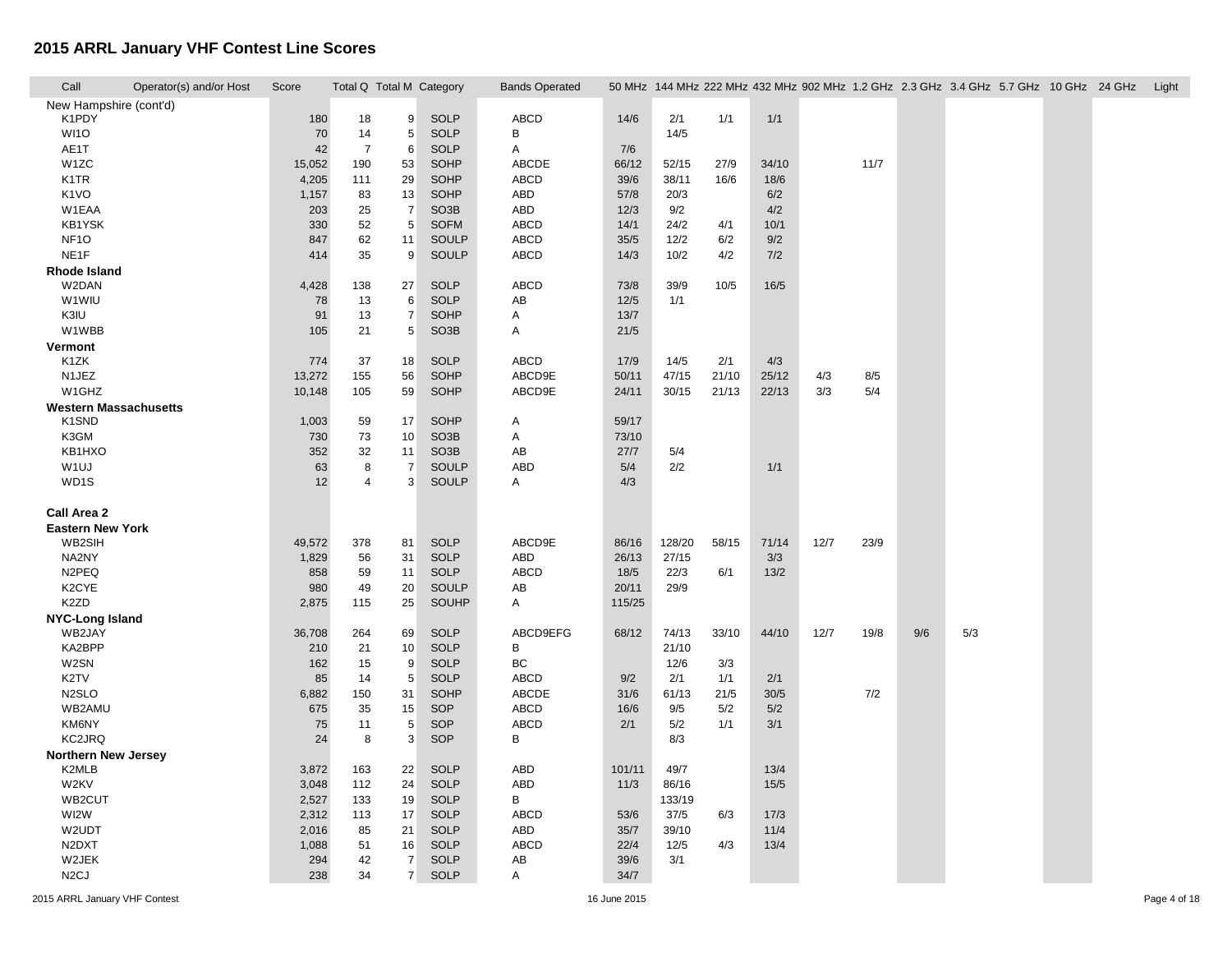| Call                         | Operator(s) and/or Host | Score   | Total Q Total M Category |                |                   | <b>Bands Operated</b> |        |        |       |        |      |      |      |      |      |      | 50 MHz 144 MHz 222 MHz 432 MHz 902 MHz 1.2 GHz 2.3 GHz 3.4 GHz 5.7 GHz 10 GHz 24 GHz Light |     |
|------------------------------|-------------------------|---------|--------------------------|----------------|-------------------|-----------------------|--------|--------|-------|--------|------|------|------|------|------|------|--------------------------------------------------------------------------------------------|-----|
| Northern New Jersey (cont'd) |                         |         |                          |                |                   |                       |        |        |       |        |      |      |      |      |      |      |                                                                                            |     |
| W2VTV                        |                         | 174     | 29                       | 6              | <b>SOLP</b>       | A                     | 29/6   |        |       |        |      |      |      |      |      |      |                                                                                            |     |
| WB2ONA                       |                         | 144     | 19                       | 6              | <b>SOLP</b>       | ABCD                  | 5/2    | 9/2    | 3/1   | 2/1    |      |      |      |      |      |      |                                                                                            |     |
| W2BVH                        |                         | 9,275   | 201                      | 35             | <b>SOHP</b>       | ABCD                  | 52/8   | 85/17  | 30/5  | 34/5   |      |      |      |      |      |      |                                                                                            |     |
| K2AMI                        |                         | 2,260   | 88                       | 20             | SOHP              | ABCD                  | 36/7   | 27/5   | 11/5  | 14/3   |      |      |      |      |      |      |                                                                                            |     |
| NJ2R                         |                         | 1,274   | 49                       | 26             | <b>SOHP</b>       | AB                    | 19/6   | 30/20  |       |        |      |      |      |      |      |      |                                                                                            |     |
| K4BNC                        |                         | 72      | 12                       | 6              | SOHP              | A                     | 12/6   |        |       |        |      |      |      |      |      |      |                                                                                            |     |
| KQ2RP                        |                         | 243     | 26                       | 9              | SOP               | ABD                   | 8/2    | 17/6   |       | 1/1    |      |      |      |      |      |      |                                                                                            |     |
| NK <sub>1</sub> N            |                         | 15      | 5                        | 3              | SOP               | A                     | 5/3    |        |       |        |      |      |      |      |      |      |                                                                                            |     |
| WB2PJH                       |                         | 1,900   | 83                       | 20             | SO <sub>3</sub> B | ABD                   | 30/7   | 41/9   |       | 12/4   |      |      |      |      |      |      |                                                                                            |     |
| WB2LEB                       |                         | 168     | 28                       | 6              | SO <sub>3</sub> B | Α                     | 28/6   |        |       |        |      |      |      |      |      |      |                                                                                            |     |
| W <sub>2J</sub> C            |                         | 44      | 10                       | $\overline{a}$ | SO <sub>3</sub> B | ABD                   | 4/1    | 5/2    |       | 1/1    |      |      |      |      |      |      |                                                                                            |     |
| K <sub>2</sub> WLO           |                         | 189     | 21                       | 9              | SOULP             | AB                    | 3/2    | 18/7   |       |        |      |      |      |      |      |      |                                                                                            |     |
| K2HVE                        |                         |         | $\overline{1}$           | $\overline{1}$ | SOULP             | A                     | 1/1    |        |       |        |      |      |      |      |      |      |                                                                                            |     |
| KO <sub>2</sub> OK           |                         | 6,698   | 187                      | 34             | SOUHP             | ABD                   | 123/16 | 54/14  |       | 10/4   |      |      |      |      |      |      |                                                                                            |     |
| <b>Northern New York</b>     |                         |         |                          |                |                   |                       |        |        |       |        |      |      |      |      |      |      |                                                                                            |     |
| WU2M                         |                         | 234     | 26                       | 9              | SO <sub>3</sub> B | AB                    | 18/5   | 8/4    |       |        |      |      |      |      |      |      |                                                                                            |     |
| <b>Southern New Jersey</b>   |                         |         |                          |                |                   |                       |        |        |       |        |      |      |      |      |      |      |                                                                                            |     |
| N3RG                         |                         | 104,200 | 430                      | 100            | <b>SOLP</b>       | ABCD9EFGHI            | 108/18 | 108/19 | 45/14 | 64/13  | 27/8 | 31/9 | 17/7 | 11/5 | 11/4 | 8/3  |                                                                                            |     |
| W2TAG                        |                         | 7,326   | 164                      | 33             | <b>SOLP</b>       | ABCD                  | 57/10  | 49/11  | 22/5  | 36/7   |      |      |      |      |      |      |                                                                                            |     |
| N <sub>2</sub> DEQ           |                         | 2,888   | 127                      | 19             | <b>SOLP</b>       | ABCD                  | 42/5   | 60/9   | 5/2   | 20/3   |      |      |      |      |      |      |                                                                                            |     |
| K2WB                         |                         | 2,620   | 109                      | 20             | <b>SOLP</b>       | ABD                   | 38/5   | 49/10  |       | 22/5   |      |      |      |      |      |      |                                                                                            |     |
| W2MC                         |                         | 1,417   | 77                       | 13             | <b>SOLP</b>       | ABCD                  | 17/2   | 28/5   | 14/3  | 18/3   |      |      |      |      |      |      |                                                                                            |     |
| WB2RVX                       |                         | 225,192 | 671                      | 132            | SOHP              | ABCD9EFGHIP           | 153/26 | 161/34 | 81/15 | 107/18 | 38/8 | 46/8 | 31/7 | 19/5 | 17/5 | 16/5 |                                                                                            | 2/1 |
| KC2TN                        |                         | 33,957  | 320                      | 63             | SOHP              | ABCD9E                | 79/12  | 104/19 | 46/12 | 50/9   | 20/6 | 21/5 |      |      |      |      |                                                                                            |     |
| W2SJ                         |                         | 27,084  | 214                      | 61             | SOHP              | ABCD9EFG              | 34/9   | 66/14  | 35/10 | 41/12  | 14/5 | 14/5 | 8/4  | 2/2  |      |      |                                                                                            |     |
| K1JT                         |                         | 12,865  | 155                      | 83             | SOHP              | AB                    | 25/5   | 130/78 |       |        |      |      |      |      |      |      |                                                                                            |     |
| K2TXB                        |                         | 3,444   | 164                      | 21             | SOHP              | В                     |        | 164/21 |       |        |      |      |      |      |      |      |                                                                                            |     |
| K2MK                         |                         | 500     | 50                       | 10             | <b>SOHP</b>       | Α                     | 50/10  |        |       |        |      |      |      |      |      |      |                                                                                            |     |
| N2VW                         |                         | 40      | 10                       | $\overline{4}$ | SOHP              | AB                    | 6/2    | 4/2    |       |        |      |      |      |      |      |      |                                                                                            |     |
| KV <sub>2R</sub>             |                         | 6,554   | 184                      | 29             | SO <sub>3</sub> B | ABD                   | 63/8   | 79/15  |       | 42/6   |      |      |      |      |      |      |                                                                                            |     |
| KC2TA                        |                         | 1,552   | 95                       | 16             | SO <sub>3</sub> B | ABD                   | 27/4   | 66/10  |       | 2/2    |      |      |      |      |      |      |                                                                                            |     |
| KC2THQ                       |                         | 1,368   | 94                       | 12             | SO <sub>3</sub> B | ABD                   | 21/2   | 53/8   |       | 20/2   |      |      |      |      |      |      |                                                                                            |     |
| WB2EOD                       |                         | 1,356   | 93                       | 12             | SO <sub>3</sub> B | ABD                   | 21/2   | 52/8   |       | 20/2   |      |      |      |      |      |      |                                                                                            |     |
| KE4MFH                       |                         | 16      | 8                        | $\overline{2}$ | SO <sub>3</sub> B | В                     |        | 8/2    |       |        |      |      |      |      |      |      |                                                                                            |     |
| N <sub>2</sub> SCJ           |                         | 258     | 36                       | 6              | <b>SOFM</b>       | ABD                   | 8/2    | 21/2   |       | 7/2    |      |      |      |      |      |      |                                                                                            |     |
| <b>Western New York</b>      |                         |         |                          |                |                   |                       |        |        |       |        |      |      |      |      |      |      |                                                                                            |     |
| KA2ENE                       |                         | 4,134   | 129                      | 26             | <b>SOLP</b>       | ABD                   | 42/8   | 57/13  |       | 30/5   |      |      |      |      |      |      |                                                                                            |     |
| K2OEQ                        |                         | 3,159   | 104                      | 27             | <b>SOLP</b>       | ABD                   | 44/12  | 47/12  |       | 13/3   |      |      |      |      |      |      |                                                                                            |     |
| KA2OQZ                       |                         | 2,440   | 88                       | 20             | <b>SOLP</b>       | ABCD9E                | 36/6   | 30/5   | 4/2   | 12/4   | 4/2  | 2/1  |      |      |      |      |                                                                                            |     |
| WB2WPM                       |                         | 1,449   | 59                       | 23             | <b>SOLP</b>       | ABD                   | 24/8   | 31/11  |       | 4/4    |      |      |      |      |      |      |                                                                                            |     |
| AB2YI                        |                         | 1,188   | 44                       | 22             | <b>SOLP</b>       | ABCD                  | 14/6   | 20/10  | 4/2   | 6/4    |      |      |      |      |      |      |                                                                                            |     |
| KC2PCD                       |                         | 770     | 45                       | 14             | <b>SOLP</b>       | ABD                   | 15/5   | 20/5   |       | 10/4   |      |      |      |      |      |      |                                                                                            |     |
| N2BEG                        |                         | 533     | 41                       | 13             | <b>SOLP</b>       | AB                    | 26/7   | 15/5   |       | 0/1    |      |      |      |      |      |      |                                                                                            |     |
| NA2X                         |                         | 495     | 40                       | 11             | <b>SOLP</b>       | ABCD                  | 14/3   | 21/4   | 3/2   | 2/2    |      |      |      |      |      |      |                                                                                            |     |
| WB2YJH                       |                         | 370     | 35                       | 10             | <b>SOLP</b>       | ABD                   | 15/3   | 18/5   |       | 2/2    |      |      |      |      |      |      |                                                                                            |     |
| N2MKT                        |                         | 243     | 26                       | 9              | <b>SOLP</b>       | ABD                   | 13/3   | 12/5   |       | 1/1    |      |      |      |      |      |      |                                                                                            |     |
| N <sub>2</sub> DCH           |                         | 24      | $\overline{4}$           | $\overline{4}$ | <b>SOLP</b>       | <b>BCD</b>            |        | 2/2    | 1/1   | 1/1    |      |      |      |      |      |      |                                                                                            |     |
| K8ZES                        |                         | 25,802  | 194                      | 97             | SOHP              | ABCDE                 | 75/27  | 57/28  | 25/16 | 32/20  |      | 5/6  |      |      |      |      |                                                                                            |     |
| W2UAD                        |                         | 2,133   | 61                       | 27             | <b>SOHP</b>       | ABD                   | 12/5   | 31/14  |       | 18/8   |      |      |      |      |      |      |                                                                                            |     |
| WA2ZNC                       |                         | 364     | 23                       | 13             | SOHP              | <b>ABCD</b>           | 6/3    | 12/4   | 3/3   | 2/3    |      |      |      |      |      |      |                                                                                            |     |
| W2EV                         |                         | 3,080   | 103                      | 22             | <b>SOFM</b>       | ABCD                  | 25/5   | 41/6   | 14/5  | 23/6   |      |      |      |      |      |      |                                                                                            |     |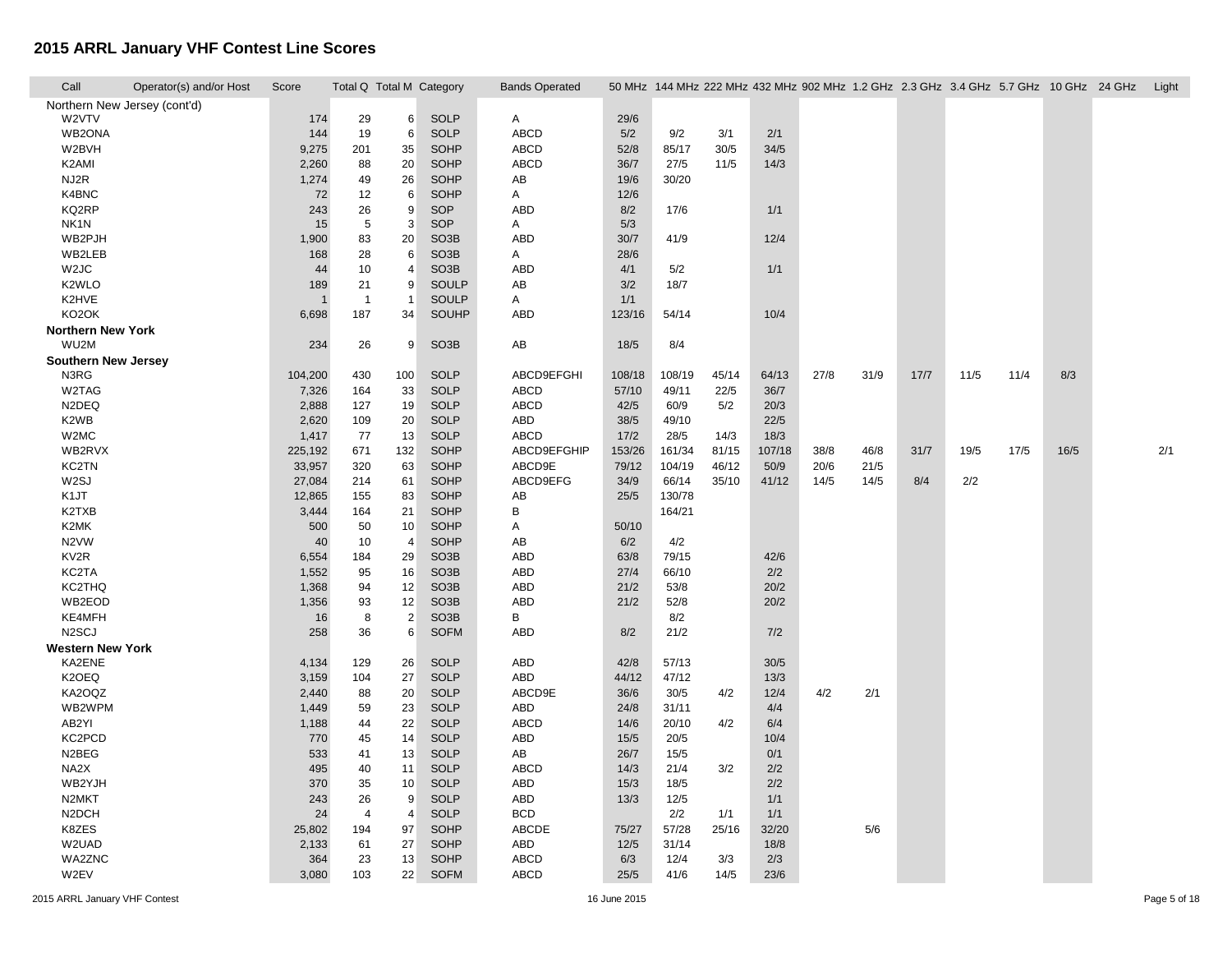| Call                          | Operator(s) and/or Host | Score                    | Total Q Total M Category |        |                   | <b>Bands Operated</b> |        |        |       | 50 MHz 144 MHz 222 MHz 432 MHz 902 MHz 1.2 GHz 2.3 GHz 3.4 GHz 5.7 GHz 10 GHz 24 GHz |      |      |      |      |      |     |     | Light |
|-------------------------------|-------------------------|--------------------------|--------------------------|--------|-------------------|-----------------------|--------|--------|-------|--------------------------------------------------------------------------------------|------|------|------|------|------|-----|-----|-------|
| Western New York (cont'd)     |                         |                          |                          |        |                   |                       |        |        |       |                                                                                      |      |      |      |      |      |     |     |       |
| N <sub>2</sub> HJD            |                         | 1,935                    | 91                       | 15     | <b>SOFM</b>       | ABCD                  | 15/2   | 38/5   | 12/4  | 26/4                                                                                 |      |      |      |      |      |     |     |       |
| K <sub>2</sub> SI             |                         | 770                      | 57                       | 11     | <b>SOFM</b>       | ABD                   | 2/1    | 42/6   |       | 13/4                                                                                 |      |      |      |      |      |     |     |       |
| K <sub>2</sub> QO             |                         | 2,075                    | 83                       | 25     | SOULP             | AB                    | 36/10  | 47/15  |       |                                                                                      |      |      |      |      |      |     |     |       |
| WB2BYP                        |                         | 1,155                    | 39                       | 15     | SOULP             | ABCD9E                | 8/3    | 7/3    | 7/2   | 10/3                                                                                 | 4/2  | 3/2  |      |      |      |     |     |       |
| N <sub>1</sub> IA             |                         | 120                      | 15                       | 8      | SOULP             | AB                    | 12/6   | 3/2    |       |                                                                                      |      |      |      |      |      |     |     |       |
| K2NV                          |                         | $\boldsymbol{\varDelta}$ | $\overline{2}$           | 2      | SOULP             | AB                    | 1/1    | 1/1    |       |                                                                                      |      |      |      |      |      |     |     |       |
| Call Area 3                   |                         |                          |                          |        |                   |                       |        |        |       |                                                                                      |      |      |      |      |      |     |     |       |
| <b>Delaware</b>               |                         |                          |                          |        |                   |                       |        |        |       |                                                                                      |      |      |      |      |      |     |     |       |
| K3CNH                         |                         | 2,050                    | 60                       | 25     | <b>SOLP</b>       | ABCD                  | 10/5   | 28/11  | 7/4   | 15/5                                                                                 |      |      |      |      |      |     |     |       |
| WA3QPX                        |                         | 32,554                   | 223                      | 82     | <b>SOHP</b>       | ABCD9EFG              | 53/10  | 86/40  | 26/9  | 27/9                                                                                 | 11/5 | 13/5 | 6/3  | 1/1  |      |     |     |       |
| N3YMS                         |                         | 24,192                   | 207                      | 64     | <b>SOHP</b>       | ABCD9E                | 44/11  | 58/14  | 36/12 | 36/12                                                                                | 14/7 | 19/8 |      |      |      |     |     |       |
| K3UHU                         |                         | 1,960                    | 68                       | 28     | SO <sub>3</sub> B | ABD                   | 51/15  | 15/11  |       | 2/2                                                                                  |      |      |      |      |      |     |     |       |
| N3MWQ                         |                         | 1,020                    | 60                       | 17     | SO <sub>3</sub> B | AB                    | 20/6   | 40/11  |       |                                                                                      |      |      |      |      |      |     |     |       |
| KA3HED                        |                         | 5,180                    | 126                      | 35     | SOULP             | ABD                   | 41/10  | 63/16  |       | 22/9                                                                                 |      |      |      |      |      |     |     |       |
| Eastern Pennsylvania          |                         |                          |                          |        |                   |                       |        |        |       |                                                                                      |      |      |      |      |      |     |     |       |
| <b>WA3NUF</b>                 |                         | 118,188                  | 534                      | 98     | <b>SOLP</b>       | ABCD9EFGHIJP          | 115/16 | 151/23 | 74/14 | 86/16                                                                                | 30/7 | 31/6 | 16/5 | 13/4 | 6/3  | 8/2 | 2/1 | 2/1   |
| WA3GFZ                        |                         | 67,221                   | 361                      | $77\,$ | <b>SOLP</b>       | ABCD9EFGHIJP          | 69/13  | 92/15  | 49/12 | 63/13                                                                                | 26/6 | 28/6 | 16/4 | 5/2  | 4/2  | 7/2 | 1/1 | 1/1   |
| W3SZ                          |                         | 43,778                   | 222                      | 59     | <b>SOLP</b>       | ABCD9EFGHIJ           | 39/8   | 43/8   | 27/7  | 27/7                                                                                 | 17/5 | 17/5 | 17/5 | 14/4 | 10/4 | 9/4 | 2/2 |       |
| KA3FQS                        |                         | 21,780                   | 287                      | 44     | <b>SOLP</b>       | ABCD9E                | 69/9   | 82/12  | 43/8  | 57/9                                                                                 | 15/2 | 21/4 |      |      |      |     |     |       |
| W3KM                          |                         | 7,936                    | 192                      | 32     | <b>SOLP</b>       | ABCD                  | 61/9   | 75/11  | 35/7  | 21/5                                                                                 |      |      |      |      |      |     |     |       |
| KB1JEY                        |                         | 7,000                    | 197                      | 25     | <b>SOLP</b>       | ABCD9                 | 68/7   | 60/7   | 29/5  | 33/4                                                                                 | 7/2  |      |      |      |      |     |     |       |
| WS3C                          |                         | 6,630                    | 122                      | 39     | <b>SOLP</b>       | ABCD                  | 35/10  | 39/11  | 23/9  | 25/9                                                                                 |      |      |      |      |      |     |     |       |
| KB3MTW                        |                         | 5,958                    | 206                      | 18     | <b>SOLP</b>       | ABCD9E                | 61/5   | 58/5   | 31/2  | 37/2                                                                                 | 12/2 | 7/2  |      |      |      |     |     |       |
| AA3GN                         |                         | 5,428                    | 128                      | 23     | <b>SOLP</b>       | ABCD9FG               | 20/3   | 68/9   | 15/3  | 9/2                                                                                  | 7/2  |      | 5/2  | 4/2  |      |     |     |       |
| KA3WXV                        |                         | 5,304                    | 165                      | 24     | <b>SOLP</b>       | ABCD                  | 52/6   | 57/8   | 19/3  | 37/7                                                                                 |      |      |      |      |      |     |     |       |
| KB3TC                         |                         | 3,608                    | 124                      | 22     | <b>SOLP</b>       | ABDE                  | 39/6   | 55/10  |       | 25/4                                                                                 |      | 5/2  |      |      |      |     |     |       |
| AA3JH                         |                         | 3,468                    | 146                      | 17     | <b>SOLP</b>       | ABCD                  | 58/7   | 30/4   | 26/3  | 32/3                                                                                 |      |      |      |      |      |     |     |       |
| WA3RLT                        |                         | 2,888                    | 130                      | 19     | <b>SOLP</b>       | ABD                   | 57/5   | 51/9   |       | 22/5                                                                                 |      |      |      |      |      |     |     |       |
| W3MEL                         |                         | 2,835                    | 120                      | 21     | <b>SOLP</b>       | ABCD                  | 71/8   | 34/7   | 3/2   | 12/4                                                                                 |      |      |      |      |      |     |     |       |
| K <sub>1</sub> D <sub>S</sub> |                         |                          | 99                       | 14     | <b>SOLP</b>       | ABCDE                 | 25/3   | 28/4   | 15/2  | 26/4                                                                                 |      | 5/1  |      |      |      |     |     |       |
| K3VEQ                         |                         | 2,170                    |                          | 17     |                   | ABCD                  | 33/5   |        |       |                                                                                      |      |      |      |      |      |     |     |       |
|                               |                         | 2,125                    | 102                      |        | <b>SOLP</b>       |                       |        | 46/6   | 12/3  | 11/3                                                                                 |      |      |      |      |      |     |     |       |
| N1XKT                         |                         | 2,119                    | 117                      | 13     | <b>SOLP</b>       | ABCD                  | 37/4   | 34/4   | 21/2  | 25/3                                                                                 |      |      |      |      |      |     |     |       |
| NE3I                          |                         | 2,079                    | 76                       | 21     | <b>SOLP</b>       | ABCD                  | 20/5   | 33/8   | 10/4  | 13/4                                                                                 |      |      |      |      |      |     |     |       |
| WA3ELQ                        |                         | 1,521                    | 96                       | 13     | <b>SOLP</b>       | ABCD                  | 39/6   | 36/3   | 13/2  | 8/2                                                                                  |      |      |      |      |      |     |     |       |
| WA3NFV                        |                         | 1,485                    | 107                      | 11     | <b>SOLP</b>       | ABCD                  | 42/4   | 37/4   | 11/1  | 17/2                                                                                 |      |      |      |      |      |     |     |       |
| K3EBZ                         |                         | 1,456                    | 78                       | 13     | <b>SOLP</b>       | ABCDE                 | 28/4   | 20/5   | 12/1  | 16/2                                                                                 |      | 2/1  |      |      |      |     |     |       |
| KA2VLP                        |                         | 1,386                    | 80                       | 14     | <b>SOLP</b>       | ABD                   | 22/5   | 39/5   |       | 19/4                                                                                 |      |      |      |      |      |     |     |       |
| K3DMA                         |                         | 1,380                    | 51                       | 10     | <b>SOLP</b>       | ABCD9EIJP             | 5/1    | 11/2   | 14/1  | 7/1                                                                                  | 4/1  | 4/1  |      |      |      | 1/1 | 1/1 | 4/1   |
| W3AWA                         |                         | 1,344                    | 83                       | 14     | <b>SOLP</b>       | <b>ABCD</b>           | 43/6   | 27/4   | 5/2   | 8/2                                                                                  |      |      |      |      |      |     |     |       |
| N3FD                          |                         | 1,232                    | 81                       | 11     | <b>SOLP</b>       | ABCD                  | 26/4   | 24/3   | 16/2  | 15/2                                                                                 |      |      |      |      |      |     |     |       |
| N3EMA                         |                         | 1,190                    | 87                       | 10     | <b>SOLP</b>       | <b>ABCD</b>           | 22/2   | 33/4   | 18/2  | 14/2                                                                                 |      |      |      |      |      |     |     |       |
| WA3QVU                        |                         | 1,072                    | 96                       | 8      | <b>SOLP</b>       | ABCD                  | 23/2   | 35/2   | 20/2  | 18/2                                                                                 |      |      |      |      |      |     |     |       |
| K3EGE                         |                         | 784                      | 21                       | 14     | <b>SOLP</b>       | BCD9P                 |        | 6/4    | 6/4   | 5/4                                                                                  | 1/1  |      |      |      |      |     |     | 3/1   |
| K3IUV                         |                         | 712                      | 66                       | 8      | <b>SOLP</b>       | ABCD                  | 14/2   | 29/3   | 11/1  | 12/2                                                                                 |      |      |      |      |      |     |     |       |
| KB3EXB                        |                         | 592                      | 30                       | 16     | <b>SOLP</b>       | ABCD                  | 10/5   | 13/7   | 3/2   | 4/2                                                                                  |      |      |      |      |      |     |     |       |
| KB2AYU                        |                         | 481                      | 18                       | 13     | <b>SOLP</b>       | <b>BCDP</b>           |        | 5/4    | 6/4   | 6/4                                                                                  |      |      |      |      |      |     |     | 1/1   |
| K3BFS                         |                         | 416                      | 42                       | 8      | <b>SOLP</b>       | <b>BD</b>             |        | 32/5   |       | 10/3                                                                                 |      |      |      |      |      |     |     |       |
| KK4YEH                        |                         | 416                      | 32                       | 13     | <b>SOLP</b>       | Α                     | 32/13  |        |       |                                                                                      |      |      |      |      |      |     |     |       |
| W3GXB                         |                         | 400                      | 34                       | 10     | <b>SOLP</b>       | ABC                   | 7/1    | 21/8   | 6/1   |                                                                                      |      |      |      |      |      |     |     |       |
| WA2DTW                        |                         | 376                      | 36                       | 8      | <b>SOLP</b>       | <b>ABCD</b>           | 10/2   | 15/2   | 5/2   | 6/2                                                                                  |      |      |      |      |      |     |     |       |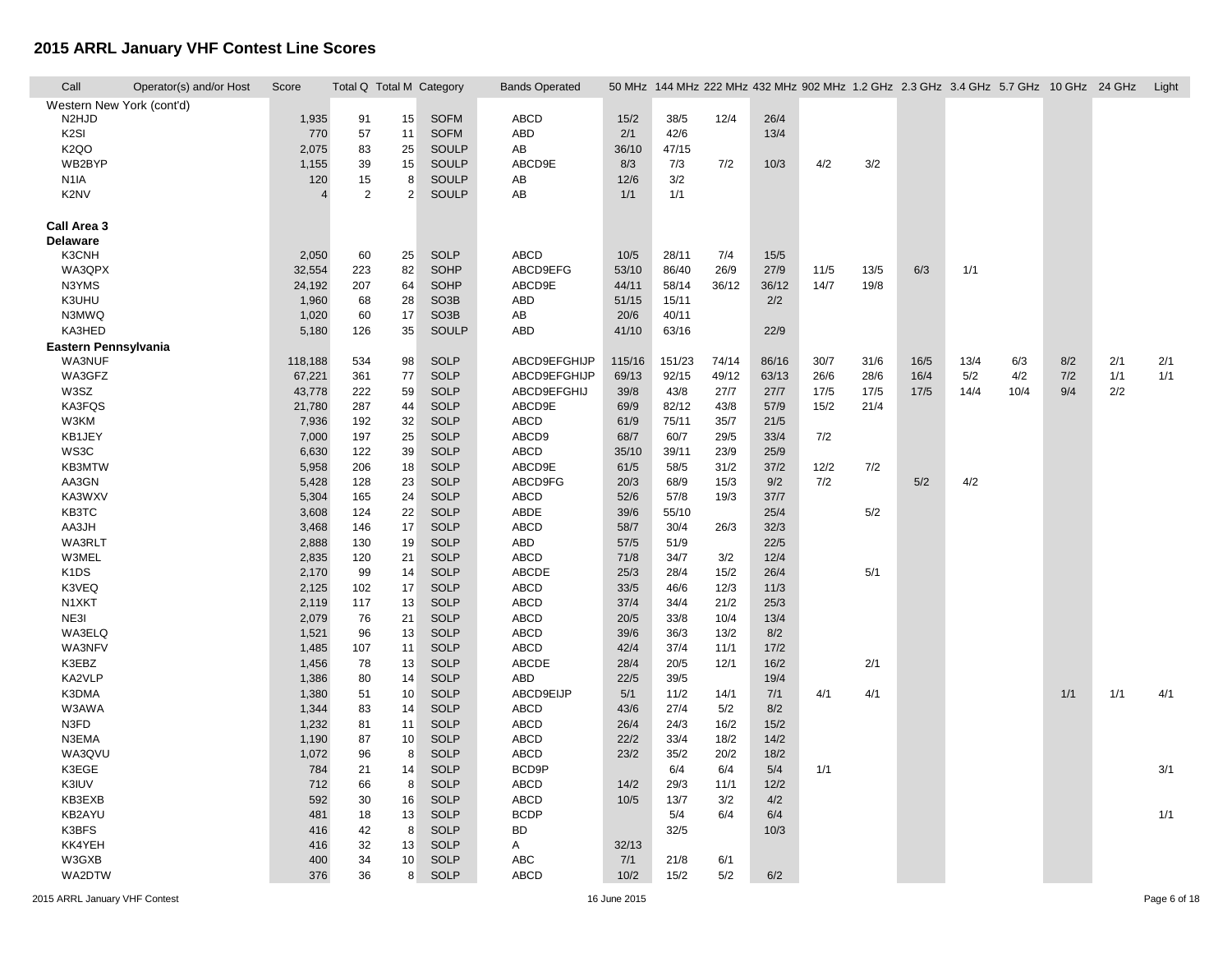| Call               | Operator(s) and/or Host       | Score          |                  |                 | Total Q Total M Category | <b>Bands Operated</b> |        |        |       |       |       |       |       |      | 50 MHz 144 MHz 222 MHz 432 MHz 902 MHz 1.2 GHz 2.3 GHz 3.4 GHz 5.7 GHz 10 GHz 24 GHz |      |     | Light |
|--------------------|-------------------------------|----------------|------------------|-----------------|--------------------------|-----------------------|--------|--------|-------|-------|-------|-------|-------|------|--------------------------------------------------------------------------------------|------|-----|-------|
|                    | Eastern Pennsylvania (cont'd) |                |                  |                 |                          |                       |        |        |       |       |       |       |       |      |                                                                                      |      |     |       |
| WB2VLA             |                               | 320            | 27               | 10              | <b>SOLP</b>              | ABCD                  | 13/3   | 9/4    | 3/2   | 2/1   |       |       |       |      |                                                                                      |      |     |       |
| W3CMP              |                               | 242            | 22               | 11              | <b>SOLP</b>              | AB                    | 8/4    | 14/7   |       |       |       |       |       |      |                                                                                      |      |     |       |
| W3LP (KB3SBC, op)  |                               | 203            | 29               | $\overline{7}$  | <b>SOLP</b>              | В                     |        | 29/7   |       |       |       |       |       |      |                                                                                      |      |     |       |
| WF3M               |                               | 154            | 22               | $\overline{7}$  | <b>SOLP</b>              | A                     | 22/7   |        |       |       |       |       |       |      |                                                                                      |      |     |       |
| N3EXA              |                               | 60             | $\overline{4}$   | $\overline{4}$  | <b>SOLP</b>              | BC <sub>9</sub> P     |        | 1/1    | 1/1   |       | 1/1   |       |       |      |                                                                                      |      |     | 1/1   |
| KC3DGC             |                               | 44             | 19               | $\overline{2}$  | <b>SOLP</b>              | <b>BD</b>             |        | 16/1   |       | 3/1   |       |       |       |      |                                                                                      |      |     |       |
| K3IPM              |                               | 83,830         | 511              | 83              | <b>SOHP</b>              | ABCD9EFGIP            | 153/16 | 145/22 | 58/11 | 76/12 | 25/7  | 22/5  | 14/4  | 12/3 |                                                                                      | 5/2  |     | 1/1   |
| WA3DRC             |                               | 57,942         | 348              | 58              | SOHP                     | ABCD9EFGHI            | 44/3   | 89/14  | 46/7  | 57/10 | 27/5  | 32/5  | 20/5  | 16/4 | 9/2                                                                                  | 8/2  |     | 0/1   |
| N3FTI              |                               | 39,220         | 424              | 74              | <b>SOHP</b>              | ABCD                  | 207/29 | 111/19 | 48/13 | 58/13 |       |       |       |      |                                                                                      |      |     |       |
| K3GNC              |                               | 37,944         | 350              | 62              | <b>SOHP</b>              | ABCD9EF               | 80/10  | 110/17 | 52/13 | 67/13 | 9/2   | 27/5  | 5/2   |      |                                                                                      |      |     |       |
| WØRSJ              |                               | 34,920         | 320              | 60              | <b>SOHP</b>              | ABCD9EFG              | 108/13 | 76/11  | 38/10 | 53/10 | 19/6  | 17/5  | 6/4   | 3/1  |                                                                                      |      |     |       |
| WA2OMY             |                               | 28,170         | 267              | 45              | <b>SOHP</b>              | ABCD9EFGH             | 48/5   | 82/13  | 37/9  | 37/3  | 22/3  | 17/3  | 10/3  | 9/3  | 5/3                                                                                  |      |     |       |
| WA2FGK (K2LNS, op) |                               | 20,022         | 226              | 71              | <b>SOHP</b>              | <b>BD</b>             |        | 170/49 |       | 56/22 |       |       |       |      |                                                                                      |      |     |       |
| K3MD               |                               | 18,768         | 202              | 68              | <b>SOHP</b>              | ABCDE                 | 72/17  | 74/20  | 23/11 | 24/13 |       | 9/7   |       |      |                                                                                      |      |     |       |
| W3GAD              |                               | 10,512         | 227              | 24              | <b>SOHP</b>              | ABCD9EP               | 48/3   | 56/6   | 37/4  | 46/5  | 19/3  | 19/2  |       |      |                                                                                      |      |     | 2/1   |
| <b>W3HMS</b>       |                               | 4,669          | 82               | 29              | <b>SOHP</b>              | ABCD9E                | 15/4   | 22/5   | 13/5  | 15/5  | 7/4   | 10/6  |       |      |                                                                                      |      |     |       |
| K3JJZ              |                               | 4,439          | 112              | 23              | SOHP                     | ABCD9EFGP             | 31/4   | 42/5   | 7/3   | 19/3  | 5/2   | 4/2   | 2/2   | 1/1  |                                                                                      |      |     | 1/1   |
| KB3XG              |                               | 2,875          | 94               | 25              | SOHP                     | ABD                   | 30/7   | 43/11  |       | 21/7  |       |       |       |      |                                                                                      |      |     |       |
| K3OO               |                               | 2,000          | 100              | 20              | SOHP                     | AB                    | 50/10  | 50/10  |       |       |       |       |       |      |                                                                                      |      |     |       |
| W3JG               |                               | 1,106          | 62               | 14              | <b>SOHP</b>              | ABCDE                 | 28/3   | 19/4   | 6/3   | 8/3   |       | 1/1   |       |      |                                                                                      |      |     |       |
| K3ISH              |                               | 874            | 38               | 23              | <b>SOHP</b>              | AB                    | 35/20  | 3/3    |       |       |       |       |       |      |                                                                                      |      |     |       |
| W3FEY              |                               | 182            | 17               | $\overline{7}$  | <b>SOHP</b>              | AC                    | 8/3    |        | 9/4   |       |       |       |       |      |                                                                                      |      |     |       |
| K3MF               |                               | $\overline{2}$ | $\overline{1}$   | $\mathbf{1}$    | <b>SOHP</b>              | D                     |        |        |       | 1/1   |       |       |       |      |                                                                                      |      |     |       |
| N3KCM              |                               | 54             | 8                | 6               | <b>SOP</b>               | ABD                   | 1/1    | 6/4    |       | 1/1   |       |       |       |      |                                                                                      |      |     |       |
| WA3WUL             |                               | 16             | $\boldsymbol{2}$ | $\mathbf{1}$    | <b>SOP</b>               | P                     |        |        |       |       |       |       |       |      |                                                                                      |      |     | 2/1   |
| WV3P               |                               | 1,455          | 83               | 15              | SO <sub>3</sub> B        | <b>ABD</b>            | 44/6   | 25/4   |       | 14/5  |       |       |       |      |                                                                                      |      |     |       |
| K3HQI              |                               | 656            | 33               | 16              | SO <sub>3</sub> B        | ABD                   | 10/6   | 15/6   |       | 8/4   |       |       |       |      |                                                                                      |      |     |       |
| N3JNX              |                               | 308            | 19               | 14              | SO <sub>3</sub> B        | ABD                   | 5/5    | 11/7   |       | 3/2   |       |       |       |      |                                                                                      |      |     |       |
| KB3NRL             |                               | 126            | 16               | $6\phantom{1}6$ | SO <sub>3</sub> B        | ABD                   | 5/2    | 6/2    |       | 5/2   |       |       |       |      |                                                                                      |      |     |       |
| N3WXW              |                               | 80             | 16               | 5               | SO <sub>3</sub> B        | AB                    | 13/4   | 3/1    |       |       |       |       |       |      |                                                                                      |      |     |       |
| W3FRB              |                               | 60             | 14               | $\overline{4}$  | SO <sub>3</sub> B        | ABD                   | 10/2   | 3/1    |       | 1/1   |       |       |       |      |                                                                                      |      |     |       |
| W8IJ               |                               | 12             | 3                | 3               | SO <sub>3</sub> B        | <b>ABD</b>            | 1/1    | 1/1    |       | 1/1   |       |       |       |      |                                                                                      |      |     |       |
| K3TUF              |                               | 127,568        | 456              | 112             | <b>SOUHP</b>             | ABCD9EFGHIJ           | 90/18  | 117/24 | 64/15 | 74/17 | 28/8  | 30/8  | 20/6  | 3/3  | 15/5                                                                                 | 11/4 | 4/4 |       |
| K3WW               |                               | 740            | 74               | 10              | SOUHP                    | A                     | 74/10  |        |       |       |       |       |       |      |                                                                                      |      |     |       |
| Maryland-DC        |                               |                |                  |                 |                          |                       |        |        |       |       |       |       |       |      |                                                                                      |      |     |       |
| W3EKT              |                               | 12,291         | 167              | 51              | <b>SOLP</b>              | ABCD9E                | 58/14  | 57/15  | 17/8  | 24/10 | 4/1   | 7/3   |       |      |                                                                                      |      |     |       |
| WA1T               |                               | 10,404         | 139              | 51              | <b>SOLP</b>              | ABCDE                 | 47/12  | 43/14  | 18/9  | 23/11 |       | 8/5   |       |      |                                                                                      |      |     |       |
| W3LL               |                               | 1,560          | 78               | 20              | <b>SOLP</b>              | AB                    | 48/10  | 30/10  |       |       |       |       |       |      |                                                                                      |      |     |       |
| NS3T               |                               | 868            | 55               | 14              | <b>SOLP</b>              | <b>ABCD</b>           | 25/4   | 23/6   | 2/2   | 5/2   |       |       |       |      |                                                                                      |      |     |       |
| K8GU               |                               | 816            | 43               | 16              | <b>SOLP</b>              | ABD                   | 8/2    | 27/11  |       | 8/3   |       |       |       |      |                                                                                      |      |     |       |
| W3VRD              |                               | 782            | 41               | 17              | <b>SOLP</b>              | <b>ABCD</b>           | 13/4   | 23/6   | 3/3   | 2/4   |       |       |       |      |                                                                                      |      |     |       |
| N3DUE              |                               | 750            | 50               | 15              | <b>SOLP</b>              | AB                    | 22/5   | 28/10  |       |       |       |       |       |      |                                                                                      |      |     |       |
| K3BPP              |                               | 576            | 31               | 18              | <b>SOLP</b>              | <b>ABC</b>            | 18/8   | 12/9   | 1/1   |       |       |       |       |      |                                                                                      |      |     |       |
| W3FAY              |                               | 290            | 26               | 10              | <b>SOLP</b>              | ABD                   | 5/2    | 18/7   |       | 3/1   |       |       |       |      |                                                                                      |      |     |       |
| K <sub>1</sub> RZ  |                               | 246,402        | 627              | 169             | SOHP                     | ABCD9EFGHI            | 131/29 | 187/36 | 74/21 | 92/24 | 38/15 | 46/14 | 23/10 | 13/6 | 11/7                                                                                 | 12/7 |     |       |
| N3HBX              |                               | 73,139         | 505              | 109             | <b>SOHP</b>              | <b>ABCDE</b>          | 144/25 | 233/37 | 46/17 | 63/22 |       | 19/8  |       |      |                                                                                      |      |     |       |
| K1DQV              |                               | 24,480         | 263              | 72              | SOHP                     | <b>ABCD</b>           | 85/20  | 101/22 | 32/14 | 45/16 |       |       |       |      |                                                                                      |      |     |       |
| K3ZO               |                               | 8,160          | 204              | 40              | <b>SOHP</b>              | AB                    | 101/18 | 103/22 |       |       |       |       |       |      |                                                                                      |      |     |       |
| N <sub>3</sub> OC  |                               | 7,644          | 88               | 39              | <b>SOHP</b>              | ABCD9EFI              | 21/5   | 23/8   | 13/7  | 11/7  | 6/4   | 8/4   | 3/2   |      |                                                                                      | 3/2  |     |       |
| N <sub>1</sub> SZ  |                               | 336            | 27               | 12              | <b>SOHP</b>              | ABD                   | 19/8   | 7/3    |       | 1/1   |       |       |       |      |                                                                                      |      |     |       |
| AB3CV              |                               | 180            | 20               | 9               | SOHP                     | A                     | 20/9   |        |       |       |       |       |       |      |                                                                                      |      |     |       |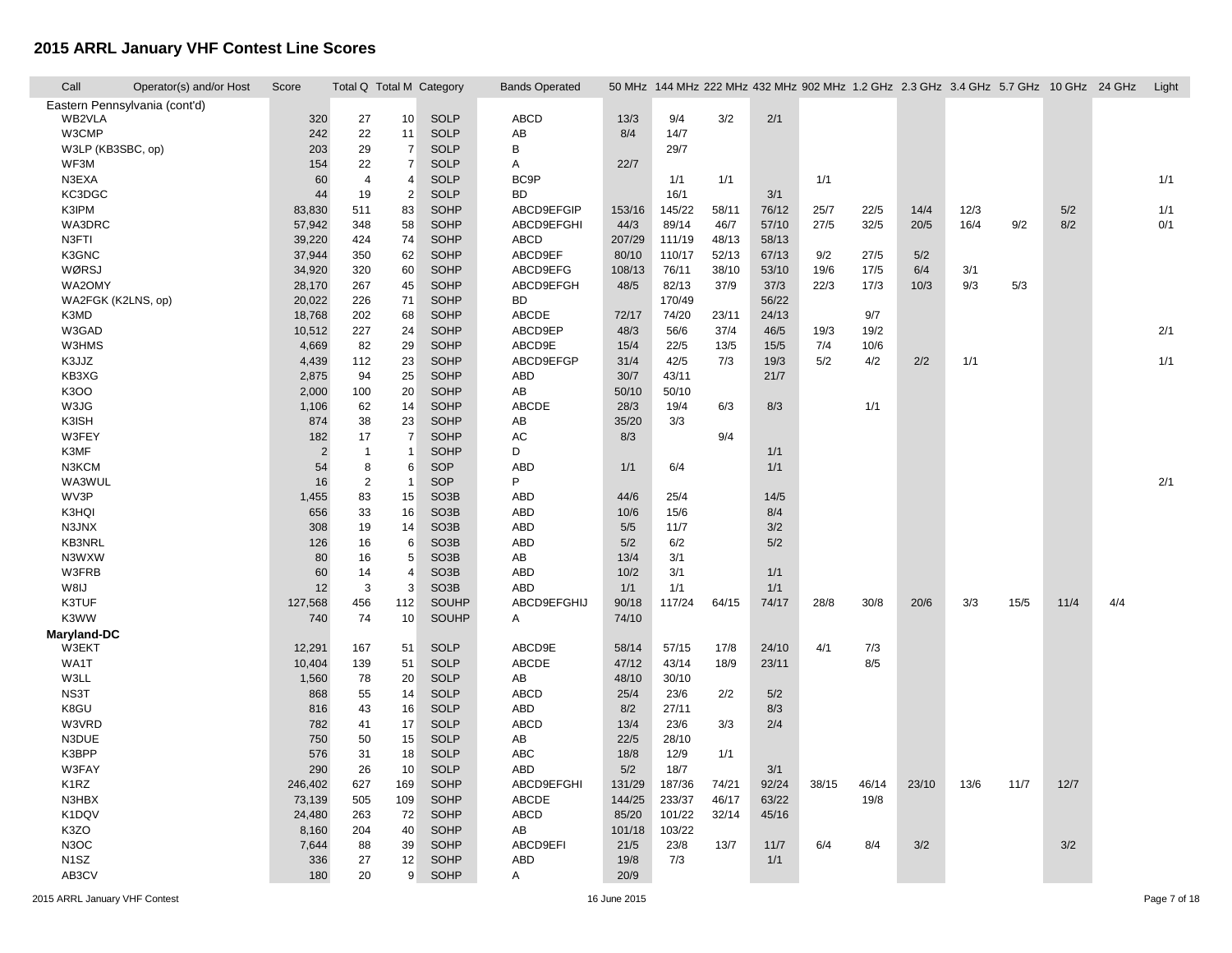| Call<br>Operator(s) and/or Host | Score            | Total Q Total M Category |                |                   | <b>Bands Operated</b> |       |        |       |       | 50 MHz 144 MHz 222 MHz 432 MHz 902 MHz 1.2 GHz 2.3 GHz 3.4 GHz 5.7 GHz 10 GHz 24 GHz |      |     |     |     |     |     | Light |
|---------------------------------|------------------|--------------------------|----------------|-------------------|-----------------------|-------|--------|-------|-------|--------------------------------------------------------------------------------------|------|-----|-----|-----|-----|-----|-------|
| Maryland-DC (cont'd)            |                  |                          |                |                   |                       |       |        |       |       |                                                                                      |      |     |     |     |     |     |       |
| K6PFA                           | 224              | 28                       | 8              | SOP               | AB                    | 17/4  | 11/4   |       |       |                                                                                      |      |     |     |     |     |     |       |
| W3MEO                           | $\overline{2}$   | $\mathbf{1}$             | $\overline{2}$ | SOP               | A                     | 1/2   |        |       |       |                                                                                      |      |     |     |     |     |     |       |
| N3ALN                           | 2,725            | 92                       | 25             | SO <sub>3</sub> B | <b>ABD</b>            | 46/9  | 29/9   |       | 17/7  |                                                                                      |      |     |     |     |     |     |       |
| W3HAC (KØOO,op)                 | 4                | $\overline{4}$           | $\overline{1}$ | <b>SOFM</b>       | B                     |       | 4/1    |       |       |                                                                                      |      |     |     |     |     |     |       |
| W3BFC                           | 4,158            | 154                      | 27             | SOUHP             | $\, {\sf B}$          |       | 154/27 |       |       |                                                                                      |      |     |     |     |     |     |       |
| K2PLF                           | 1,476            | 82                       | 18             | SOUHP             | A                     | 82/18 |        |       |       |                                                                                      |      |     |     |     |     |     |       |
| Western Pennsylvania            |                  |                          |                |                   |                       |       |        |       |       |                                                                                      |      |     |     |     |     |     |       |
| W3KWH                           | 651              | 28                       | 21             | <b>SOLP</b>       | <b>ABD</b>            | 15/10 | 10/8   |       | 3/3   |                                                                                      |      |     |     |     |     |     |       |
| K3ZCY                           | 408              | 21                       | 17             | <b>SOLP</b>       | <b>ABD</b>            | 5/6   | 13/8   |       | 3/3   |                                                                                      |      |     |     |     |     |     |       |
| N3CBL                           | 9                | 3                        | 3              | <b>SOLP</b>       | B                     |       | 3/3    |       |       |                                                                                      |      |     |     |     |     |     |       |
| WB3LHD                          | $\boldsymbol{9}$ | 3                        | 3              | <b>SOLP</b>       | A                     | 3/3   |        |       |       |                                                                                      |      |     |     |     |     |     |       |
| KA1ZE                           | 11,950           | 239                      | 50             | SOHP              | B                     |       | 239/50 |       |       |                                                                                      |      |     |     |     |     |     |       |
| WA3PTV                          | 4,958            | 84                       | 37             | SOHP              | ABCD9E                | 24/7  | 24/11  | 15/7  | 14/6  | 4/3                                                                                  | 3/3  |     |     |     |     |     |       |
| N3EMF                           | 600              | 20                       | 20             | SOHP              | ABCD                  | 5/5   | 5/5    | 6/6   | 4/4   |                                                                                      |      |     |     |     |     |     |       |
|                                 |                  |                          |                |                   |                       |       |        |       |       |                                                                                      |      |     |     |     |     |     |       |
| Call Area 4                     |                  |                          |                |                   |                       |       |        |       |       |                                                                                      |      |     |     |     |     |     |       |
| Alabama                         |                  |                          |                |                   |                       |       |        |       |       |                                                                                      |      |     |     |     |     |     |       |
| AJ4W                            | 1,512            | 59                       | 21             | <b>SOLP</b>       | ABDE                  | 29/7  | 23/7   |       | 4/4   |                                                                                      | 3/3  |     |     |     |     |     |       |
| N4AU                            | 40               | $\overline{7}$           | 5              | <b>SOLP</b>       | ABD                   | 4/2   | 2/2    |       | 1/1   |                                                                                      |      |     |     |     |     |     |       |
| W4ZRZ                           | 26,840           | 169                      | 88             | SOHP              | ABCD9EFGHI            | 44/18 | 55/23  | 17/13 | 32/16 | 7/6                                                                                  | 8/6  | 2/2 | 2/2 | 1/1 | 1/1 |     |       |
| W4ENN                           | 5,220            | 73                       | 45             | SOHP              | ABCD9E                | 18/10 | 26/14  | 9/7   | 13/7  | 3/3                                                                                  | 4/4  |     |     |     |     |     |       |
| Georgia                         |                  |                          |                |                   |                       |       |        |       |       |                                                                                      |      |     |     |     |     |     |       |
| KX4R                            | 19,890           | 161                      | 78             | <b>SOLP</b>       | ABCD9E                | 38/15 | 53/24  | 23/15 | 35/16 | 2/1                                                                                  | 10/7 |     |     |     |     |     |       |
| W4AMP                           | 1,586            | 36                       | 26             | <b>SOLP</b>       | ABCD9E                | 6/5   | 13/6   | 8/6   | 5/5   | 2/2                                                                                  | 2/2  |     |     |     |     |     |       |
| AA4LR                           | 20               | 5                        | $\overline{4}$ | <b>SOLP</b>       | Α                     | 5/4   |        |       |       |                                                                                      |      |     |     |     |     |     |       |
| K4BAI                           | $\mathbf{1}$     | $\mathbf{1}$             | $\overline{1}$ | <b>SOLP</b>       | Α                     | 1/1   |        |       |       |                                                                                      |      |     |     |     |     |     |       |
| WA4NJP                          | 11,360           | 121                      | 80             | SOHP              | ABCD                  | 39/18 | 61/47  | 10/7  | 11/8  |                                                                                      |      |     |     |     |     |     |       |
| KA2KQM                          | 1,296            | 35                       | 24             | <b>SOHP</b>       | ABDE                  | 12/7  | 12/8   |       | 7/5   |                                                                                      | 4/4  |     |     |     |     |     |       |
| KK4OSG                          | 192              | 25                       | 6              | <b>SOFM</b>       | <b>BD</b>             |       | 18/3   |       | 7/3   |                                                                                      |      |     |     |     |     |     |       |
| Kentucky                        |                  |                          |                |                   |                       |       |        |       |       |                                                                                      |      |     |     |     |     |     |       |
| W8KHP                           | 104              | 12                       | 8              | <b>SOLP</b>       | ABD                   | 6/3   | 5/4    |       | 1/1   |                                                                                      |      |     |     |     |     |     |       |
| <b>North Carolina</b>           |                  |                          |                |                   |                       |       |        |       |       |                                                                                      |      |     |     |     |     |     |       |
| N <sub>1</sub> GC               | 8,100            | 115                      | 54             | <b>SOLP</b>       | ABCD                  | 26/11 | 54/22  | 13/9  | 22/12 |                                                                                      |      |     |     |     |     |     |       |
| NG4C                            | 11,256           | 158                      | 56             | <b>SOHP</b>       | ABCD9                 | 60/20 | 57/15  | 16/9  | 24/11 | 1/1                                                                                  |      |     |     |     |     |     |       |
| K5EK                            | $\overline{4}$   | $\overline{2}$           | $\overline{2}$ | SOHP              | A                     | 2/2   |        |       |       |                                                                                      |      |     |     |     |     |     |       |
| N4HWH                           | 217              | 27                       | $\overline{7}$ | SO <sub>3</sub> B | ABD                   | 9/4   | 14/2   |       | 4/1   |                                                                                      |      |     |     |     |     |     |       |
| <b>Northern Florida</b>         |                  |                          |                |                   |                       |       |        |       |       |                                                                                      |      |     |     |     |     |     |       |
| W2BZY                           | 3,648            | 62                       | 24             | <b>SOLP</b>       | ABCD9EFGHI            | 12/5  | 18/7   | 4/2   | 11/3  | 3/1                                                                                  | 8/2  | 2/1 | 1/1 | 2/1 | 1/1 |     |       |
| N4NGZ                           | 2,369            | 56                       | 23             | <b>SOLP</b>       | ABCD9E                | 6/3   | 19/6   | 6/4   | 17/7  | 3/1                                                                                  | 5/2  |     |     |     |     |     |       |
| W1LVL                           | 336              | 21                       | 12             | <b>SOLP</b>       | <b>ABCD</b>           | 5/3   | 9/5    | 4/2   | 3/2   |                                                                                      |      |     |     |     |     |     |       |
| K3TW                            | $\overline{4}$   | $\overline{c}$           | $\overline{c}$ | <b>SOLP</b>       | A                     | 2/2   |        |       |       |                                                                                      |      |     |     |     |     |     |       |
| WA4UF                           | 45               | 8                        | 5              | SO <sub>3</sub> B | ABD                   | 4/3   | 3/1    |       | 1/1   |                                                                                      |      |     |     |     |     |     |       |
| <b>South Carolina</b>           |                  |                          |                |                   |                       |       |        |       |       |                                                                                      |      |     |     |     |     |     |       |
| AA4SC                           | 5,220            | 87                       | 60             | <b>SOHP</b>       | AB                    | 20/10 | 67/50  |       |       |                                                                                      |      |     |     |     |     |     |       |
| NT4RT                           | 1,272            | 36                       | 24             | SOHP              | ABCDE                 | 6/4   | 15/8   | 5/4   | 9/7   |                                                                                      | 1/1  |     |     |     |     |     |       |
| KM4ID                           | 684              | 30                       | 19             | SO <sub>3</sub> B | ABD                   | 17/11 | 7/4    |       | 6/4   |                                                                                      |      |     |     |     |     |     |       |
| Southern Florida                |                  |                          |                |                   |                       |       |        |       |       |                                                                                      |      |     |     |     |     |     |       |
| KD2JA                           | 2,325            | 78                       | 25             | <b>SOLP</b>       | ABD                   | 42/11 | 21/8   |       | 15/6  |                                                                                      |      |     |     |     |     |     |       |
| W6BXQ                           | 702              | 39                       | 13             | <b>SOLP</b>       | <b>ABCD</b>           | 8/2   | 16/4   | 5/3   | 10/4  |                                                                                      |      |     |     |     |     |     |       |
| N4TZH                           | 602              | 33                       | 14             | <b>SOLP</b>       | ABCD                  | 12/5  | 11/5   | 2/1   | 8/3   |                                                                                      |      |     |     |     |     |     |       |
| <b>KØVXM</b>                    | 2,772            | 44                       | 22             | <b>SOHP</b>       | ABCD9EFGHIJ           | 3/2   | 13/4   | 4/3   | 11/4  | 1/1                                                                                  | 5/2  | 1/1 | 3/2 | 1/1 | 1/1 | 1/1 |       |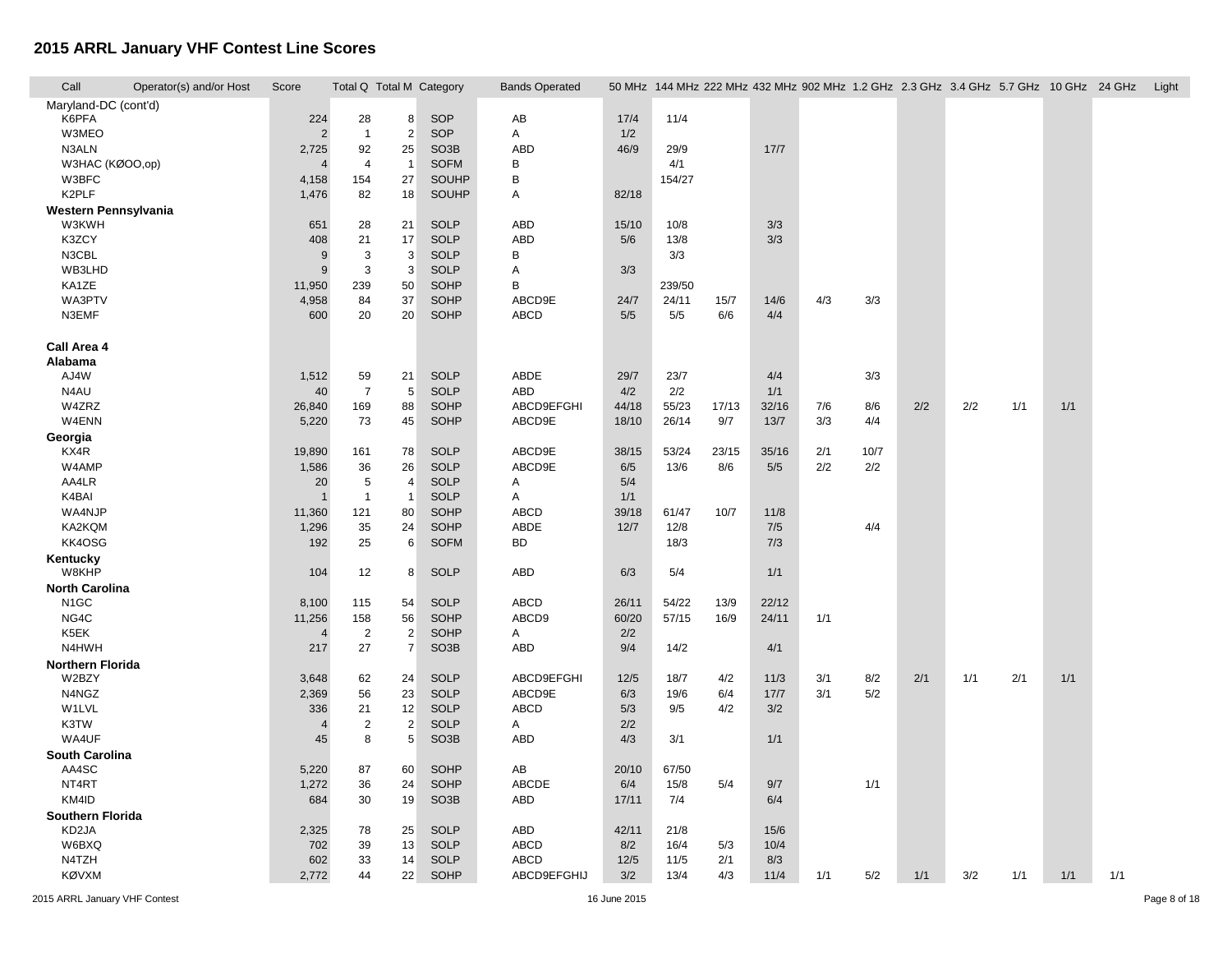| Call                        | Operator(s) and/or Host | Score          | Total Q Total M Category |                     |                            | <b>Bands Operated</b> |             |              |             |       |      |      |     | 50 MHz 144 MHz 222 MHz 432 MHz 902 MHz 1.2 GHz 2.3 GHz 3.4 GHz 5.7 GHz 10 GHz 24 GHz |  | Light |
|-----------------------------|-------------------------|----------------|--------------------------|---------------------|----------------------------|-----------------------|-------------|--------------|-------------|-------|------|------|-----|--------------------------------------------------------------------------------------|--|-------|
| Southern Florida (cont'd)   |                         |                |                          |                     |                            |                       |             |              |             |       |      |      |     |                                                                                      |  |       |
| KJ4RHP                      |                         | 100            | 17                       | 5                   | SOHP                       | ABD                   | 6/2         | 8/2          |             | 3/1   |      |      |     |                                                                                      |  |       |
|                             | N4BRF (WA2VNV, op)      | 2,040          | 69                       | 24                  | SO <sub>3</sub> B          | ABD                   | 27/10       | 26/7         |             | 16/7  |      |      |     |                                                                                      |  |       |
| W4AS                        |                         | 585            | 32                       | 15                  | <b>SOUHP</b>               | ABCD                  | 12/7        | 13/5         | 3/1         | 4/2   |      |      |     |                                                                                      |  |       |
| <b>Tennessee</b>            |                         |                |                          |                     |                            |                       |             |              |             |       |      |      |     |                                                                                      |  |       |
| N4QWZ                       |                         | 57,387         | 250                      | 141                 | <b>SOLP</b>                | ABCD9E                | 64/32       | 73/36        | 42/28       | 49/29 | 12/9 | 10/7 |     |                                                                                      |  |       |
| K4YRK                       |                         | 2,117          | 53                       | 29                  | <b>SOLP</b>                | ABDE                  | 15/8        | 20/10        |             | 17/10 |      | 1/1  |     |                                                                                      |  |       |
| KD4NOQ                      |                         | 1,071          | 37                       | 17                  | <b>SOLP</b>                | ABCD9E                | 6/3         | 13/5         | 6/3         | 8/3   | 1/1  | 3/2  |     |                                                                                      |  |       |
| W4BCU                       |                         | 315            | 31                       | $\overline{7}$      | <b>SOLP</b>                | ABCD9E                | 10/2        | 11/1         | 5/1         | 3/1   | 1/1  | 1/1  |     |                                                                                      |  |       |
| W4L                         |                         | 12             | 12                       | $\overline{1}$      | <b>SOLP</b>                | B                     |             | 12/1         |             |       |      |      |     |                                                                                      |  |       |
| K4EJQ                       |                         | 636            | 29                       | 12                  | SOHP                       | ABCD9EFG              | 11/4        | 10/2         | 2/1         | 2/1   | 1/1  | 1/1  | 1/1 | 1/1                                                                                  |  |       |
| AA4DD                       |                         | 84             | $\,6$                    | 6                   | <b>SOHP</b>                | ABCD9E                | 1/1         | 1/1          | 1/1         | 1/1   | 1/1  | 1/1  |     |                                                                                      |  |       |
| W4PGM                       |                         | 264            | 17                       | 12                  | SO <sub>3</sub> B          | ABD                   | 3/3         | 9/6          |             | 5/3   |      |      |     |                                                                                      |  |       |
| WB3JKQ                      |                         | 126            | 16                       | $\overline{7}$      | SO <sub>3</sub> B          | ABD                   | 6/2         | 8/3          |             | 2/2   |      |      |     |                                                                                      |  |       |
| N4KZS                       |                         | 20             | 8                        | $\overline{2}$      | <b>SOFM</b>                | <b>BD</b>             |             | 6/1          |             | 2/1   |      |      |     |                                                                                      |  |       |
| N4DW                        |                         | 207            | 23                       | 9                   | <b>SOULP</b>               | AB                    | 12/6        | 11/3         |             |       |      |      |     |                                                                                      |  |       |
| Virginia                    |                         |                |                          |                     |                            |                       |             |              |             |       | 3/1  |      |     | 1/1                                                                                  |  |       |
| K4FJW                       |                         | 7,245          | 102                      | 45                  | <b>SOLP</b>                | ABCD9EFG              | 29/13       | 38/15        | 12/6<br>7/4 | 15/7  |      | 3/1  | 1/1 |                                                                                      |  |       |
| K4FTO<br>W4GO               |                         | 1,007          | 38                       | 19<br>8             | <b>SOLP</b>                | ABCD                  | 10/4        | 13/7         |             | 8/4   |      |      |     |                                                                                      |  |       |
| KK4EIR                      |                         | 216            | 24                       |                     | <b>SOLP</b><br><b>SOLP</b> | ABD                   | 17/4        | 4/2          |             | 3/2   |      |      |     |                                                                                      |  |       |
| AI4QB                       |                         | 160            | 16                       | 10                  | <b>SOLP</b>                | AB<br><b>ABD</b>      | 13/8        | 3/2<br>8/2   |             |       |      |      |     |                                                                                      |  |       |
| N3JT                        |                         | 85<br>48       | 16<br>12                 | 5<br>$\overline{4}$ | <b>SOLP</b>                | A                     | 7/2<br>12/4 |              |             | 1/1   |      |      |     |                                                                                      |  |       |
| W4VIC                       |                         |                | $\sqrt{5}$               |                     | <b>SOLP</b>                | ABD                   | 3/1         |              |             | 1/1   |      |      |     |                                                                                      |  |       |
| W3IP                        |                         | 18<br>26,250   | 240                      | 3<br>75             | <b>SOHP</b>                | ABCD9E                | 59/15       | 1/1<br>99/26 | 32/16       | 36/10 | 8/5  | 6/3  |     |                                                                                      |  |       |
| K1HTV                       |                         |                | 145                      | 47                  | SOHP                       | <b>ABCD</b>           | 53/14       | 58/16        | 11/6        | 23/11 |      |      |     |                                                                                      |  |       |
| WA4LM                       |                         | 8,413<br>2,184 | 81                       | 26                  | <b>SOHP</b>                | <b>ABD</b>            | 4/3         | 74/21        |             | 3/2   |      |      |     |                                                                                      |  |       |
| W4WWQ                       |                         | 2              | $\sqrt{2}$               | $\overline{1}$      | <b>SOHP</b>                | A                     | 2/1         |              |             |       |      |      |     |                                                                                      |  |       |
| N4PD                        |                         | 1,178          | 62                       | 19                  | SO <sub>3</sub> B          | AB                    | 27/8        | 35/11        |             |       |      |      |     |                                                                                      |  |       |
| WF1L                        |                         | 390            | 33                       | 10                  | SO <sub>3</sub> B          | <b>ABD</b>            | 18/5        | 9/3          |             | 6/2   |      |      |     |                                                                                      |  |       |
| KJ4VTH                      |                         | 168            | 21                       | $\overline{7}$      | SO <sub>3</sub> B          | <b>ABD</b>            | 12/3        | 6/2          |             | 3/2   |      |      |     |                                                                                      |  |       |
| K5VIP                       |                         | 1,166          | 46                       | 22                  | <b>SOULP</b>               | <b>ABD</b>            | 16/6        | 23/11        |             | 7/5   |      |      |     |                                                                                      |  |       |
| N4RA                        |                         | 247            | 19                       | 13                  | <b>SOUHP</b>               | AB                    | 12/8        | 7/5          |             |       |      |      |     |                                                                                      |  |       |
| <b>West Central Florida</b> |                         |                |                          |                     |                            |                       |             |              |             |       |      |      |     |                                                                                      |  |       |
| N3LL                        |                         | 2,133          | 53                       | 27                  | <b>SOLP</b>                | ABCDE                 | 14/8        | 19/8         | 6/4         | 11/6  |      | 3/1  |     |                                                                                      |  |       |
| KG4JSZ                      |                         | 45             | 9                        | 5                   | <b>SOLP</b>                | A                     | 9/5         |              |             |       |      |      |     |                                                                                      |  |       |
| WB4OMG                      |                         | 2,574          | 61                       | 26                  | <b>SOHP</b>                | ABDEG                 | 18/6        | 23/8         |             | 13/7  |      | 6/4  |     | 1/1                                                                                  |  |       |
| WX4G                        |                         | 60             | 12                       | 5                   | SOHP                       | A                     | 12/5        |              |             |       |      |      |     |                                                                                      |  |       |
| K8MR                        |                         | $\overline{2}$ | $\sqrt{2}$               | $\overline{1}$      | SOP                        | Α                     | 2/1         |              |             |       |      |      |     |                                                                                      |  |       |
| K <sub>1</sub> TO           |                         | 429            | 39                       | 11                  | SO <sub>3</sub> B          | A                     | 39/11       |              |             |       |      |      |     |                                                                                      |  |       |
|                             |                         |                |                          |                     |                            |                       |             |              |             |       |      |      |     |                                                                                      |  |       |
| Call Area 5                 |                         |                |                          |                     |                            |                       |             |              |             |       |      |      |     |                                                                                      |  |       |
| <b>Arkansas</b>             |                         |                |                          |                     |                            |                       |             |              |             |       |      |      |     |                                                                                      |  |       |
| KG5MD                       |                         | 3,920          | 61                       | 49                  | SOHP                       | <b>ABCD</b>           | 17/13       | 25/18        | 8/7         | 11/11 |      |      |     |                                                                                      |  |       |
| W5ZN                        |                         | 2,135          | 41                       | 35                  | SOHP                       | ABCD                  | 8/8         | 13/11        | 10/8        | 10/8  |      |      |     |                                                                                      |  |       |
| <b>Mississippi</b>          |                         |                |                          |                     |                            |                       |             |              |             |       |      |      |     |                                                                                      |  |       |
| K5OLV                       |                         | 1,800          | 69                       | 20                  | <b>SOLP</b>                | ABCD                  | 22/6        | 26/7         | 6/2         | 15/5  |      |      |     |                                                                                      |  |       |
| W8FR                        |                         | 1,300          | 31                       | 26                  | <b>SOLP</b>                | ABCDE                 | 6/6         | 12/8         | 5/5         | 5/5   |      | 3/2  |     |                                                                                      |  |       |
| KD5CKP                      |                         | 12             | 3                        | 3                   | SO <sub>3</sub> B          | ABD                   | 1/1         | 1/1          |             | 1/1   |      |      |     |                                                                                      |  |       |
|                             |                         |                |                          |                     |                            |                       |             |              |             |       |      |      |     |                                                                                      |  |       |
|                             |                         |                |                          |                     |                            |                       |             |              |             |       |      |      |     |                                                                                      |  |       |
|                             |                         |                |                          |                     |                            |                       |             |              |             |       |      |      |     |                                                                                      |  |       |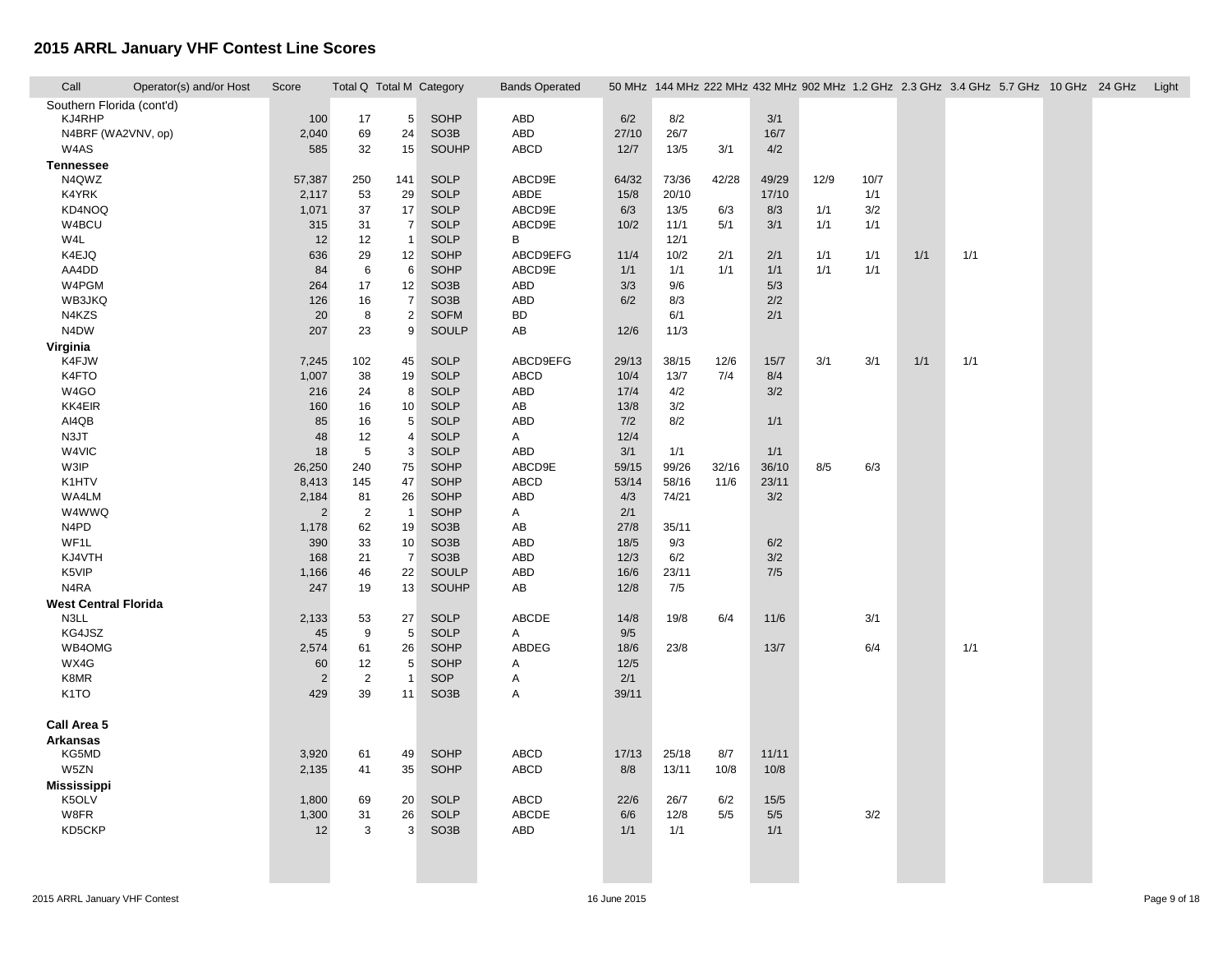| Call               | Operator(s) and/or Host | Score          | Total Q Total M Category |                     |                            | <b>Bands Operated</b> |       |            |      |       | 50 MHz 144 MHz 222 MHz 432 MHz 902 MHz 1.2 GHz 2.3 GHz 3.4 GHz 5.7 GHz 10 GHz 24 GHz |      |     |     |     | Light |
|--------------------|-------------------------|----------------|--------------------------|---------------------|----------------------------|-----------------------|-------|------------|------|-------|--------------------------------------------------------------------------------------|------|-----|-----|-----|-------|
| <b>New Mexico</b>  |                         |                |                          |                     |                            |                       |       |            |      |       |                                                                                      |      |     |     |     |       |
| AI5I               |                         | 100            | 10                       | 10 <sup>1</sup>     | SOHP                       | AB                    | 8/8   | 2/2        |      |       |                                                                                      |      |     |     |     |       |
| N <sub>5</sub> SJ  |                         | 35             | $\overline{7}$           | 5                   | SOULP                      | AB                    | 2/1   | 5/3        |      | 0/1   |                                                                                      |      |     |     |     |       |
| WB2FKO             |                         | 338            | 25                       | 13                  | SOUHP                      | <b>ABD</b>            | 12/7  | 12/5       |      | 1/1   |                                                                                      |      |     |     |     |       |
| <b>North Texas</b> |                         |                |                          |                     |                            |                       |       |            |      |       |                                                                                      |      |     |     |     |       |
| WB5ZDP             |                         | 4,522          | 85                       | 38                  | <b>SOLP</b>                | ABCD9F                | 20/8  | 39/16      | 9/6  | 15/6  | 1/1                                                                                  |      | 1/1 |     |     |       |
| W5ROK (WA8ZBT, op) |                         | 675            | 34                       | 15                  | <b>SOLP</b>                | ABDE                  | 9/4   | 16/7       |      | 8/3   |                                                                                      | 1/1  |     |     |     |       |
| KA5TYW             |                         | 36             | $\overline{7}$           | 4                   | <b>SOLP</b>                | <b>BD</b>             |       | 5/2        |      | 2/2   |                                                                                      |      |     |     |     |       |
| W5LUA              |                         | 6,636          | 85                       | 42                  | SOHP                       | ABCD9EFG              | 10/3  | 34/12      | 11/8 | 20/9  | 2/2                                                                                  | 5/5  | 2/2 | 1/1 |     |       |
| N5BRG              |                         | 20             | 8                        | $\overline{2}$      | SO <sub>3</sub> B          | <b>BD</b>             |       | 6/1        |      | 2/1   |                                                                                      |      |     |     |     |       |
| AA5AM              |                         | 1,742          | 51                       | 26                  | <b>SOULP</b>               | ABCD                  | 12/5  | 23/11      | 7/5  | 9/5   |                                                                                      |      |     |     |     |       |
| K5ND               |                         | 32             | 8                        | 4                   | SOULP                      | A                     | 8/4   |            |      |       |                                                                                      |      |     |     |     |       |
| Oklahoma           |                         |                |                          |                     |                            |                       |       |            |      |       |                                                                                      |      |     |     |     |       |
| WD5AGO             |                         | 640            | 26                       | 16                  | SOP                        | ABDE                  | 8/5   | 8/5        |      | 8/5   |                                                                                      | 2/1  |     |     |     |       |
| NL7CO              |                         | 2,136          | 61                       | 24                  | <b>SOFM</b>                | ABCD                  | 13/6  | 20/6       | 10/6 | 18/6  |                                                                                      |      |     |     |     |       |
| <b>South Texas</b> |                         |                |                          |                     |                            |                       |       |            |      |       |                                                                                      |      |     |     |     |       |
| K3TD               |                         | 275            | 25                       | 11                  | <b>SOLP</b>                | AB                    | 11/6  | 14/5       |      |       |                                                                                      |      |     |     |     |       |
| W3XO               |                         | 220            | 17                       | 11                  | <b>SOLP</b>                | <b>ABD</b>            | 6/3   | 8/5        |      | 3/3   |                                                                                      |      |     |     |     |       |
| N5DTT              |                         | $\mathbf{3}$   | 3                        | $\mathbf{1}$        | <b>SOLP</b>                | Α                     | 3/1   |            |      |       |                                                                                      |      |     |     |     |       |
| WA2VYA             |                         | $\mathbf 1$    | $\mathbf{1}$             | $\mathbf{1}$        | <b>SOLP</b>                | A                     | 1/1   |            |      |       |                                                                                      |      |     |     |     |       |
| WA5BUC             |                         | $\mathbf{1}$   | $\mathbf{1}$             | $\overline{1}$      | <b>SOLP</b>                | Α                     | 1/1   |            |      |       |                                                                                      |      |     |     |     |       |
| K5LLL              |                         | 11,322         | 131                      | 51                  | SOHP                       | ABCD9EFGI             | 27/10 | 51/14      | 16/7 | 28/11 | 3/3                                                                                  | 1/1  | 2/2 | 1/1 | 2/2 |       |
| NR5M               |                         | 6,887          | 91                       | 71                  | SOHP                       | ABCD                  | 9/7   | 76/58      | 1/1  | 5/5   |                                                                                      |      |     |     |     |       |
| W5PR               |                         | 504            | 36                       | 14                  | SOHP                       | A                     | 36/14 |            |      |       |                                                                                      |      |     |     |     |       |
| K5GZR              |                         | 253            | 23                       | 11                  | <b>SOUHP</b>               | AB                    | 11/5  | 12/6       |      |       |                                                                                      |      |     |     |     |       |
| <b>West Texas</b>  |                         |                |                          |                     |                            | <b>ABCD</b>           | 4/1   |            |      |       |                                                                                      |      |     |     |     |       |
| AI5H<br>KG5EZH     |                         | 222<br>36      | 25<br>10                 | 6<br>$\overline{2}$ | <b>SOFM</b><br><b>SOFM</b> | <b>BD</b>             |       | 9/2<br>2/1 | 3/1  | 9/2   |                                                                                      |      |     |     |     |       |
|                    |                         |                |                          |                     |                            |                       |       |            |      | 8/1   |                                                                                      |      |     |     |     |       |
| Call Area 6        |                         |                |                          |                     |                            |                       |       |            |      |       |                                                                                      |      |     |     |     |       |
| <b>East Bay</b>    |                         |                |                          |                     |                            |                       |       |            |      |       |                                                                                      |      |     |     |     |       |
| K2GMY              |                         | 5,973          | 124                      | 33                  | <b>SOLP</b>                | ABCD9E                | 38/8  | 45/11      | 13/5 | 20/6  | 5/2                                                                                  | 3/1  |     |     |     |       |
| N6ENO              |                         | 1,330          | 51                       | 19                  | <b>SOLP</b>                | <b>ABCD</b>           | 14/7  | 18/6       | 10/3 | 9/3   |                                                                                      |      |     |     |     |       |
| KE6QR              |                         | 1,320          | 59                       | 20                  | <b>SOLP</b>                | ABD                   | 28/8  | 24/9       |      | 7/3   |                                                                                      |      |     |     |     |       |
| KK6DF              |                         | 900            | 41                       | 18                  | <b>SOLP</b>                | ABCD                  | 9/7   | 23/6       | 5/3  | 4/2   |                                                                                      |      |     |     |     |       |
| KD7TQO             |                         | 319            | 19                       | 11                  | <b>SOLP</b>                | ABCD                  | 2/2   | 7/3        | 5/3  | 5/3   |                                                                                      |      |     |     |     |       |
| N4DLA              |                         | 2,912          | 87                       | 26                  | SOHP                       | ABCD9                 | 31/8  | 33/8       | 9/5  | 13/4  | 1/1                                                                                  |      |     |     |     |       |
| KF6CVA             |                         | 36             | 6                        | $\overline{4}$      | SOP                        | ABCD                  | 1/1   | 2/1        | 1/1  | 2/1   |                                                                                      |      |     |     |     |       |
| K6OAK              |                         | 100            | 23                       | $\overline{4}$      | SO <sub>3</sub> B          | AD                    | 21/3  |            |      | 2/1   |                                                                                      |      |     |     |     |       |
| <b>Los Angeles</b> |                         |                |                          |                     |                            |                       |       |            |      |       |                                                                                      |      |     |     |     |       |
| N6TCZ              |                         | 819            | 44                       | 13                  | <b>SOLP</b>                | ABCDE                 | 18/4  | 9/3        | 13/3 | 3/2   |                                                                                      | 1/1  |     |     |     |       |
| K6MUG              |                         | 396            | 28                       | 11                  | <b>SOLP</b>                | ABCDE                 | 18/4  | 4/2        | 3/2  | 2/2   |                                                                                      | 1/1  |     |     |     |       |
| KJ6CNO             |                         | 30             | 5                        | 3                   | <b>SOLP</b>                | <b>BDE</b>            |       | 2/1        |      | 2/1   |                                                                                      | 1/1  |     |     |     |       |
| N5BF               |                         | $\overline{4}$ | $\mathbf{1}$             | $\overline{1}$      | SOHP                       | E                     |       |            |      |       |                                                                                      | 1/1  |     |     |     |       |
| KD7WPJ             |                         | 1,095          | 58                       | 15                  | SOP                        | ABD                   | 18/5  | 25/5       |      | 15/5  |                                                                                      |      |     |     |     |       |
| K6LMN              |                         | 480            | 43                       | 10 <sup>1</sup>     | SO <sub>3</sub> B          | <b>ABD</b>            | 16/4  | 22/4       |      | 5/2   |                                                                                      |      |     |     |     |       |
| Orange             |                         |                |                          |                     |                            |                       |       |            |      |       |                                                                                      |      |     |     |     |       |
| K6TSK              |                         | 8,120          | 131                      | 35                  | <b>SOLP</b>                | ABCDE                 | 12/4  | 50/12      | 23/6 | 30/7  |                                                                                      | 16/6 |     |     |     |       |
| K6TDI              |                         | 360            | 19                       | 12                  | <b>SOLP</b>                | ABCDE                 | 4/2   | 8/4        | 2/2  | 3/2   |                                                                                      | 2/2  |     |     |     |       |
| K6DHP              |                         | 144            | 14                       | 8                   | <b>SOLP</b>                | <b>BCD</b>            |       | 10/4       | 1/1  | 3/3   |                                                                                      |      |     |     |     |       |
| NN6CH              |                         | 75             | 15                       | 5                   | <b>SOLP</b>                | A                     | 15/5  |            |      |       |                                                                                      |      |     |     |     |       |
| W6IT               |                         | 912            | 43                       | 16                  | SOHP                       | ABCD                  | 14/5  | 15/4       | 5/3  | 9/4   |                                                                                      |      |     |     |     |       |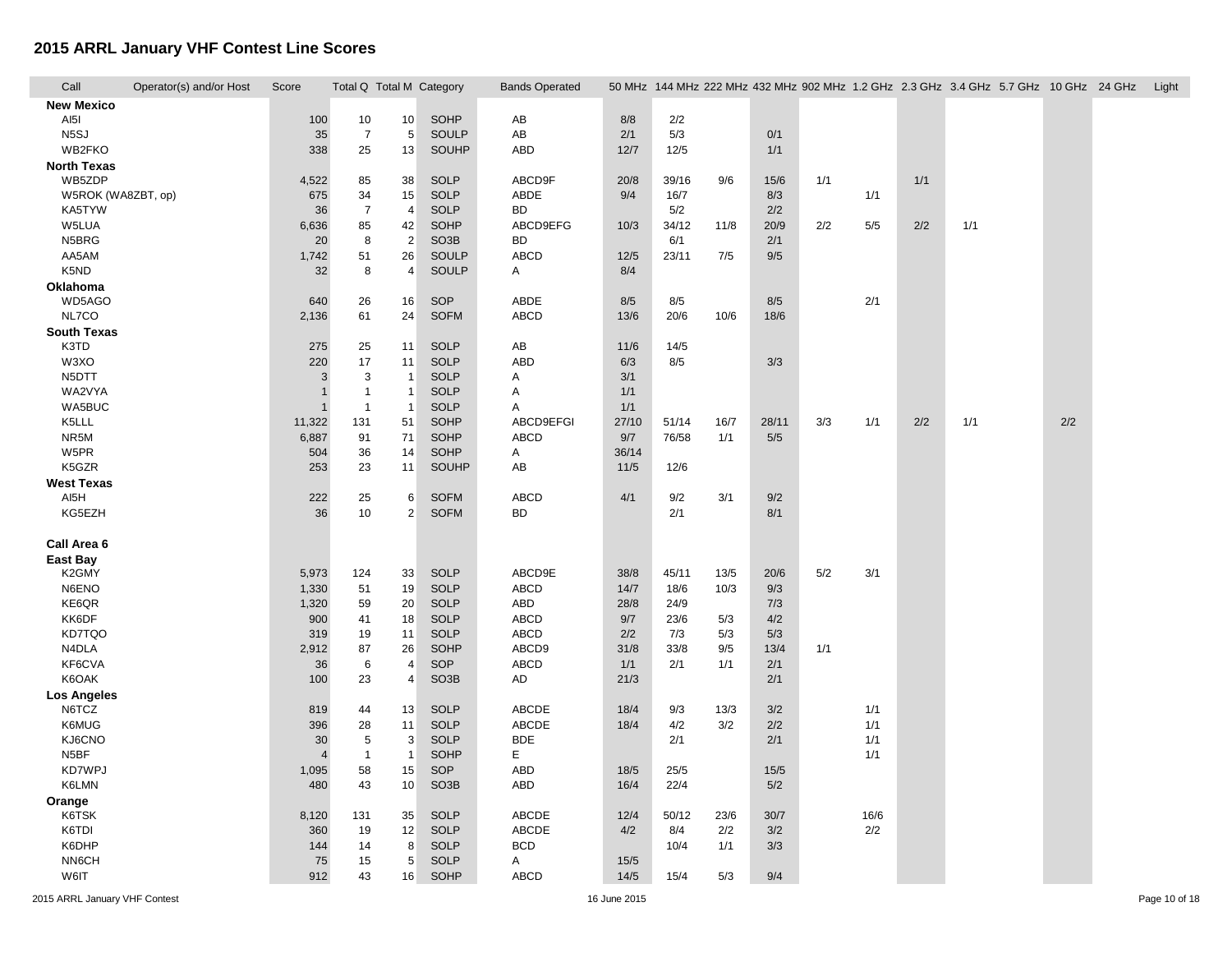| Call                      | Operator(s) and/or Host | Score        | Total Q Total M Category |                |                            | <b>Bands Operated</b> |             |                |              |               | 50 MHz 144 MHz 222 MHz 432 MHz 902 MHz 1.2 GHz 2.3 GHz 3.4 GHz 5.7 GHz 10 GHz 24 GHz |      |      |      |      |      |      | Light |
|---------------------------|-------------------------|--------------|--------------------------|----------------|----------------------------|-----------------------|-------------|----------------|--------------|---------------|--------------------------------------------------------------------------------------|------|------|------|------|------|------|-------|
| Orange (cont'd)           |                         |              |                          |                |                            |                       |             |                |              |               |                                                                                      |      |      |      |      |      |      |       |
| KF6I                      |                         | 8            | $\overline{4}$           | $\overline{2}$ | SOHP                       | A                     | 4/2         |                |              |               |                                                                                      |      |      |      |      |      |      |       |
| KI6X                      |                         | 492          | 33                       | 12             | SO <sub>3</sub> B          | <b>ABD</b>            | 14/4        | 11/4           |              | 8/4           |                                                                                      |      |      |      |      |      |      |       |
| NI6E                      |                         | 396          | 29                       | 11             | SO <sub>3</sub> B          | ABD                   | 11/4        | 11/4           |              | 7/3           |                                                                                      |      |      |      |      |      |      |       |
| <b>Sacramento Valley</b>  |                         |              |                          |                |                            |                       |             |                |              |               |                                                                                      |      |      |      |      |      |      |       |
| W6RQR                     |                         | 2,862        | 81                       | 27             | <b>SOLP</b>                | ABCD                  | 21/7        | 35/11          | 10/5         | 15/4          |                                                                                      |      |      |      |      |      |      |       |
| N6DZR                     |                         | 264          | 33                       | 8              | <b>SOLP</b>                | A                     | 33/8        |                |              |               |                                                                                      |      |      |      |      |      |      |       |
| KC6ZWT                    |                         | 15,964       | 177                      | 52             | SOHP                       | ABCD9EF               | 44/9        | 55/14          | 27/9         | 29/9          | 9/3                                                                                  | 11/6 | 2/2  |      |      |      |      |       |
| WE6C                      |                         | 80           | 16                       | 5              | SO <sub>3</sub> B          | B                     |             | 16/5           |              |               |                                                                                      |      |      |      |      |      |      |       |
| WA6OSX                    |                         | 13,250       | 156                      | 50             | SOUHP                      | ABCD9E                | 48/13       | 45/11          | 19/8         | 21/8          | 10/4                                                                                 | 13/6 |      |      |      |      |      |       |
| San Diego                 |                         |              |                          |                |                            |                       |             |                |              |               |                                                                                      |      |      |      |      |      |      |       |
| KC6MIE                    |                         | 35           | 5                        | 5              | <b>SOLP</b>                | <b>ABCD</b>           | 1/1         | 2/2            | 1/1          | 1/1           |                                                                                      |      |      |      |      |      |      |       |
| <b>San Joaquin Valley</b> |                         |              |                          |                |                            |                       |             |                |              |               |                                                                                      |      |      |      |      |      |      |       |
| N9VM (NI6G, op)           |                         | 648          | 35                       | 12             | <b>SOLP</b>                | ABCD                  | 4/1         | 12/4           | 7/3          | 12/4          |                                                                                      |      |      |      |      |      |      |       |
| AE6GE                     |                         | 11,776       | 177                      | 46             | SOHP                       | ABCDE                 | 57/14       | 55/13          | 22/6         | 36/9          |                                                                                      | 7/4  |      |      |      |      |      |       |
| N6KOG<br>WJ6T             |                         | 1,704        | 62<br>37                 | 24<br>17       | SOHP<br>SOHP               | ABD<br>B              | 11/5        | 42/14<br>37/17 |              | 9/5           |                                                                                      |      |      |      |      |      |      |       |
| N6NB                      |                         | 629          |                          |                | SOP                        | ABCD9EFGHIJ           |             |                |              |               |                                                                                      | 45/8 |      | 38/7 | 39/7 | 39/7 | 19/4 |       |
|                           |                         | 179,424      | 463                      | 89             |                            |                       | 51/10       | 51/13          | 51/9         | 54/10<br>20/4 | 41/7                                                                                 |      | 35/7 |      |      |      |      |       |
| K6MI<br>W7AIT             |                         | 1,905<br>930 | 84                       | 15<br>15       | <b>SOFM</b><br><b>SOFM</b> | ABCD<br>ABCD          | 16/3<br>6/2 | 25/3<br>16/5   | 23/5<br>12/5 | 8/3           |                                                                                      |      |      |      |      |      |      |       |
|                           |                         |              | 42                       |                |                            | <b>BCD</b>            |             |                |              |               |                                                                                      |      |      |      |      |      |      |       |
| N1VM<br>KJ6HUP            |                         | 410          | 26<br>57                 | 10             | <b>SOFM</b><br>SOULP       | <b>ABCD</b>           | 15/8        | 11/4<br>29/11  | 6/3<br>2/1   | 9/3<br>11/4   |                                                                                      |      |      |      |      |      |      |       |
|                           |                         | 1,680        |                          | 24             |                            |                       |             |                |              |               |                                                                                      |      |      |      |      |      |      |       |
| Santa Barbara<br>WA6EJO   |                         | 280          | 17                       | 10             | <b>SOLP</b>                | ABCD9E                | 2/1         | 8/3            | 2/2          | 3/2           | 1/1                                                                                  | 1/1  |      |      |      |      |      |       |
| N7WLC                     |                         | 100          | 13                       | 5              | <b>SOLP</b>                | ABCD9                 | 3/1         | 5/1            | 1/1          | 3/1           | 1/1                                                                                  |      |      |      |      |      |      |       |
| Santa Clara Valley        |                         |              |                          |                |                            |                       |             |                |              |               |                                                                                      |      |      |      |      |      |      |       |
| K6ATZ                     |                         | 7,956        | 112                      | 39             | <b>SOLP</b>                | ABCD9E                | 27/8        | 25/9           | 20/8         | 24/7          | 5/3                                                                                  | 11/4 |      |      |      |      |      |       |
| W6CAR                     |                         | 50           | 9                        | 5              | SO <sub>3</sub> B          | <b>ABD</b>            | 6/2         | 2/2            |              | 1/1           |                                                                                      |      |      |      |      |      |      |       |
| KA6AMB                    |                         | 72           | $\overline{7}$           | 6              | <b>SOFM</b>                | <b>BCD</b>            |             | 2/2            | 3/2          | 2/2           |                                                                                      |      |      |      |      |      |      |       |
|                           |                         |              |                          |                |                            |                       |             |                |              |               |                                                                                      |      |      |      |      |      |      |       |
| Call Area 7               |                         |              |                          |                |                            |                       |             |                |              |               |                                                                                      |      |      |      |      |      |      |       |
| Alaska                    |                         |              |                          |                |                            |                       |             |                |              |               |                                                                                      |      |      |      |      |      |      |       |
| KL7UW                     |                         | 120          | 11                       | 8              | SOHP                       | ABC                   | 2/2         | 5/4            | 4/2          |               |                                                                                      |      |      |      |      |      |      |       |
| KL7XJ                     |                         | 45           | $\overline{7}$           | 5              | SOHP                       | <b>ABC</b>            | 1/1         | 4/2            | 2/2          |               |                                                                                      |      |      |      |      |      |      |       |
| Arizona                   |                         |              |                          |                |                            |                       |             |                |              |               |                                                                                      |      |      |      |      |      |      |       |
| N7EME                     |                         | 2,457        | 67                       | 27             | <b>SOLP</b>                | ABDE                  | 23/8        | 24/9           |              | 18/8          |                                                                                      | 2/2  |      |      |      |      |      |       |
| K7HP                      |                         | 48           | 12                       | $\overline{4}$ | SOHP                       | A                     | 12/4        |                |              |               |                                                                                      |      |      |      |      |      |      |       |
| AA4Q                      |                         | 756          | 50                       | 12             | SO <sub>3</sub> B          | ABD                   | 17/3        | 20/5           |              | 13/4          |                                                                                      |      |      |      |      |      |      |       |
| KF7JS                     |                         | 170          | 13                       | 10             | SO <sub>3</sub> B          | ABD                   | 5/3         | 4/3            |              | 4/4           |                                                                                      |      |      |      |      |      |      |       |
| N7NEV                     |                         | 72           | 10                       | 6              | SO <sub>3</sub> B          | ABD                   | 3/3         | 5/2            |              | 2/1           |                                                                                      |      |      |      |      |      |      |       |
| W7SUA                     |                         | 52           | 8                        | 4              | SOULP                      | ABDE                  | 3/1         | 2/1            |              | 2/1           |                                                                                      | 1/1  |      |      |      |      |      |       |
| WØPAN                     |                         | 10           | $\,$ 5 $\,$              | $\overline{2}$ | SOULP                      | A                     | 5/2         |                |              |               |                                                                                      |      |      |      |      |      |      |       |
| AI1K                      |                         | 644          | 36                       | 14             | SOUHP                      | ABD                   | 15/5        | 11/4           |              | 10/5          |                                                                                      |      |      |      |      |      |      |       |
| <b>Eastern Washington</b> |                         |              |                          |                |                            |                       |             |                |              |               |                                                                                      |      |      |      |      |      |      |       |
| W6LLP                     |                         | 65           | 10                       | 5              | <b>SOLP</b>                | <b>ABCD</b>           | 3/2         | 4/1            | 2/1          | 1/1           |                                                                                      |      |      |      |      |      |      |       |
| K7AWB                     |                         | 846          | 41                       | 18             | SOUHP                      | ABC                   | 32/14       | 3/2            | 6/2          |               |                                                                                      |      |      |      |      |      |      |       |
| Idaho                     |                         |              |                          |                |                            |                       |             |                |              |               |                                                                                      |      |      |      |      |      |      |       |
| W7MEM                     |                         | 1,914        | 47                       | 33             | SOUHP                      | <b>ABCD</b>           | 11/5        | 25/20          | 2/1          | 9/7           |                                                                                      |      |      |      |      |      |      |       |
| <b>Montana</b><br>KD7DCR  |                         | 16           | 4                        | 4              | SOUHP                      | A                     | 4/4         |                |              |               |                                                                                      |      |      |      |      |      |      |       |
|                           |                         |              |                          |                |                            |                       |             |                |              |               |                                                                                      |      |      |      |      |      |      |       |
|                           |                         |              |                          |                |                            |                       |             |                |              |               |                                                                                      |      |      |      |      |      |      |       |
|                           |                         |              |                          |                |                            |                       |             |                |              |               |                                                                                      |      |      |      |      |      |      |       |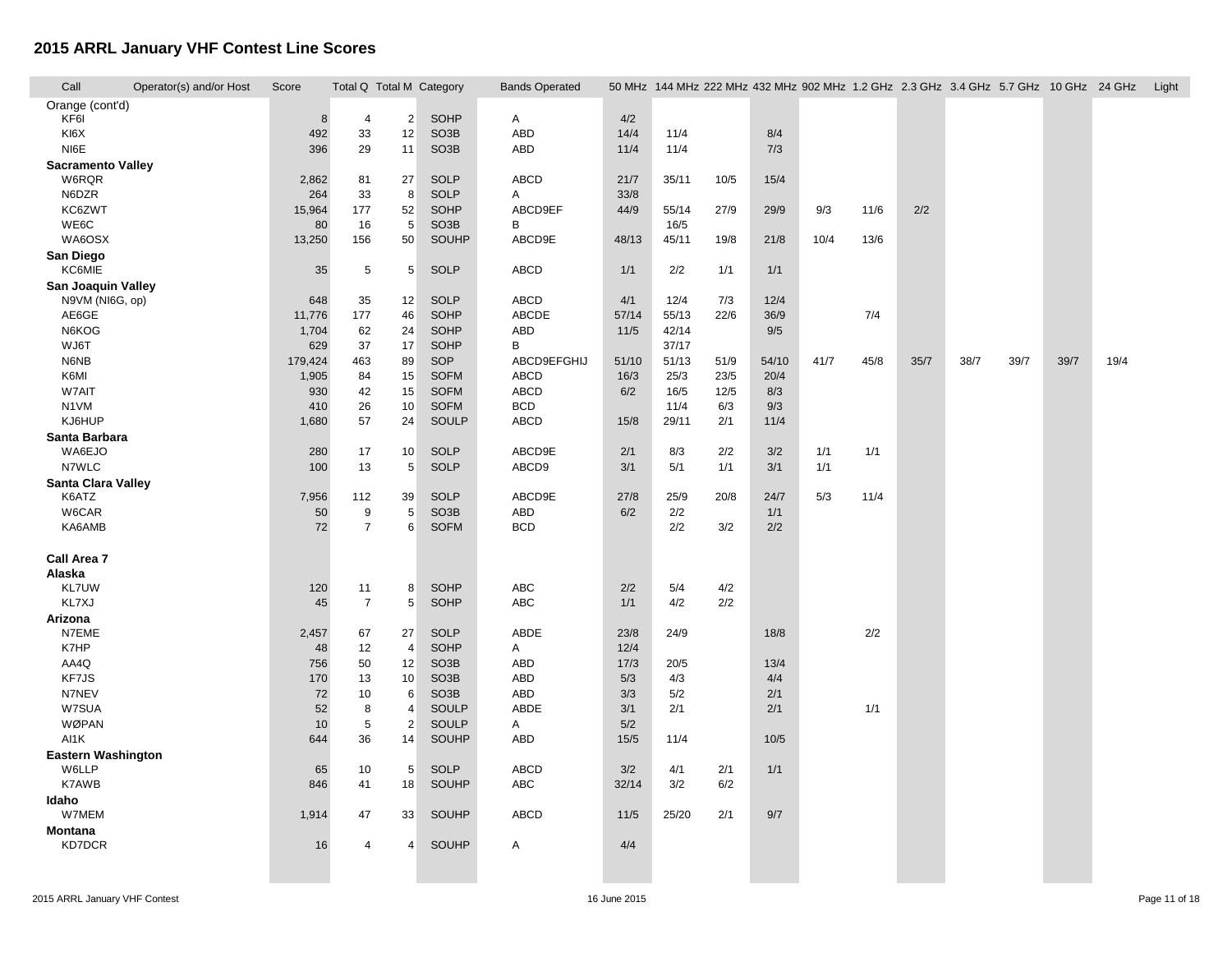| Call                      | Operator(s) and/or Host | Score          | Total Q Total M Category |                |                   | <b>Bands Operated</b> |       |       |       |       |     |       | 50 MHz 144 MHz 222 MHz 432 MHz 902 MHz 1.2 GHz 2.3 GHz 3.4 GHz 5.7 GHz 10 GHz 24 GHz |     | Light |
|---------------------------|-------------------------|----------------|--------------------------|----------------|-------------------|-----------------------|-------|-------|-------|-------|-----|-------|--------------------------------------------------------------------------------------|-----|-------|
| Oregon                    |                         |                |                          |                |                   |                       |       |       |       |       |     |       |                                                                                      |     |       |
| K7YDL                     |                         | 12,900         | 223                      | 43             | <b>SOLP</b>       | ABCDE                 | 84/15 | 88/15 | 11/4  | 27/5  |     | 13/4  |                                                                                      |     |       |
| K7SMA                     |                         | 1,886          | 76                       | 23             | <b>SOLP</b>       | ABD                   | 29/7  | 41/13 |       | 6/3   |     |       |                                                                                      |     |       |
| W7KKE                     |                         | 675            | 21                       | 15             | <b>SOLP</b>       | ABD9                  | 4/4   | 5/4   |       | 6/4   | 6/3 |       |                                                                                      |     |       |
| K7HSJ                     |                         | 96             | 11                       | 6              | <b>SOLP</b>       | <b>ABCD</b>           | 1/1   | 5/2   | 2/1   | 3/2   |     |       |                                                                                      |     |       |
| KE6PQV                    |                         | 50             | 6                        | $\overline{5}$ | <b>SOLP</b>       | ABDE                  | 3/2   | 1/1   |       | 1/1   |     | 1/1   |                                                                                      |     |       |
| N7DB                      |                         | 15             | 5                        | 3              | <b>SOLP</b>       | AB                    | 4/2   | 1/1   |       |       |     |       |                                                                                      |     |       |
| KØJJ                      |                         | 2,616          | 82                       | 24             | <b>SOHP</b>       | ABCDE                 | 27/5  | 40/13 | 5/2   | 4/1   |     | 6/3   |                                                                                      |     |       |
| K7GEN                     |                         | 6              | 3                        | $\overline{2}$ | SOP               | В                     |       | 3/2   |       |       |     |       |                                                                                      |     |       |
| KØVIZ                     |                         | 232            | 24                       | 8              | SO <sub>3</sub> B | <b>ABD</b>            | 7/2   | 12/3  |       | 5/3   |     |       |                                                                                      |     |       |
| KG7HTE                    |                         | 9              | 9                        | $\overline{1}$ | <b>SOFM</b>       | B                     |       | 9/1   |       |       |     |       |                                                                                      |     |       |
| KA6BIM                    |                         | 310            | 27                       | 10             | SOULP             | ABDE                  | 19/5  | 6/3   |       | 1/1   |     | 1/1   |                                                                                      |     |       |
| Utah                      |                         |                |                          |                |                   |                       |       |       |       |       |     |       |                                                                                      |     |       |
| NJ7A                      |                         | 1,344          | 47                       | 14             | <b>SOLP</b>       | ABCD9EI               | 12/3  | 12/4  | 7/2   | 7/2   | 1/1 | 6/1   |                                                                                      | 2/1 |       |
| WJ7L                      |                         | 840            | 25                       | 14             | <b>SOLP</b>       | ABCD9EI               | 6/2   | 6/3   | 3/2   | 3/2   | 1/1 | 4/2   |                                                                                      | 2/2 |       |
| KD7VEA                    |                         | 480            | 23                       | 12             | SOHP              | ABCDE                 | 6/3   | 8/3   | 2/2   | 3/2   |     | 4/2   |                                                                                      |     |       |
| KU7Z                      |                         | 330            | 18                       | 15             | SOHP              | ABCD                  | 8/7   | 6/4   | 1/1   | 3/3   |     |       |                                                                                      |     |       |
| <b>Western Washington</b> |                         |                |                          |                |                   |                       |       |       |       |       |     |       |                                                                                      |     |       |
| KEØCO                     |                         | 13,432         | 184                      | 46             | <b>SOLP</b>       | ABCD9E                | 46/8  | 60/16 | 22/7  | 41/11 | 4/1 | 11/3  |                                                                                      |     |       |
| W7VB                      |                         | 2,366          | 69                       | 26             | <b>SOLP</b>       | <b>ABCD</b>           | 30/9  | 17/8  | 10/4  | 12/5  |     |       |                                                                                      |     |       |
| K5TRI                     |                         | 1,260          | 65                       | 18             | <b>SOLP</b>       | <b>ABD</b>            | 28/8  | 32/7  |       | 5/3   |     |       |                                                                                      |     |       |
| W7PT                      |                         | 1,007          | 46                       | 19             | <b>SOLP</b>       | <b>ABD</b>            | 17/7  | 22/8  |       | 7/4   |     |       |                                                                                      |     |       |
| WA2BFW                    |                         | 826            | 43                       | 14             | <b>SOLP</b>       | ABCDE                 | 8/2   | 23/6  | 5/3   | 5/2   |     | 2/1   |                                                                                      |     |       |
| K7RAT (N6TR, op)          |                         | 312            | 22                       | 13             | <b>SOLP</b>       | <b>ABCD</b>           | 10/6  | 10/5  | 1/1   | 1/1   |     |       |                                                                                      |     |       |
| N7EPD                     |                         | 17,010         | 214                      | 54             | SOHP              | ABCD9E                | 71/15 | 64/13 | 30/11 | 38/11 | 2/1 | 9/3   |                                                                                      |     |       |
| KD7UO                     |                         | 11,454         | 182                      | 46             | <b>SOHP</b>       | ABCD9E                | 64/14 | 65/17 | 20/5  | 26/8  | 3/1 | 4/1   |                                                                                      |     |       |
| K7ND                      |                         | 3,683          | 70                       | 29             | SOHP              | ABC9E                 | 11/6  | 26/10 | 21/9  |       | 1/1 | 11/3  |                                                                                      |     |       |
| KB7N                      |                         | 90             | 15                       | 6              | SOHP              | A                     | 15/6  |       |       |       |     |       |                                                                                      |     |       |
| <b>WB7FJG</b>             |                         | 2,295          | 78                       | 27             | SO <sub>3</sub> B | ABD                   | 36/12 | 35/11 |       | 7/4   |     |       |                                                                                      |     |       |
| KX7L                      |                         | 795            | 48                       | 15             | SO <sub>3</sub> B | <b>ABD</b>            | 33/7  | 10/4  |       | 5/4   |     |       |                                                                                      |     |       |
| W7THE                     |                         | 220            | 20                       | 10             | SO <sub>3</sub> B | <b>ABD</b>            | 6/2   | 12/7  |       | 2/1   |     |       |                                                                                      |     |       |
| KE7ZAC                    |                         | 203            | 26                       | $\overline{7}$ | SO <sub>3</sub> B | ABD                   | 11/3  | 12/3  |       | 3/1   |     |       |                                                                                      |     |       |
| N6KW                      |                         | 95             | 15                       | 5              | SO <sub>3</sub> B | <b>ABD</b>            | 1/1   | 10/3  |       | 4/1   |     |       |                                                                                      |     |       |
| KG7OMG                    |                         | 76             | 18                       | 4              | <b>SOFM</b>       | <b>BD</b>             |       | 17/3  |       | 1/1   |     |       |                                                                                      |     |       |
| N5JRN                     |                         | 3              | 3                        | $\overline{1}$ | <b>SOFM</b>       | В                     |       | 3/1   |       |       |     |       |                                                                                      |     |       |
| <b>KF7PCL</b>             |                         | 968            | 39                       | 22             | <b>SOULP</b>      | ABD                   | 22/11 | 12/7  |       | 5/4   |     |       |                                                                                      |     |       |
| <b>KG7P</b>               |                         | 4,608          | 88                       | 32             | SOUHP             | ABCD9E                | 27/6  | 29/15 | 12/4  | 8/4   | 3/1 | 9/2   |                                                                                      |     |       |
| Wyoming                   |                         |                |                          |                |                   |                       |       |       |       |       |     |       |                                                                                      |     |       |
| <b>WY7KY</b>              |                         | 152            | 18                       | 8              | <b>SOLP</b>       | <b>ABD</b>            | 5/1   | 12/6  |       | 1/1   |     |       |                                                                                      |     |       |
|                           |                         |                |                          |                |                   |                       |       |       |       |       |     |       |                                                                                      |     |       |
| Call Area 8               |                         |                |                          |                |                   |                       |       |       |       |       |     |       |                                                                                      |     |       |
| Michigan                  |                         |                |                          |                |                   |                       |       |       |       |       |     |       |                                                                                      |     |       |
| WZ8T                      |                         | 8,550          | 100                      | 57             | SOLP              | ABCD9E                | 27/14 | 33/15 | 15/11 | 20/12 | 2/2 | 3/3   |                                                                                      |     |       |
| N8WNA                     |                         | 4,961          | 79                       | 41             | <b>SOLP</b>       | ABCD9E                | 17/9  | 32/16 | 13/8  | 11/6  | 2/1 | 4/1   |                                                                                      |     |       |
| K8JA                      |                         | 3,150          | 58                       | 30             | <b>SOLP</b>       | ABCD9E                | 12/6  | 13/6  | 12/6  | 14/6  | 1/1 | 6/5   |                                                                                      |     |       |
| WA8YLZ                    |                         | 20             | 5                        | $\overline{4}$ | <b>SOLP</b>       | AB                    | 2/2   | 3/2   |       |       |     |       |                                                                                      |     |       |
| NF8M                      |                         | $\overline{4}$ | 2                        | $\overline{2}$ | <b>SOLP</b>       | A                     | 2/2   |       |       |       |     |       |                                                                                      |     |       |
| KU8Y                      |                         | 53,406         | 267                      | 129            | SOHP              | ABCD9E                | 72/29 | 94/33 | 28/19 | 50/27 | 9/9 | 14/12 |                                                                                      |     |       |
| K8VFV                     |                         | 5,244          | 79                       | 46             | <b>SOHP</b>       | ABCD                  | 12/8  | 32/17 | 16/10 | 19/11 |     |       |                                                                                      |     |       |
| KB8U                      |                         | 5,014          | 83                       | 46             | <b>SOHP</b>       | ABCD                  | 32/15 | 25/14 | 12/9  | 14/8  |     |       |                                                                                      |     |       |
| N8AIA                     |                         | 4,758          | 66                       | 39             | <b>SOHP</b>       | ABCD9E                | 10/4  | 22/13 | 15/9  | 8/4   | 4/4 | 7/5   |                                                                                      |     |       |
|                           |                         |                |                          |                |                   |                       |       |       |       |       |     |       |                                                                                      |     |       |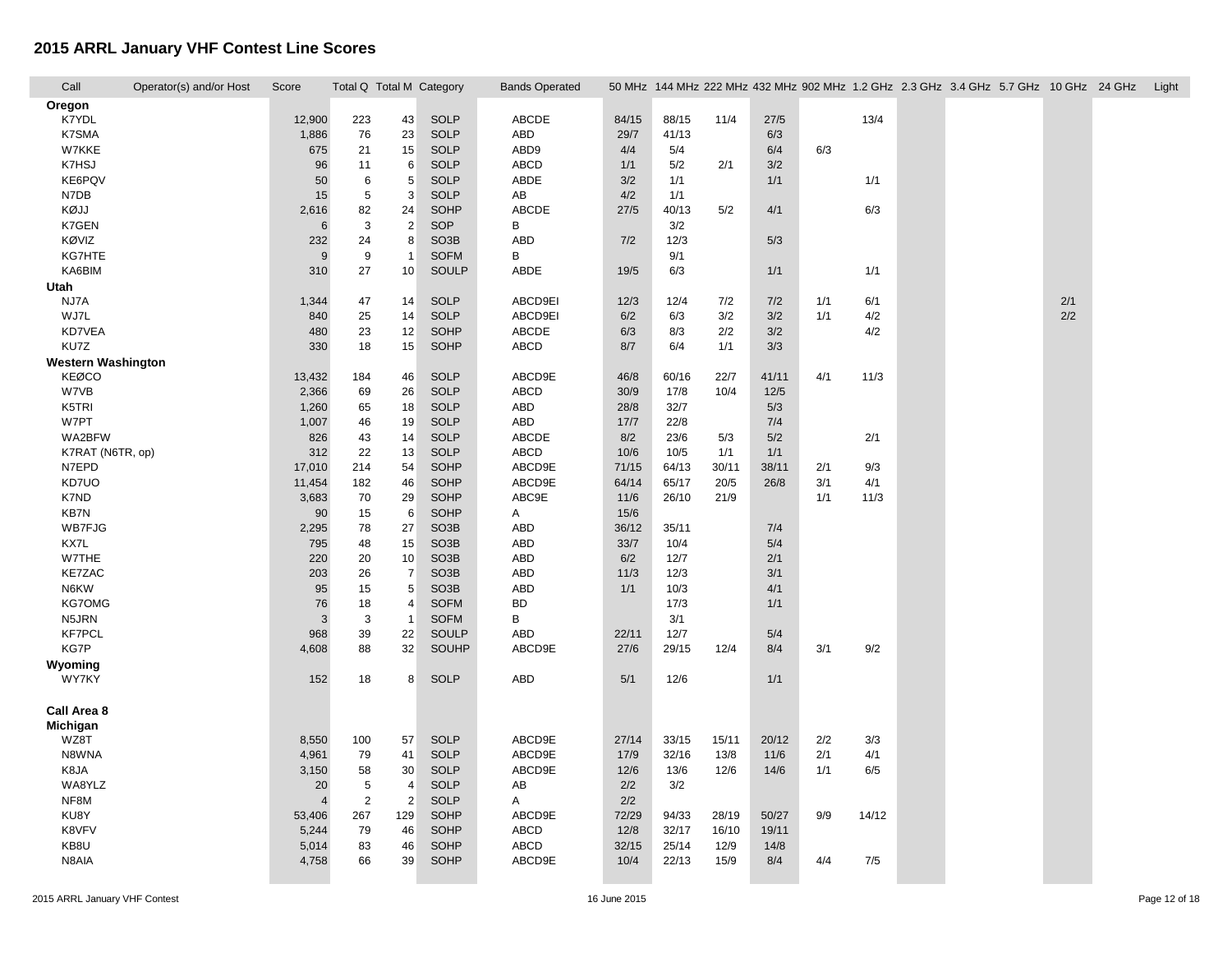| Call              | Operator(s) and/or Host | Score   | Total Q Total M Category |                |                   | <b>Bands Operated</b> |        |        |       |       |       |       |     | 50 MHz 144 MHz 222 MHz 432 MHz 902 MHz 1.2 GHz 2.3 GHz 3.4 GHz 5.7 GHz 10 GHz 24 GHz Light |  |  |
|-------------------|-------------------------|---------|--------------------------|----------------|-------------------|-----------------------|--------|--------|-------|-------|-------|-------|-----|--------------------------------------------------------------------------------------------|--|--|
| Michigan (cont'd) |                         |         |                          |                |                   |                       |        |        |       |       |       |       |     |                                                                                            |  |  |
| K8RO              |                         | 3,496   | 70                       | 38             | SO <sub>3</sub> B | ABD                   | 19/9   | 29/17  |       | 22/12 |       |       |     |                                                                                            |  |  |
| N <sub>2</sub> CB |                         | 28      | 5                        | 4              | SO <sub>3</sub> B | ABD                   | 2/1    | 1/1    |       | 2/2   |       |       |     |                                                                                            |  |  |
| Ohio              |                         |         |                          |                |                   |                       |        |        |       |       |       |       |     |                                                                                            |  |  |
| N8BI              |                         | 9,231   | 132                      | 51             | <b>SOLP</b>       | <b>ABCD</b>           | 44/14  | 39/15  | 20/10 | 29/12 |       |       |     |                                                                                            |  |  |
| K4XXX             |                         | 1,450   | 53                       | 25             | <b>SOLP</b>       | ABD                   | 15/6   | 33/15  |       | 5/4   |       |       |     |                                                                                            |  |  |
| KB8DDZ            |                         | 1,375   | 40                       | 25             | <b>SOLP</b>       | <b>ABCD</b>           | 13/4   | 12/8   | 6/6   | 9/7   |       |       |     |                                                                                            |  |  |
| W8KNO             |                         | 270     | 27                       | 10             | <b>SOLP</b>       | AB                    | 10/2   | 17/8   |       |       |       |       |     |                                                                                            |  |  |
| W8IDM             |                         | 64      | 13                       | 4              | <b>SOLP</b>       | <b>ABD</b>            | 5/2    | 5/1    |       | 3/1   |       |       |     |                                                                                            |  |  |
| N8IL              |                         | 18      | 6                        | 3              | <b>SOLP</b>       | Α                     | 6/3    |        |       |       |       |       |     |                                                                                            |  |  |
| KF8MZ             |                         | 12      | $\sqrt{3}$               | 3              | <b>SOLP</b>       | ABD                   | 1/1    | 1/1    |       | 1/1   |       |       |     |                                                                                            |  |  |
| WA8RJF            |                         | 26,568  | 184                      | 81             | <b>SOHP</b>       | ABCD9EF               | 42/14  | 54/21  | 31/14 | 33/16 | 11/7  | 11/7  | 2/2 |                                                                                            |  |  |
| K8TQK             |                         | 25,792  | 162                      | 104            | SOHP              | ABCD9E                | 35/21  | 67/36  | 24/22 | 23/13 | 7/6   | 6/6   |     |                                                                                            |  |  |
| K8GDT             |                         | 11,368  | 129                      | 56             | <b>SOHP</b>       | ABCD9E                | 27/10  | 46/18  | 21/11 | 26/12 | 4/2   | 5/3   |     |                                                                                            |  |  |
| N8BJQ             |                         | 527     | 31                       | 17             | <b>SOHP</b>       | AB                    | 12/7   | 19/10  |       |       |       |       |     |                                                                                            |  |  |
| KC8QDQ            |                         | 56      | 8                        | $\overline{7}$ | <b>SOHP</b>       | B                     |        | 8/7    |       |       |       |       |     |                                                                                            |  |  |
| AC8HU             |                         | 390     | 24                       | 13             | SO <sub>3</sub> B | ABD                   | 5/2    | 13/8   |       | 6/3   |       |       |     |                                                                                            |  |  |
| KG8FE             |                         | 360     | 30                       | 10             | SO <sub>3</sub> B | <b>ABD</b>            | 12/3   | 12/6   |       | 6/1   |       |       |     |                                                                                            |  |  |
| KB8UUZ            |                         | 168     | 24                       | $\overline{7}$ | SO <sub>3</sub> B | A                     | 24/7   |        |       |       |       |       |     |                                                                                            |  |  |
| WB8WUA            |                         | 78      | 11                       | 6              | SO <sub>3</sub> B | ABD                   | 4/1    | 5/4    |       | 2/1   |       |       |     |                                                                                            |  |  |
| K8DIO             |                         | 504     | 22                       | 21             | SOUHP             | <b>ABD</b>            | 1/1    | 19/18  |       | 2/2   |       |       |     |                                                                                            |  |  |
|                   |                         |         |                          |                |                   |                       |        |        |       |       |       |       |     |                                                                                            |  |  |
| Call Area 9       |                         |         |                          |                |                   |                       |        |        |       |       |       |       |     |                                                                                            |  |  |
| <b>Illinois</b>   |                         |         |                          |                |                   |                       |        |        |       |       |       |       |     |                                                                                            |  |  |
| K2DRH             |                         | 137,594 | 491                      | 178            | <b>SOLP</b>       | ABCD9EG               | 145/43 | 144/45 | 66/29 | 98/33 | 14/10 | 23/17 |     | 1/1                                                                                        |  |  |
| WA9FIH            |                         | 7,344   | 155                      | 34             | <b>SOLP</b>       | ABCDE                 | 41/10  | 57/10  | 30/9  | 25/4  |       | 2/1   |     |                                                                                            |  |  |
| KOØZ              |                         | 1,500   | 36                       | 30             | <b>SOLP</b>       | ABDE                  | 9/6    | 17/14  |       | 8/8   |       | 2/2   |     |                                                                                            |  |  |
| N9LYE             |                         | 510     | 34                       | 15             | <b>SOLP</b>       | AB                    | 11/6   | 23/9   |       |       |       |       |     |                                                                                            |  |  |
| WB8BZK            |                         | 207     | 23                       | 9              | <b>SOLP</b>       | AB                    | 9/4    | 14/5   |       |       |       |       |     |                                                                                            |  |  |
| <b>W9NHX</b>      |                         | 81      | 27                       | 3              | <b>SOLP</b>       | B                     |        | 27/3   |       |       |       |       |     |                                                                                            |  |  |
| K9IJ              |                         | 72      | 12                       | 6              | <b>SOLP</b>       | AB                    | 5/3    | 7/3    |       |       |       |       |     |                                                                                            |  |  |
| K9PG              |                         | 56      | 8                        | $\overline{7}$ | <b>SOLP</b>       | AB                    | 5/4    | 3/3    |       |       |       |       |     |                                                                                            |  |  |
| KC9IDS            |                         | 39      | 11                       | 3              | <b>SOLP</b>       | <b>ABD</b>            | 2/1    | 7/1    |       | 2/1   |       |       |     |                                                                                            |  |  |
| K9DNW             |                         | 36      | $\boldsymbol{9}$         | 4              | <b>SOLP</b>       | Α                     | 9/4    |        |       |       |       |       |     |                                                                                            |  |  |
| WD9GDB            |                         | 34      | 17                       | $\overline{2}$ | <b>SOLP</b>       | B                     |        | 17/2   |       |       |       |       |     |                                                                                            |  |  |
| KC9KLA            |                         | 27      | 9                        | 3              | <b>SOLP</b>       | AB                    | 4/1    | 5/1    |       | 0/1   |       |       |     |                                                                                            |  |  |
| W9SE              |                         |         | $\mathbf{1}$             | $\overline{1}$ | <b>SOLP</b>       | A                     | 1/1    |        |       |       |       |       |     |                                                                                            |  |  |
| W9IIX             |                         | 4,712   | 99                       | 31             | <b>SOHP</b>       | ABCDE                 | 17/5   | 43/9   | 14/6  | 18/7  |       | 7/4   |     |                                                                                            |  |  |
| K9AKS             |                         | 2,368   | 50                       | 37             | SO <sub>3</sub> B | ABD                   | 15/9   | 21/16  |       | 14/12 |       |       |     |                                                                                            |  |  |
| NT9E              |                         | 624     | 32                       | 16             | SO <sub>3</sub> B | <b>ABD</b>            | 14/6   | 11/5   |       | 7/5   |       |       |     |                                                                                            |  |  |
| N9TUQ             |                         | 258     | 37                       | 6              | SO <sub>3</sub> B | ABD                   | 7/2    | 24/3   |       | 6/1   |       |       |     |                                                                                            |  |  |
| W9AAO             |                         | 1,144   | 58                       | 13             | <b>SOFM</b>       | ABCD                  | 4/2    | 24/4   | 17/4  | 13/3  |       |       |     |                                                                                            |  |  |
| WD9GJK            |                         | 5,068   | 134                      | 28             | <b>SOULP</b>      | ABCDE                 | 37/7   | 54/7   | 20/6  | 21/7  |       | 2/1   |     |                                                                                            |  |  |
| K9ZM              |                         | 72      | 9                        | 8              | <b>SOUHP</b>      | Α                     | 9/8    |        |       |       |       |       |     |                                                                                            |  |  |
| Indiana           |                         |         |                          |                |                   |                       |        |        |       |       |       |       |     |                                                                                            |  |  |
| N9YK              |                         | 810     | 32                       | 18             | <b>SOLP</b>       | ABCDE                 | 7/4    | 14/8   | 2/1   | 8/4   |       | 1/1   |     |                                                                                            |  |  |
| KC9ELU            |                         | 504     | 21                       | 18             | <b>SOLP</b>       | ABDE                  | 7/6    | 9/7    |       | 4/4   |       | 1/1   |     |                                                                                            |  |  |
| WA9ASZ            |                         | 168     | 14                       | 12             | <b>SOLP</b>       | Α                     | 14/12  |        |       |       |       |       |     |                                                                                            |  |  |
| KU8T              |                         | 21      | 5                        | 3              | <b>SOLP</b>       | ABC                   | 1/1    | 2/1    | 2/1   |       |       |       |     |                                                                                            |  |  |
| KU9V              |                         |         | $\mathbf{1}$             | $\mathbf{1}$   | <b>SOLP</b>       | Α                     | 1/1    |        |       |       |       |       |     |                                                                                            |  |  |
| K9EA              |                         | 38,862  | 233                      | 102            | SOHP              | ABCD9E                | 46/17  | 81/30  | 39/18 | 46/20 | 7/7   | 14/10 |     |                                                                                            |  |  |
|                   |                         |         |                          |                |                   |                       |        |        |       |       |       |       |     |                                                                                            |  |  |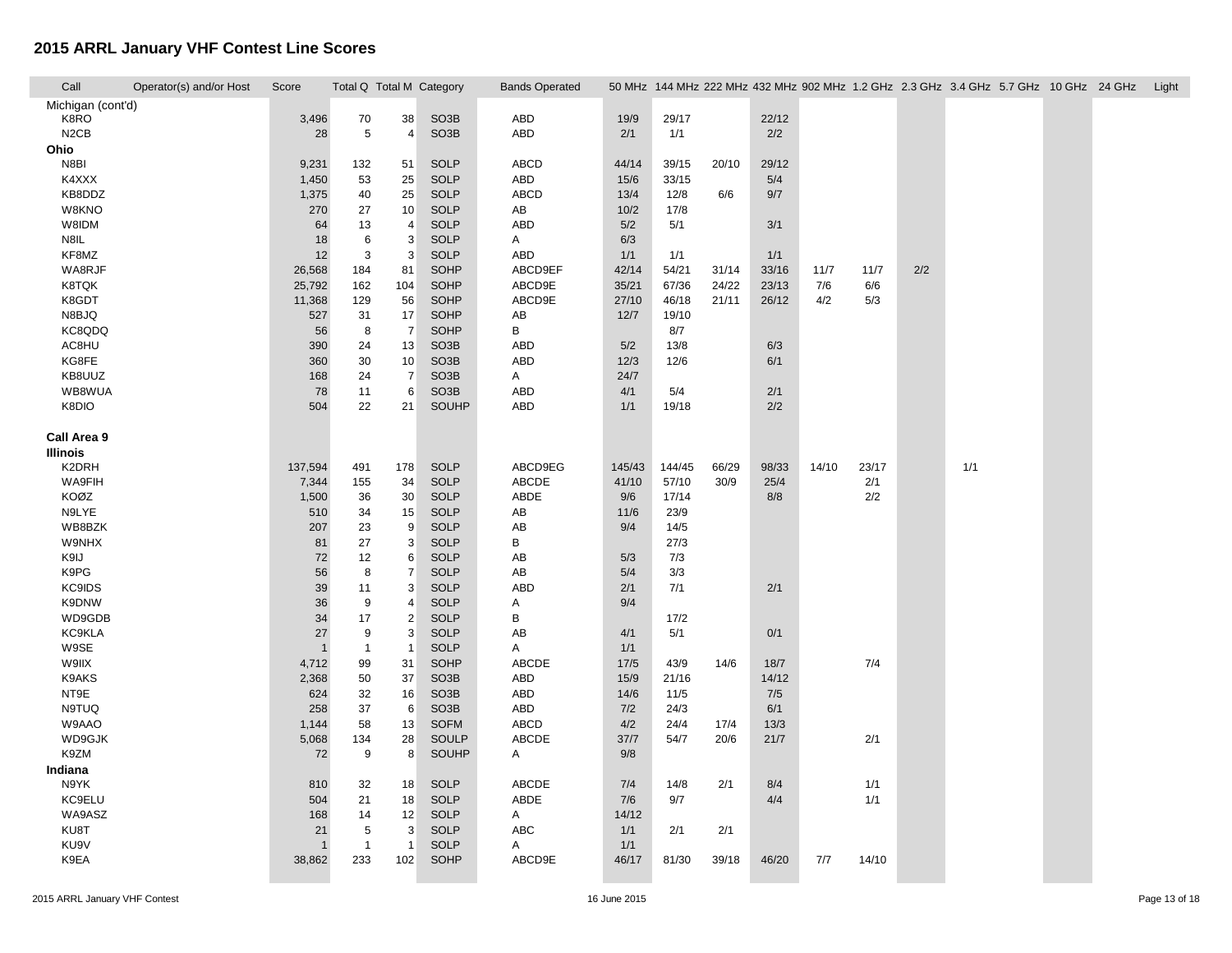| Call             | Operator(s) and/or Host | Score           | Total Q Total M Category |                      |                            | <b>Bands Operated</b> |               |                 |               |               | 50 MHz 144 MHz 222 MHz 432 MHz 902 MHz 1.2 GHz 2.3 GHz 3.4 GHz 5.7 GHz 10 GHz 24 GHz |      |     |     |     |     | Light |
|------------------|-------------------------|-----------------|--------------------------|----------------------|----------------------------|-----------------------|---------------|-----------------|---------------|---------------|--------------------------------------------------------------------------------------|------|-----|-----|-----|-----|-------|
| Indiana (cont'd) |                         |                 |                          |                      |                            |                       |               |                 |               |               |                                                                                      |      |     |     |     |     |       |
| W9ZB             |                         | 323             | 16                       | 17                   | SO <sub>3</sub> B          | ABD                   | 7/7           | 6/7             |               | 3/3           |                                                                                      |      |     |     |     |     |       |
| NG9M             |                         | 24              | 6                        | 4                    | SO <sub>3</sub> B          | A                     | 6/4           |                 |               |               |                                                                                      |      |     |     |     |     |       |
| Wisconsin        |                         |                 |                          |                      |                            |                       |               |                 |               |               |                                                                                      |      |     |     |     |     |       |
| N9DG<br>N9LB     |                         | 44,064          | 310<br>94                | 102<br>47            | <b>SOLP</b><br><b>SOLP</b> | ABCD<br>ABCD9E        | 86/24<br>21/9 | 102/33<br>24/12 | 56/22<br>18/8 | 66/23<br>21/9 | 3/3                                                                                  | 7/6  |     |     |     |     |       |
| WØUC             |                         | 7,661<br>70,452 | 340                      | 114                  | SOHP                       | ABCD9EFGHI            | 91/26         | 83/25           | 54/23         | 64/22         | 23/6                                                                                 | 21/8 | 1/1 | 1/1 | 1/1 | 1/1 |       |
| <b>NØAKC</b>     |                         |                 |                          |                      | SOHP                       | ABCD9EF               |               |                 |               | 30/14         | 11/4                                                                                 |      | 1/1 |     |     |     |       |
| KA9VDU           |                         | 18,559<br>312   | 153<br>19                | 67<br>12             | SO <sub>3</sub> B          | ABD                   | 36/14<br>4/3  | 39/17<br>8/5    | 27/13         | 7/4           |                                                                                      | 9/4  |     |     |     |     |       |
| WV9E             |                         | 186             | 24                       | 6                    | <b>SOFM</b>                | ABCD                  | 5/2           | 12/2            | 3/1           | 4/1           |                                                                                      |      |     |     |     |     |       |
| KD9AXR           |                         | 80              | 17                       | $\overline{4}$       | <b>SOFM</b>                | <b>BD</b>             |               | 14/3            |               | 3/1           |                                                                                      |      |     |     |     |     |       |
| K9MU             |                         | 882             | 34                       | 21                   | SOULP                      | ABD                   | 13/9          | 13/8            |               | 8/4           |                                                                                      |      |     |     |     |     |       |
|                  |                         |                 |                          |                      |                            |                       |               |                 |               |               |                                                                                      |      |     |     |     |     |       |
| Call Area Ø      |                         |                 |                          |                      |                            |                       |               |                 |               |               |                                                                                      |      |     |     |     |     |       |
| Colorado         |                         |                 |                          |                      |                            |                       |               |                 |               |               |                                                                                      |      |     |     |     |     |       |
| <b>KKØQ</b>      |                         | 3,696           | 84                       | 28                   | <b>SOLP</b>                | ABCD9E                | 16/5          | 36/10           | 4/3           | 20/7          | 2/1                                                                                  | 6/2  |     |     |     |     |       |
| <b>WØBL</b>      |                         | 6               | $\overline{2}$           | 3                    | <b>SOLP</b>                | A                     | 2/3           |                 |               |               |                                                                                      |      |     |     |     |     |       |
| <b>KØNR</b>      |                         | 40              | 8                        | $\overline{4}$       | SOP                        | <b>ABD</b>            | 1/1           | 5/2             |               | 2/1           |                                                                                      |      |     |     |     |     |       |
| KØJJW            |                         | 6               | 2                        | 2                    | <b>SOFM</b>                | BD                    |               | 1/1             |               | 1/1           |                                                                                      |      |     |     |     |     |       |
| lowa             |                         |                 |                          |                      |                            |                       |               |                 |               |               |                                                                                      |      |     |     |     |     |       |
| <b>KØCQ</b>      |                         | 1,128           | 41                       | 24                   | <b>SOLP</b>                | <b>ABD</b>            | 5/4           | 30/16           |               | 6/4           |                                                                                      |      |     |     |     |     |       |
| WØVAN            |                         | 171             | 13                       | 9                    | <b>SOLP</b>                | AD                    | 7/5           |                 |               | 6/4           |                                                                                      |      |     |     |     |     |       |
| <b>KØJQA</b>     |                         | 540             | 22                       | 20                   | SO <sub>3</sub> B          | <b>ABD</b>            | 7/7           | 10/8            |               | 5/5           |                                                                                      |      |     |     |     |     |       |
| <b>WBØYWW</b>    |                         | 12,172          | 135                      | 68                   | SOULP                      | ABD                   | 36/18         | 55/27           |               | 44/23         |                                                                                      |      |     |     |     |     |       |
| Kansas           |                         |                 |                          |                      |                            |                       |               |                 |               |               |                                                                                      |      |     |     |     |     |       |
| NØLL             |                         | 2,698           | 50                       | 38                   | <b>SOLP</b>                | <b>ABCD</b>           | 12/10         | 17/12           | 9/8           | 12/8          |                                                                                      |      |     |     |     |     |       |
| <b>NØJK</b>      |                         | 130             | 10                       | 10                   | SOP                        | ABD                   | 4/4           | 3/3             |               | 3/3           |                                                                                      |      |     |     |     |     |       |
| <b>WAØARM</b>    |                         | 1,656           | 53                       | 24                   | SO <sub>3</sub> B          | <b>ABD</b>            | 15/6          | 22/11           |               | 16/7          |                                                                                      |      |     |     |     |     |       |
| Minnesota        |                         |                 |                          |                      |                            |                       |               |                 |               |               |                                                                                      |      |     |     |     |     |       |
| <b>KCØIYT</b>    |                         | 1,470           | 43                       | 15                   | <b>SOLP</b>                | ABCD9EFG              | 7/3           | 13/3            | 6/3           | 9/2           | 2/1                                                                                  | 2/1  | 2/1 | 2/1 |     |     |       |
| <b>KAØCRO</b>    |                         | 203             | 14                       | $\overline{7}$       | <b>SOLP</b>                | BCD9E                 |               | 5/2             | 2/1           | 4/2           | 2/1                                                                                  | 1/1  |     |     |     |     |       |
| <b>KDØVWT</b>    |                         | 203             | 14                       | $\overline{7}$       | <b>SOLP</b>                | BCD9E                 |               | 5/2             | 2/1           | 4/2           | 2/1                                                                                  | 1/1  |     |     |     |     |       |
| KØVH             |                         | 108             | 18                       | 6                    | <b>SOLP</b>                | AB                    | 5/3           | 13/3            |               |               |                                                                                      |      |     |     |     |     |       |
| WBØLJC           |                         | 72              | 18                       | $\overline{4}$       | <b>SOLP</b>                | В                     |               | 18/4            |               |               |                                                                                      |      |     |     |     |     |       |
| AEØEE            |                         | 15              | 5                        | 3                    | <b>SOLP</b>                | AB                    | 3/2           | 2/1             |               |               |                                                                                      |      |     |     |     |     |       |
| WFØT<br>WØGHZ    |                         | 6               | 3<br>253                 | $\overline{2}$<br>77 | <b>SOLP</b><br>SOHP        | Α<br>ABCD9EFGHI       | 3/2<br>44/14  | 60/16           | 36/12         | 51/14         | 27/7                                                                                 | 21/6 | 7/3 | 2/1 | 1/1 | 4/3 |       |
| WØZQ             |                         | 44,814<br>9,324 | 111                      | 36                   | SOHP                       | ABCD9EFGHI            | 21/7          | 26/7            | 16/6          | 22/7          | 10/2                                                                                 | 8/2  | 4/2 | 2/1 | 1/1 | 1/1 |       |
| <b>KØAWU</b>     |                         | 9,185           | 108                      | 55                   | SOHP                       | ABCD9EI               | 23/12         | 44/17           | 18/11         | 16/9          | 2/2                                                                                  | 4/3  |     |     |     | 1/1 |       |
| WØMR (KØRJW, op) |                         | 476             | 28                       | 14                   | SOHP                       | ABD                   | 6/3           | 16/7            |               | 6/4           |                                                                                      |      |     |     |     |     |       |
| WØLMS            |                         | 510             | 42                       | 10                   | SO <sub>3</sub> B          | <b>ABD</b>            | 15/3          | 18/4            |               | 9/3           |                                                                                      |      |     |     |     |     |       |
| <b>NRØT</b>      |                         | 120             | 17                       | 6                    | SO <sub>3</sub> B          | <b>ABD</b>            | 7/2           | 7/2             |               | 3/2           |                                                                                      |      |     |     |     |     |       |
| <b>KBØHNN</b>    |                         | 48              | 6                        | 6                    | SO <sub>3</sub> B          | <b>ABD</b>            | 2/2           | 2/2             |               | 2/2           |                                                                                      |      |     |     |     |     |       |
| <b>WØOHU</b>     |                         | 36              | 8                        | $\overline{4}$       | SO <sub>3</sub> B          | <b>ABD</b>            | 1/1           | 6/2             |               | 1/1           |                                                                                      |      |     |     |     |     |       |
| <b>NØAT</b>      |                         | 24              | 6                        | 3                    | SO <sub>3</sub> B          | ABD                   | 2/1           | 2/1             |               | 2/1           |                                                                                      |      |     |     |     |     |       |
| <b>KDØGJD</b>    |                         | 8               | $\overline{4}$           | $\overline{2}$       | SO <sub>3</sub> B          | $\, {\sf B}$          |               | 4/2             |               |               |                                                                                      |      |     |     |     |     |       |
| <b>KØVG</b>      |                         | $\mathbf{1}$    | $\mathbf{1}$             | $\overline{1}$       | SO <sub>3</sub> B          | B                     |               | 1/1             |               |               |                                                                                      |      |     |     |     |     |       |
| KØSIX            |                         | 17,010          | 196                      | 63                   | <b>SOUHP</b>               | ABCD                  | 54/20         | 68/20           | 31/11         | 43/12         |                                                                                      |      |     |     |     |     |       |
| <b>KAØRYT</b>    |                         | 1,645           | 47                       | 35                   | SOUHP                      | B                     |               | 47/35           |               |               |                                                                                      |      |     |     |     |     |       |
| <b>Missouri</b>  |                         |                 |                          |                      |                            |                       |               |                 |               |               |                                                                                      |      |     |     |     |     |       |
| WAØCNS           |                         | 442             | 28                       | 13                   | <b>SOLP</b>                | <b>ABCD</b>           | 8/2           | 14/6            | 4/4           | 2/1           |                                                                                      |      |     |     |     |     |       |
| <b>KØTPP</b>     |                         | 480             | 24                       | 20                   | SOHP                       | $\overline{A}$        | 24/20         |                 |               |               |                                                                                      |      |     |     |     |     |       |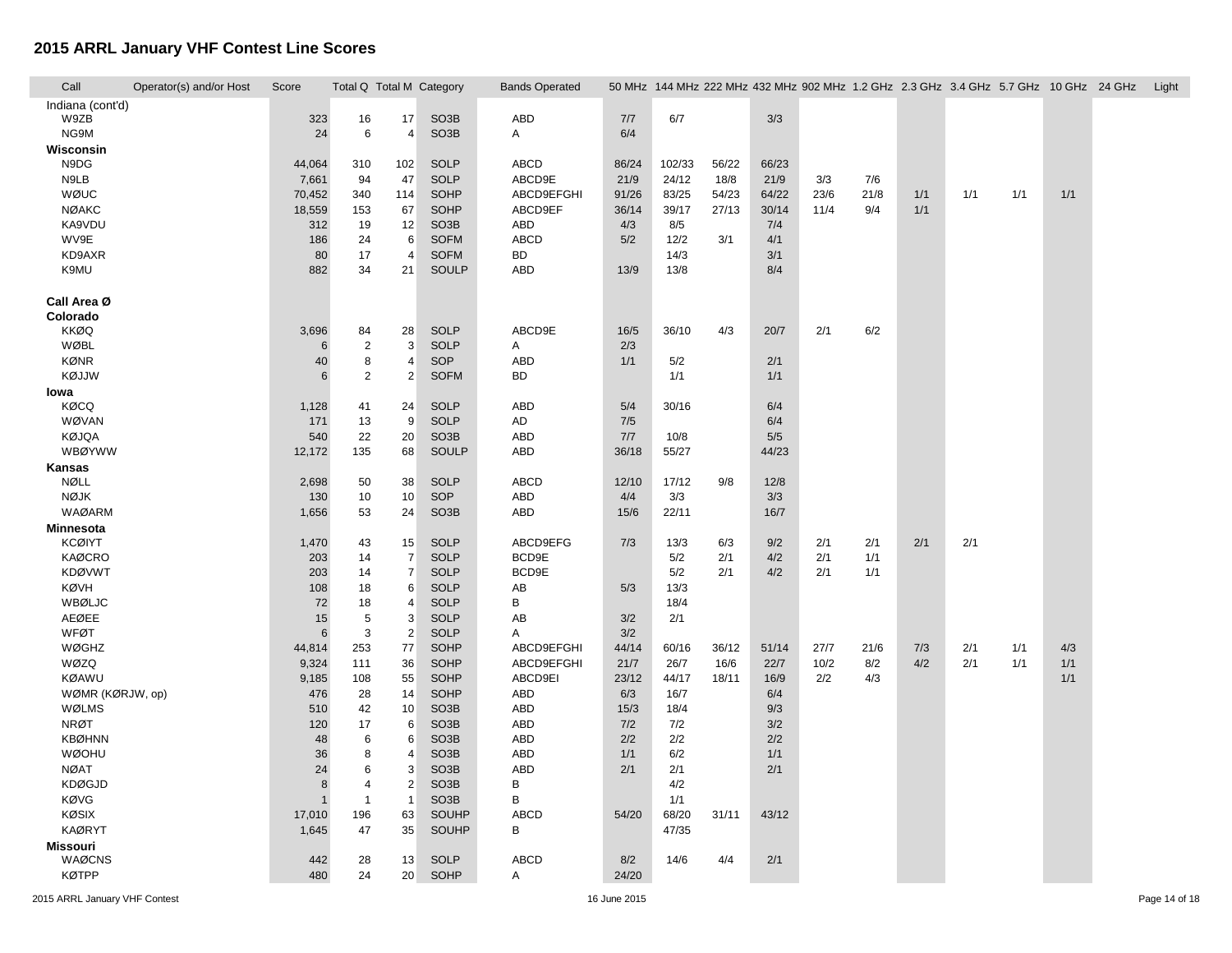| Call                               | Operator(s) and/or Host | Score    | Total Q Total M Category |                |                   | <b>Bands Operated</b> |       |       |       |       |      |       | 50 MHz 144 MHz 222 MHz 432 MHz 902 MHz 1.2 GHz 2.3 GHz 3.4 GHz 5.7 GHz 10 GHz 24 GHz |     |     |     |     | Light |
|------------------------------------|-------------------------|----------|--------------------------|----------------|-------------------|-----------------------|-------|-------|-------|-------|------|-------|--------------------------------------------------------------------------------------|-----|-----|-----|-----|-------|
| Nebraska                           |                         |          |                          |                |                   |                       |       |       |       |       |      |       |                                                                                      |     |     |     |     |       |
| AEØG                               |                         | 16       | 4                        | $\overline{4}$ | <b>SOLP</b>       | B                     |       | 4/4   |       |       |      |       |                                                                                      |     |     |     |     |       |
| <b>WØKT</b>                        |                         | 450      | 21                       | 18             | SOHP              | ABD                   | 2/2   | 15/12 |       | 4/4   |      |       |                                                                                      |     |     |     |     |       |
| <b>North Dakota</b>                |                         |          |                          |                |                   |                       |       |       |       |       |      |       |                                                                                      |     |     |     |     |       |
| <b>NTØV</b>                        |                         | 1,520    | 37                       | 38             | SOHP              | ABCD                  | 2/2   | 32/33 | 1/1   | 2/2   |      |       |                                                                                      |     |     |     |     |       |
| <b>South Dakota</b><br><b>KMØF</b> |                         | 54       | $\overline{7}$           | 6              | SO <sub>3</sub> B | <b>ABD</b>            | 3/2   | 2/2   |       | 2/2   |      |       |                                                                                      |     |     |     |     |       |
|                                    |                         |          |                          |                |                   |                       |       |       |       |       |      |       |                                                                                      |     |     |     |     |       |
| Canada                             |                         |          |                          |                |                   |                       |       |       |       |       |      |       |                                                                                      |     |     |     |     |       |
| Alberta                            |                         |          |                          |                |                   |                       |       |       |       |       |      |       |                                                                                      |     |     |     |     |       |
| VE6NR                              |                         | 128      | 12                       | 8              | SO <sub>3</sub> B | <b>ABD</b>            | 4/3   | 4/2   |       | 4/3   |      |       |                                                                                      |     |     |     |     |       |
| VE6AO (VE6CCL, op)                 |                         | 190      | 15                       | 10             | SOULP             | ABD                   | 6/4   | 5/3   |       | 4/3   |      |       |                                                                                      |     |     |     |     |       |
| <b>British Columbia</b>            |                         |          |                          |                |                   |                       |       |       |       |       |      |       |                                                                                      |     |     |     |     |       |
| <b>VA7MM</b>                       |                         | 48       | 9                        | $\overline{4}$ | SO <sub>3</sub> B | <b>BD</b>             |       | 6/3   |       | 3/1   |      |       |                                                                                      |     |     |     |     |       |
| VE7DAY                             |                         | 1,300    | 61                       | 20             | SOUHP             | <b>ABD</b>            | 42/12 | 15/6  |       | 4/2   |      |       |                                                                                      |     |     |     |     |       |
| <b>Greater Toronto Area</b>        |                         |          |                          |                |                   |                       |       |       |       |       |      |       |                                                                                      |     |     |     |     |       |
| VE3NPB                             |                         | 259      | $\overline{7}$           | $\overline{7}$ | <b>SOLP</b>       | <b>BCDFHIP</b>        |       | 1/1   | 1/1   | 1/1   |      |       | 1/1                                                                                  |     | 1/1 | 1/1 |     | 1/1   |
| VE3KZ                              |                         | 1,121    | 52                       | 19             | SO <sub>3</sub> B | ABD                   | 20/6  | 25/9  |       | 7/4   |      |       |                                                                                      |     |     |     |     |       |
| VE3DS                              |                         | 10,773   | 120                      | 57             | SOULP             | ABCD9E                | 25/10 | 42/16 | 19/12 | 26/13 | 2/2  | 6/4   |                                                                                      |     |     |     |     |       |
| <b>Ontario East</b><br>VA3RKM      |                         |          |                          |                |                   |                       |       |       |       |       |      |       |                                                                                      |     |     |     |     |       |
|                                    |                         | 27       | $\overline{7}$           | 3              | SOP               | ABD                   | 2/1   | 3/1   |       | 2/1   |      |       |                                                                                      |     |     |     |     |       |
| <b>Ontario North</b><br>VE3RX      |                         | $\Delta$ | $\overline{2}$           | 2              | <b>SOLP</b>       | AB                    | 1/1   | 1/1   |       |       |      |       |                                                                                      |     |     |     |     |       |
| <b>Ontario South</b>               |                         |          |                          |                |                   |                       |       |       |       |       |      |       |                                                                                      |     |     |     |     |       |
| VE3SMA                             |                         | 12,950   | 109                      | 50             | <b>SOLP</b>       | ABCD9EFGHIJP          | 18/5  | 33/13 | 14/8  | 20/6  | 4/4  | 9/4   | 5/4                                                                                  | 1/1 | 1/1 | 2/2 | 1/1 | 1/1   |
| VA3ZV                              |                         | 10,920   | 133                      | 52             | SOLP              | ABCDE                 | 29/12 | 47/15 | 19/9  | 28/11 |      | 10/5  |                                                                                      |     |     |     |     |       |
| VE3FHM                             |                         | 4,484    | 83                       | 38             | SOLP              | ABDE                  | 24/9  | 34/14 |       | 20/12 |      | 5/3   |                                                                                      |     |     |     |     |       |
| VE3ZV                              |                         | 47,628   | 225                      | 108            | SOHP              | ABCD9EF               | 42/18 | 73/28 | 33/20 | 40/19 | 11/8 | 18/10 | 8/5                                                                                  |     |     |     |     |       |
| VA3ST                              |                         | 14,560   | 151                      | 65             | SOHP              | ABDEF                 | 36/14 | 66/26 |       | 39/18 |      | 9/6   | 1/1                                                                                  |     |     |     |     |       |
| VE3LVW                             |                         | 119      | 14                       | $\overline{7}$ | SO <sub>3</sub> B | ABD                   | 2/2   | 9/4   |       | 3/1   |      |       |                                                                                      |     |     |     |     |       |
| Quebec                             |                         |          |                          |                |                   |                       |       |       |       |       |      |       |                                                                                      |     |     |     |     |       |
| VE2ASL                             |                         | 864      | 31                       | 18             | SOLP              | ABCD                  | 4/3   | 10/5  | 8/5   | 9/5   |      |       |                                                                                      |     |     |     |     |       |
| VE2HAY                             |                         | 611      | 32                       | 13             | <b>SOLP</b>       | ABCD                  | 4/3   | 13/4  | 7/3   | 8/3   |      |       |                                                                                      |     |     |     |     |       |
| VE2NGH                             |                         | 72       | 9                        | 6              | <b>SOLP</b>       | ABD                   | 3/2   | 3/2   |       | 3/2   |      |       |                                                                                      |     |     |     |     |       |
| VE2GT (VE2PIJ,op)                  |                         |          | $\overline{1}$           | - 1            | SOHP              | Α                     | 1/1   |       |       |       |      |       |                                                                                      |     |     |     |     |       |
| VE2UG                              |                         | 840      | 33                       | 14             | SOUHP             | ABCDE                 | 4/3   | 10/3  | 5/3   | 10/3  |      | 4/2   |                                                                                      |     |     |     |     |       |
|                                    |                         |          |                          |                |                   |                       |       |       |       |       |      |       |                                                                                      |     |     |     |     |       |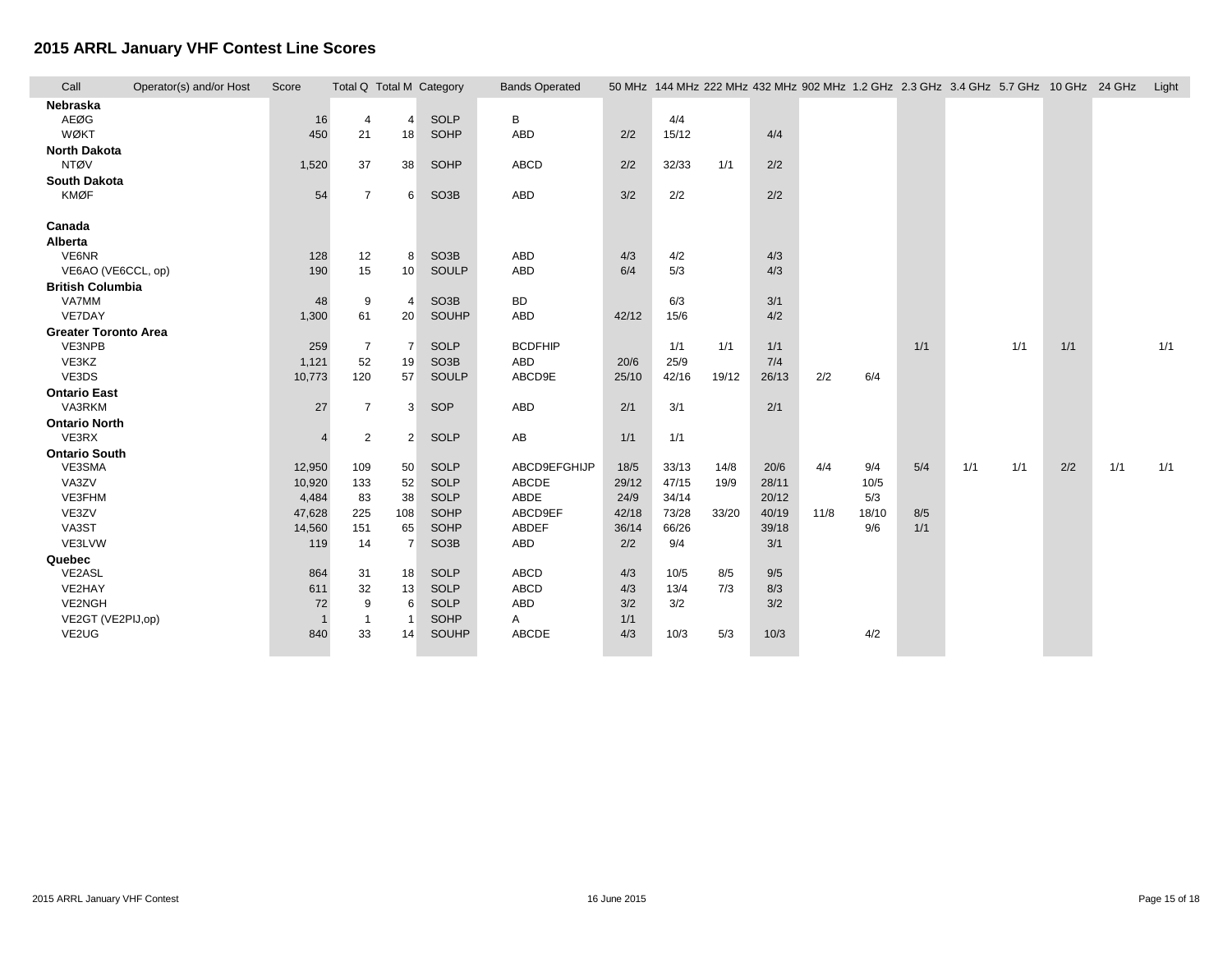| <b>Multioperator Categories</b>   |                                                                                                         |               |                          |                  | U.S by Call Area, then ARRL Section; Canada by RAC Section; DX by Country |                       |               |               |             |              |       |       |       |                                                                                            |      |      |     |
|-----------------------------------|---------------------------------------------------------------------------------------------------------|---------------|--------------------------|------------------|---------------------------------------------------------------------------|-----------------------|---------------|---------------|-------------|--------------|-------|-------|-------|--------------------------------------------------------------------------------------------|------|------|-----|
| Call                              | Operator(s) and/or Host                                                                                 | Score         | Total Q Total M Category |                  |                                                                           | <b>Bands Operated</b> |               |               |             |              |       |       |       | 50 MHz 144 MHz 222 MHz 432 MHz 902 MHz 1.2 GHz 2.3 GHz 3.4 GHz 5.7 GHz 10 GHz 24 GHz Light |      |      |     |
| Call Area 1<br><b>Connecticut</b> |                                                                                                         |               |                          |                  |                                                                           |                       |               |               |             |              |       |       |       |                                                                                            |      |      |     |
| W1QK                              | (+W1QH, NG1R, N1ABY,<br>KA1SYG)                                                                         | 13,156        | 261                      | 44               | <b>LM</b>                                                                 | ABCD                  | 139/15        | 84/14         | 17/7        | 21/8         |       |       |       |                                                                                            |      |      |     |
| K <sub>1</sub> CRC                | (W1ZFG, N1JGR,<br>KB1SNL, KB1KZC, ops)                                                                  | 56            | 13                       | 4                | <b>LM</b>                                                                 | ABD                   | 5/1           | 7/2           |             | 1/1          |       |       |       |                                                                                            |      |      |     |
| KE1LI                             | (+K1ZE, KB1ORX,<br>KB1TIM)                                                                              | 6,330         | 186                      | 30 <sup>°</sup>  | <b>UM</b>                                                                 | ABCD                  | 100/9         | 61/12         | 5/3         | 20/6         |       |       |       |                                                                                            |      |      |     |
| <b>Eastern Massachusetts</b>      |                                                                                                         |               |                          |                  |                                                                           |                       |               |               |             |              |       |       |       |                                                                                            |      |      |     |
| KA1R<br>W1XM                      | (KB1CGZ, KD2FJB,<br>W1GSL, AB1IZ, ops)                                                                  | 180<br>13,299 | 30<br>203                | 6<br>39          | <b>LM</b><br><b>UM</b>                                                    | Α<br>ABCD9EF          | 30/6<br>62/4  | 63/10         | 27/9        | 31/7         | 6/3   | 9/3   | 5/3   |                                                                                            |      |      |     |
| Call Area 2                       |                                                                                                         |               |                          |                  |                                                                           |                       |               |               |             |              |       |       |       |                                                                                            |      |      |     |
| <b>Eastern New York</b>           |                                                                                                         |               |                          |                  |                                                                           |                       |               |               |             |              |       |       |       |                                                                                            |      |      |     |
| WA3AFS                            |                                                                                                         | 84            | 13                       | $6 \overline{6}$ | <b>UM</b>                                                                 | ABD                   | 5/2           | 7/3           |             | 1/1          |       |       |       |                                                                                            |      |      |     |
| <b>NYC-Long Island</b>            |                                                                                                         |               |                          |                  |                                                                           |                       |               |               |             |              |       |       |       |                                                                                            |      |      |     |
| WA2CP                             | (KC2GOW, KB2BSL, ops)                                                                                   | 17,261        | 321                      | 41               | <b>UM</b>                                                                 | ABCD9E                | 143/11        | 118/16        | 17/4        | 23/4         | 11/3  | 9/3   |       |                                                                                            |      |      |     |
| <b>Northern New Jersey</b>        |                                                                                                         |               |                          |                  |                                                                           |                       |               |               |             |              |       |       |       |                                                                                            |      |      |     |
| N <sub>2</sub> NT                 | (+N2NC, WW2Y)                                                                                           | 18,704        | 265                      | 56               | <b>LM</b>                                                                 | ABCD                  | 87/17         | 109/19        | 31/10       | 38/10        |       |       |       |                                                                                            |      |      |     |
| <b>Southern New Jersey</b>        |                                                                                                         |               |                          |                  |                                                                           |                       |               |               |             |              |       |       |       |                                                                                            |      |      |     |
| K <sub>2</sub> TD                 | (WA2RHJ, AK2S, K2SQS,<br>ops)                                                                           | 96            | 16                       | $6 \overline{6}$ | <b>UM</b>                                                                 | AB                    | 7/3           | 9/3           |             |              |       |       |       |                                                                                            |      |      |     |
| <b>Western New York</b>           |                                                                                                         |               |                          |                  |                                                                           |                       |               |               |             |              |       |       |       |                                                                                            |      |      |     |
| K2LIM                             | (KA2LIM, W9KXI,<br>KB2YCC, NX2W, N2IK,<br>ops)                                                          | 137,795       | 693                      | 155              | <b>LM</b>                                                                 | ABCD                  | 211/39        | 286/47        | 92/36       | 104/33       |       |       |       |                                                                                            |      |      |     |
| Call Area 3                       |                                                                                                         |               |                          |                  |                                                                           |                       |               |               |             |              |       |       |       |                                                                                            |      |      |     |
| Eastern Pennsylvania              |                                                                                                         |               |                          |                  |                                                                           |                       |               |               |             |              |       |       |       |                                                                                            |      |      |     |
| W3HZU                             | (W3TWB, WA3USG,<br>N3VQH, KC3CFV,<br>W3UQJ, KB3RFH,<br>K3WHC, KC3CFW,<br>N3NRN, KB3RCT,<br>KB3PRD, ops) | 6,965         | 172                      | 35               | <b>LM</b>                                                                 | ABD                   | 74/12         | 71/16         |             | 27/7         |       |       |       |                                                                                            |      |      |     |
| KC3EDS                            | (KA3UBG, WA2CNN,<br>WB3KTW, WD4GXT,<br>WB2ULR, N2KUO,<br>KB3LOT, ops)                                   | 490           | 35                       | 14               | <b>LM</b>                                                                 | AB                    | 8/4           | 27/10         |             |              |       |       |       |                                                                                            |      |      |     |
| N3NGE                             | (+K9PW, K1WHS, K3EGE,<br>WA3WUL, N3EXA,<br>KB2AYU)                                                      | 483,120       | 1,209                    | 198              | <b>UM</b>                                                                 | ABCD9EFGHIP           | 339/42        | 347/45        | 146/32      | 193/30       | 49/12 | 50/11 | 33/10 | 19/5                                                                                       | 14/5 | 14/5 | 5/1 |
| WA3EHD                            | $(+K3DMA)$                                                                                              | 40,932        | 334                      | 54               | <b>UM</b>                                                                 | ABCD9EFGIP            | 57/8          | 103/14        | 50/8        | 57/10        | 22/4  | 16/3  | 13/3  | 11/2                                                                                       |      | 2/1  | 3/1 |
| Maryland-DC                       |                                                                                                         |               |                          |                  |                                                                           |                       |               |               |             |              |       |       |       |                                                                                            |      |      |     |
| WB3IGR<br>W3RFC                   | $(+WB3LTH)$<br>(+K3OQ, KC3BXK,<br>WA3OFF)                                                               | 12,650<br>768 | 156<br>42                | 50<br>16         | <b>UM</b><br><b>UM</b>                                                    | ABCD9P<br>ABCDE       | 40/13<br>21/5 | 49/12<br>17/6 | 27/9<br>1/1 | 27/10<br>2/3 | 12/5  | 1/1   |       |                                                                                            |      |      | 1/1 |
|                                   |                                                                                                         |               |                          |                  |                                                                           |                       |               |               |             |              |       |       |       |                                                                                            |      |      |     |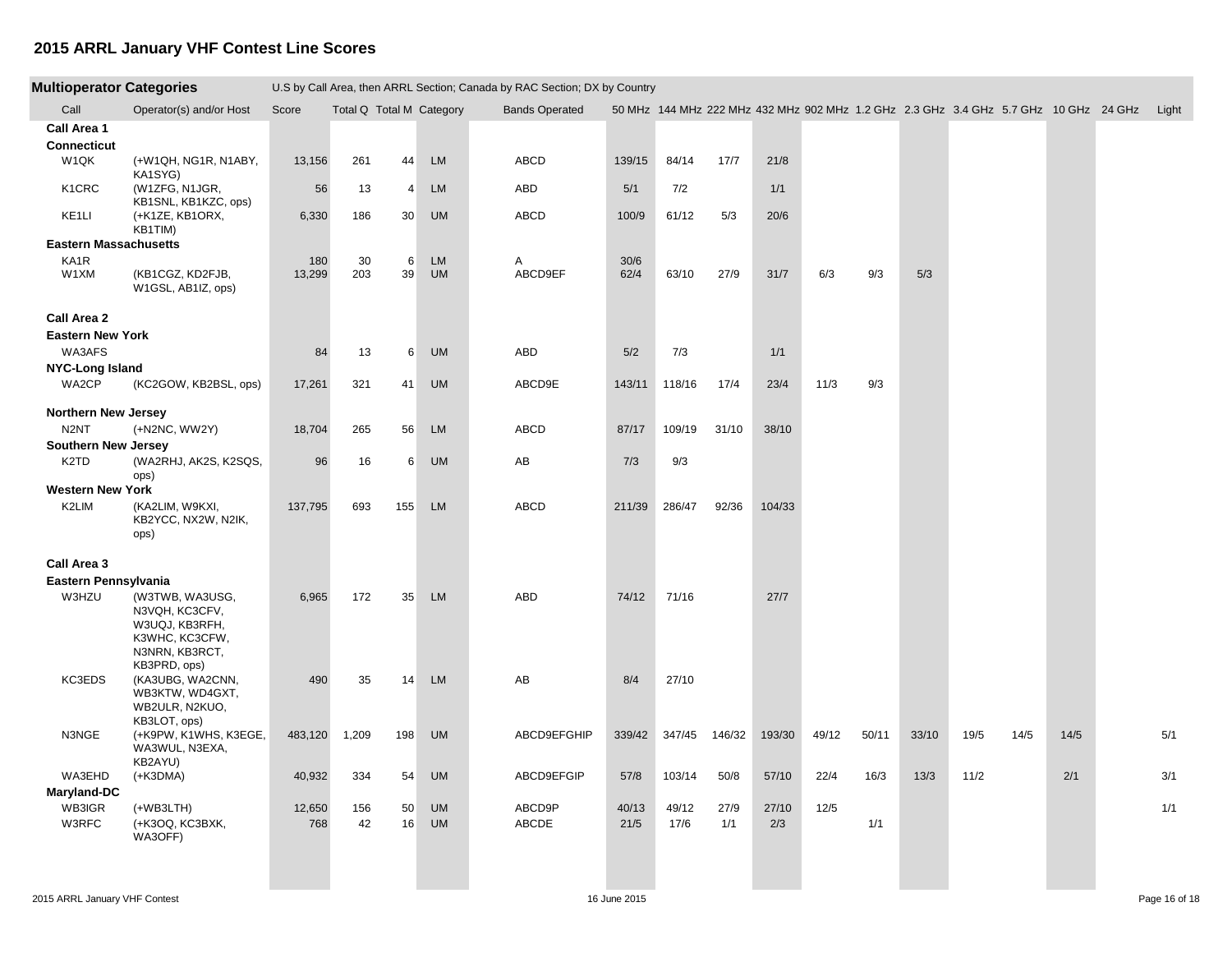| Call                          | Operator(s) and/or Host                                            | Score  |     |     | Total Q Total M Category | <b>Bands Operated</b> |              |         |       |       |     |      |     | 50 MHz 144 MHz 222 MHz 432 MHz 902 MHz 1.2 GHz 2.3 GHz 3.4 GHz 5.7 GHz 10 GHz 24 GHz |     |     | Light         |
|-------------------------------|--------------------------------------------------------------------|--------|-----|-----|--------------------------|-----------------------|--------------|---------|-------|-------|-----|------|-----|--------------------------------------------------------------------------------------|-----|-----|---------------|
| Western Pennsylvania          |                                                                    |        |     |     |                          |                       |              |         |       |       |     |      |     |                                                                                      |     |     |               |
| W3SO                          | (W3BC, W3BTX, W3IDT,<br>W3TM, W3YOZ, WA3TTS,                       | 45,954 | 325 | 111 | <b>LM</b>                | ABCD                  | 106/30       | 130/35  | 41/20 | 48/26 |     |      |     |                                                                                      |     |     |               |
| W3KWH                         | ops)<br>(+W3HH & WA3VXJ)                                           | 468    | 25  | 18  | <b>UM</b>                | ABD                   | 10/8         | 14/9    |       | 1/1   |     |      |     |                                                                                      |     |     |               |
| Call Area 4                   |                                                                    |        |     |     |                          |                       |              |         |       |       |     |      |     |                                                                                      |     |     |               |
| Alabama                       |                                                                    |        |     |     |                          |                       |              |         |       |       |     |      |     |                                                                                      |     |     |               |
| WB4WXE                        | (+WL7CFM)                                                          | 1,770  | 54  | 30  | <b>LM</b>                | ABCD                  | 34/16        | 15/9    | 3/3   | 2/2   |     |      |     |                                                                                      |     |     |               |
| W4AUB                         | (+KE4FEM)                                                          | 351    | 25  | 13  | <b>UM</b>                | ABD                   | 15/6         | 8/5     |       | 2/2   |     |      |     |                                                                                      |     |     |               |
| Georgia                       |                                                                    |        |     |     |                          |                       |              |         |       |       |     |      |     |                                                                                      |     |     |               |
| W4NH                          | (W4SQC, N4NIA, W4ZST,<br>WW8RR, KI4US, WG8S,<br>W4ATL, K4VJM, ops) | 15,540 | 148 | 60  | <b>UM</b>                | ABCDEFHI              | 59/18        | 42/17   | 8/5   | 27/15 |     | 2/2  | 1/1 |                                                                                      | 8/1 | 1/1 |               |
| <b>Tennessee</b>              |                                                                    |        |     |     |                          |                       |              |         |       |       |     |      |     |                                                                                      |     |     |               |
| N4JQQ                         |                                                                    | 6,820  | 71  | 44  | <b>UM</b>                | ABCD9EF               | 15/8         | 16/8    | 12/8  | 14/7  | 5/5 | 5/4  | 4/4 |                                                                                      |     |     |               |
| Virginia                      |                                                                    |        |     |     |                          |                       |              |         |       |       |     |      |     |                                                                                      |     |     |               |
| N3MK                          |                                                                    | 11,990 | 165 | 55  | <b>LM</b>                | ABCD                  | 59/15        | 53/18   | 24/10 | 29/12 |     |      |     |                                                                                      |     |     |               |
| Call Area 5                   |                                                                    |        |     |     |                          |                       |              |         |       |       |     |      |     |                                                                                      |     |     |               |
| Oklahoma                      |                                                                    |        |     |     |                          |                       |              |         |       |       |     |      |     |                                                                                      |     |     |               |
| KBØHH                         | (+KC5DPT, WDØESF)                                                  | 10,240 | 160 | 40  | <b>UM</b>                | ABCD9E                | 30/7         | 48/12   | 38/7  | 37/6  | 3/4 | 4/4  |     |                                                                                      |     |     |               |
| <b>South Texas</b>            |                                                                    |        |     |     |                          |                       |              |         |       |       |     |      |     |                                                                                      |     |     |               |
| K5QE                          | (+N5YA, VE3WY, N5NU,<br>KN5O, N1XS, AE5VB,                         | 69,344 | 296 | 197 | <b>LM</b>                | ABCD                  | 90/50        | 150/110 | 18/12 | 38/25 |     |      |     |                                                                                      |     |     |               |
| <b>West Texas</b>             |                                                                    |        |     |     |                          |                       |              |         |       |       |     |      |     |                                                                                      |     |     |               |
| KC5MVZ                        |                                                                    | 216    | 20  |     | 8 UM                     | ABCD9                 | 5/1          | 6/3     | 3/1   | 7/3   | 0/0 |      |     |                                                                                      |     |     |               |
| Call Area 6                   |                                                                    |        |     |     |                          |                       |              |         |       |       |     |      |     |                                                                                      |     |     |               |
| Orange                        |                                                                    |        |     |     |                          |                       |              |         |       |       |     |      |     |                                                                                      |     |     |               |
| <b>KBØZO</b>                  | (N6VHF, W6OAR, ops)                                                | 9,847  | 165 | 43  | <b>UM</b>                | ABCDE                 | 40/9         | 73/15   | 14/5  | 32/10 |     | 6/4  |     |                                                                                      |     |     |               |
| San Diego                     |                                                                    |        |     |     |                          |                       |              |         |       |       |     |      |     |                                                                                      |     |     |               |
| W6QAR                         | (КG6PH, К6FCF,                                                     | 1,044  | 37  | 18  | <b>UM</b>                | ABCDE                 | 6/3          | 16/6    | 4/2   | 8/5   |     | 3/2  |     |                                                                                      |     |     |               |
|                               | KK6RBO, KB9FKO, ops)                                               |        |     |     |                          |                       |              |         |       |       |     |      |     |                                                                                      |     |     |               |
| San Joaquin Valley            |                                                                    |        |     |     |                          |                       |              |         |       |       |     |      |     |                                                                                      |     |     |               |
| K6QG                          | $(+WB6FSE)$                                                        | 1,344  | 50  | 21  | LM                       | ABD9                  | 26/8         | 16/8    |       | 5/3   | 3/2 |      |     |                                                                                      |     |     |               |
| WB6W                          | $(+WAGZTY)$                                                        | 20,121 | 224 | 57  | <b>UM</b>                | ABCD9E                | 59/11        | 76/14   | 29/11 | 40/12 | 5/2 | 15/7 |     |                                                                                      |     |     |               |
| Call Area 8                   |                                                                    |        |     |     |                          |                       |              |         |       |       |     |      |     |                                                                                      |     |     |               |
| Michigan                      |                                                                    |        |     |     |                          |                       |              |         |       |       |     |      |     |                                                                                      |     |     |               |
| W8RU                          | (+WA9WIX, KC8VGG)                                                  | 4,680  | 65  | 39  | <b>UM</b>                | ABCD9E                | 13/7         | 19/9    | 12/7  | 10/7  | 3/3 | 8/6  |     |                                                                                      |     |     |               |
| Ohio                          |                                                                    |        |     |     |                          |                       |              |         |       |       |     |      |     |                                                                                      |     |     |               |
| N8ZM                          | (+W8PLZ, WB8ART,                                                   | 25,456 | 223 | 86  | <b>LM</b>                | ABCD                  | 77/22        | 73/26   | 34/18 | 39/20 |     |      |     |                                                                                      |     |     |               |
|                               | WB8TDG, KB8ZR, K8UM,<br>W8ULC)                                     |        |     |     |                          |                       |              |         |       |       |     |      |     |                                                                                      |     |     |               |
| Call Area 9                   |                                                                    |        |     |     |                          |                       |              |         |       |       |     |      |     |                                                                                      |     |     |               |
| <b>Illinois</b>               |                                                                    |        |     |     |                          |                       |              |         |       |       |     |      |     |                                                                                      |     |     |               |
| N9TF                          |                                                                    | 4,588  | 124 | 31  | <b>LM</b>                | ABCD                  | 44/9         | 56/11   | 6/3   | 18/8  |     |      |     |                                                                                      |     |     |               |
| N <sub>2</sub> BJ             | $(+K2PAC)$                                                         | 3,354  | 80  | 26  | <b>UM</b>                | ABCDE                 | 22/7         | 23/6    | 11/4  | 17/6  |     | 7/3  |     |                                                                                      |     |     |               |
| 2015 ARRL January VHF Contest |                                                                    |        |     |     |                          |                       | 16 June 2015 |         |       |       |     |      |     |                                                                                      |     |     | Page 17 of 18 |